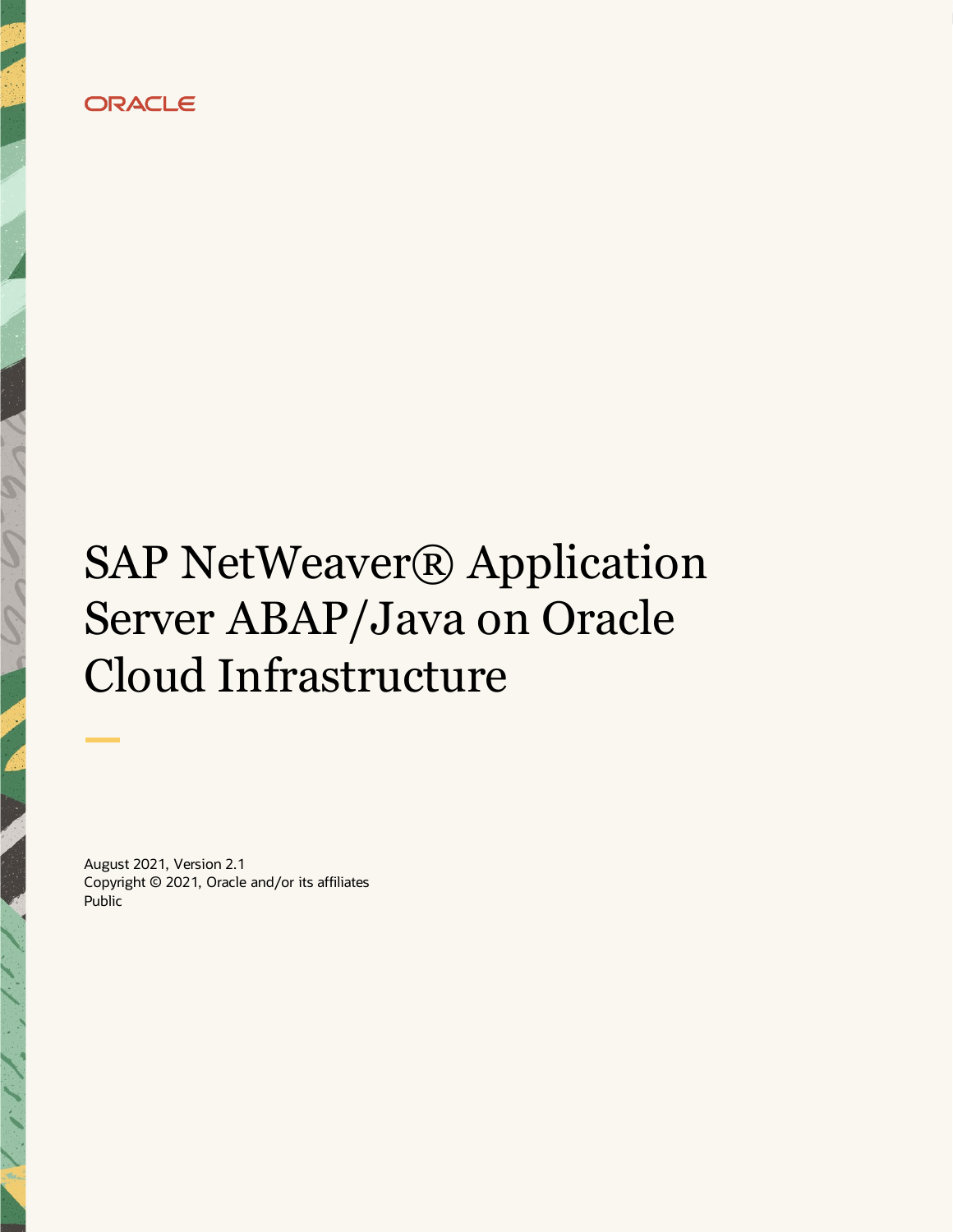# **Disclaimer**

This document in any form, software or printed matter, contains proprietary information that is the exclusive property of Oracle. Your access to and use of this confidential material is subject to the terms and conditions of your Oracle software license and service agreement, which has been executed and with which you agree to comply. This document and information contained herein may not be disclosed, copied, reproduced or distributed to anyone outside Oracle without prior written consent of Oracle. This document is not part of your license agreement nor can it be incorporated into any contractual agreement with Oracle or its subsidiaries or affiliates.

This document is for informational purposes only and is intended solely to assist you in planning for the implementation and upgrade of the product features described. It is not a commitment to deliver any material, code, or functionality, and should not be relied upon in making purchasing decisions. The development, release, and timing of any features or functionality described in this document remains at the sole discretion of Oracle. Due to the nature of the product architecture, it may not be possible to safely include all features described in this document without risking significant destabilization of the code.

# **Revision History**

The following revisions have been made to this technical brief since its initial publication:

| <b>DATE</b>      | <b>REVISION</b>                                                                                |
|------------------|------------------------------------------------------------------------------------------------|
| August 2021      | Version 2.1 of this document covers the VM.Standard.E4.Flex shape.                             |
| <b>July 2021</b> | Initial publication of version 2.0 of this document, which covers the new E4 bare metal shape. |

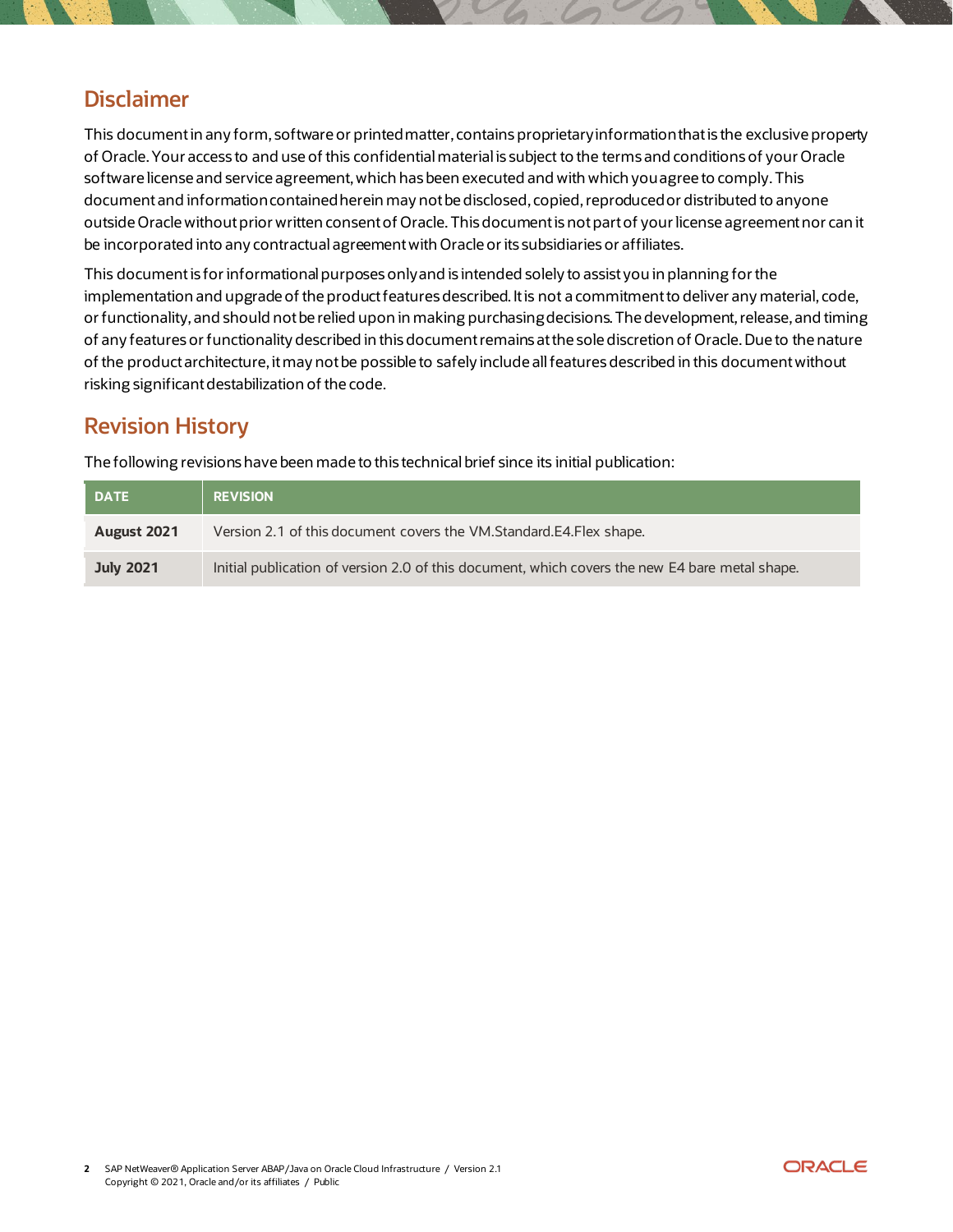# **Table of Contents**

| <b>Purpose</b>                                                               | 5  |
|------------------------------------------------------------------------------|----|
| <b>Scope and Assumptions</b>                                                 | 5  |
| <b>Definition of OCPU</b>                                                    | 7  |
| <b>Overview of Oracle Cloud Infrastructure</b>                               | 7  |
| Regions and Availability Domains                                             | 7  |
| Services                                                                     | 7  |
| Account Security Considerations for SAP Running in the Public Cloud          | 9  |
| Overview and Architecture of SAP NetWeaver <sup>®</sup> Application Server   |    |
| ABAP/Java                                                                    | 10 |
| Design                                                                       | 10 |
| <b>Technical Components</b>                                                  | 10 |
| Overview of SAP NetWeaver <sup>®</sup> Application Server ABAP/Java on OCI   | 11 |
| Recommended Instances and Topologies for SAP NetWeaver <sup>®</sup>          |    |
| <b>Application Server ABAP/Java Installation</b>                             | 12 |
| <b>SAP Application Tier</b>                                                  | 12 |
| <b>SAP Database Tier</b>                                                     | 13 |
| Disk Space and I/O Throughput                                                | 14 |
| Topologies of SAP NetWeaver <sup>®</sup> Application Server ABAP/Java on OCI | 14 |
| <b>Planning Your SAP Implementation</b>                                      | 15 |
| <b>Instance Model</b>                                                        | 15 |
| Licenses                                                                     | 15 |
| Support                                                                      | 15 |
| Documentation                                                                | 16 |
| <b>Workload Size</b>                                                         | 16 |
| Capacity Planning                                                            | 17 |
| <b>Planning the SAP Deployment</b>                                           | 17 |
| Network                                                                      | 18 |
| Storage                                                                      | 18 |
| Compute Instances                                                            | 18 |
| <b>Implementing Your Plan</b>                                                | 19 |
| Get Your Oracle Cloud Infrastructure Account                                 | 19 |
| Prepare Your Environment                                                     | 19 |
| Install SAP NetWeaver <sup>®</sup> Application Server ABAP/Java              | 20 |
| <b>Oracle Database in the Cloud</b>                                          | 29 |
| Use of Object Storage                                                        | 29 |
| Data Encryption                                                              | 30 |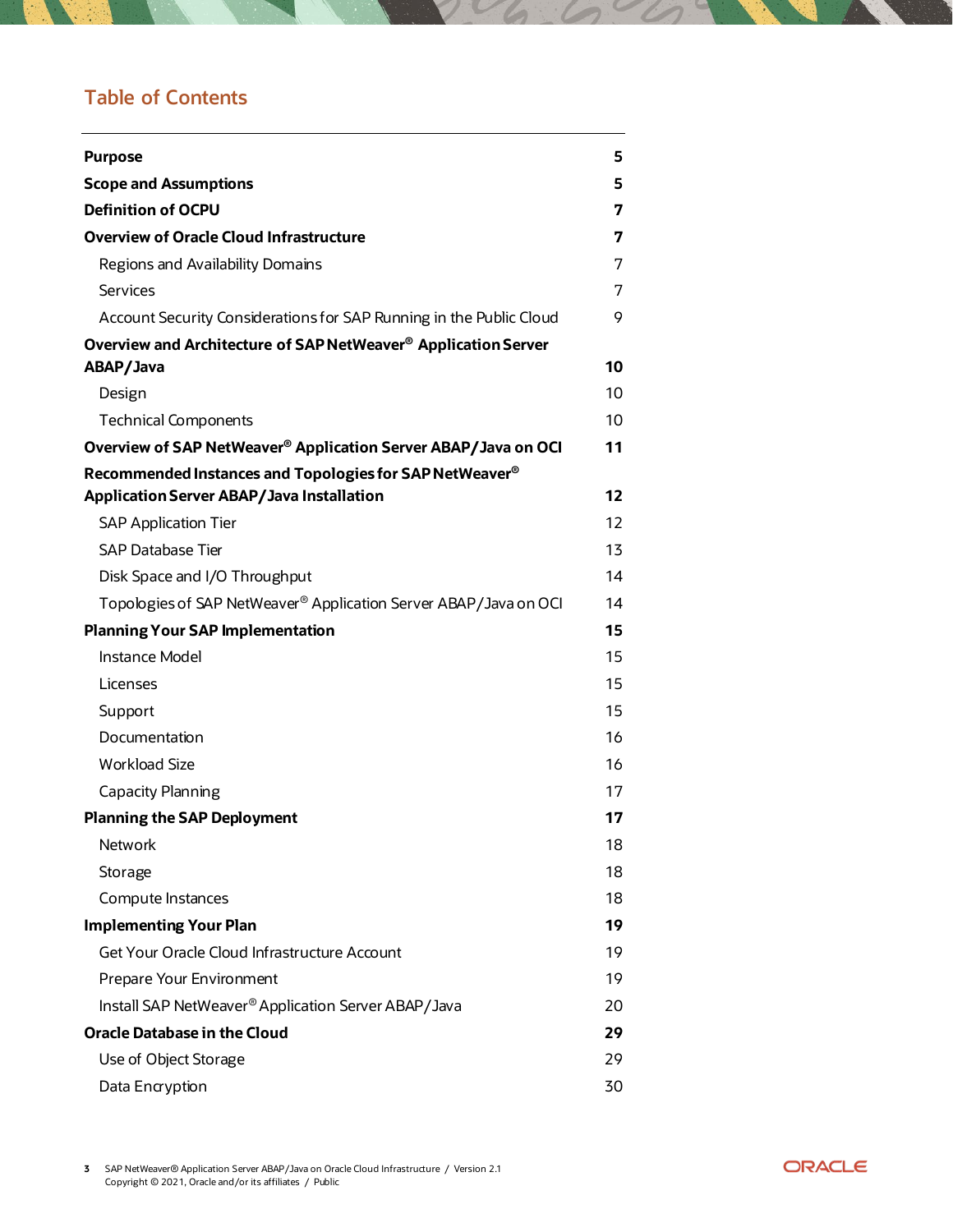| <b>Migrating to the Cloud</b>                    | 30 |
|--------------------------------------------------|----|
| RMAN Native Through Object Storage               | 30 |
| BR*Tools Through backup_dev_type=rman_disk       | 30 |
| BR*Tools Through backup_dev_type=stage_copy      | 31 |
| Backup and Recovery                              | 32 |
| <b>High Availability in the Cloud</b>            | 34 |
| Introduction to Oracle Data Guard                | 35 |
| Oracle Data Guard Configurations                 | 35 |
| Oracle Data Guard Services                       | 37 |
| Oracle Data Guard Broker                         | 38 |
| Oracle Data Guard Protection Modes               | 39 |
| Client Failover                                  | 39 |
| Oracle Data Guard and Complementary Technologies | 39 |
| Summary of Oracle Data Guard Benefits            | 40 |
| <b>References</b>                                | 41 |
| SAP                                              | 41 |
| Oracle                                           | 42 |

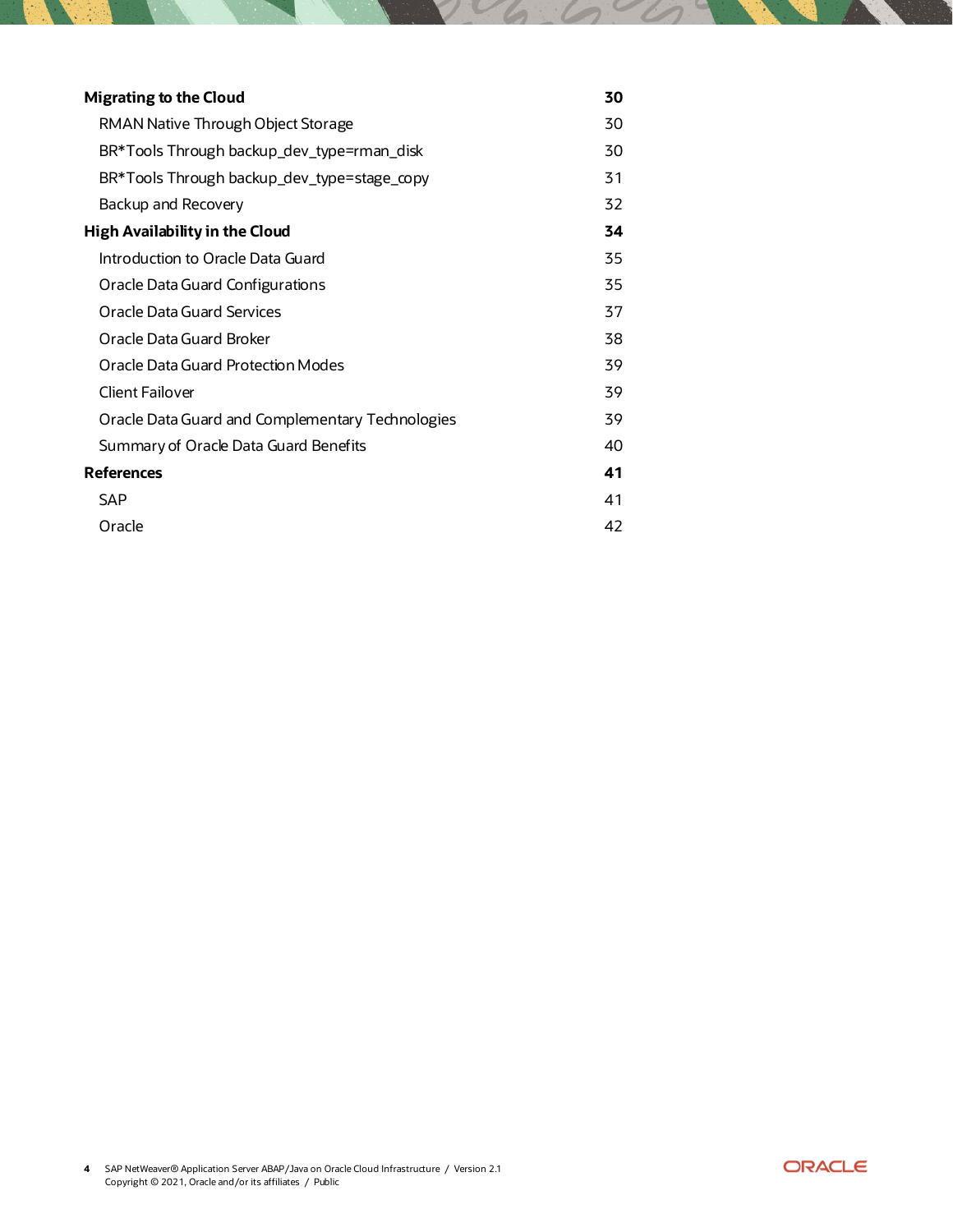# <span id="page-4-0"></span>**Purpose**

The purpose of the documentis to provide a reference guide for deploying SAP NetWeaver® Application Server ABAP/Java on Oracle Cloud Infrastructure (OCI), following best practices for this platform. It also discusses details about combining parts of OCI, Oracle Linux, Oracle Database instances, and SAP application instances to run software products based on SAP NetWeaver® Application Server ABAP/Java in OCI.

This documentis not a full reference for SAP NetWeaver® Application Server ABAP/Java. Rather, it describes how to plan and implement an SAP landscape in the cloud in a supported and verified way.

# <span id="page-4-1"></span>**Scope and Assumptions**

During deployment and while running SAP NetWeaver® Application Server ABAP/Java on OCI compute instances, you will likely interact with the following Oracle-specific and SAP-specific work areas:

| <b>ORACLE WORK AREA</b>                                      | <b>PURPOSE</b>                                                                                                                                                             | <b>RELATED NOTES AND COMMENTS</b>                                                                                                             |  |  |
|--------------------------------------------------------------|----------------------------------------------------------------------------------------------------------------------------------------------------------------------------|-----------------------------------------------------------------------------------------------------------------------------------------------|--|--|
| <b>OCI Console</b>                                           | Use to manage all your resources in OCI, for<br>example, virtual cloud networks (VCNs), NFS,<br>block storage, object storage, and compute.                                | Register at http://cloud.oracle.com.                                                                                                          |  |  |
| <b>Oracle Linux</b>                                          | Use to run your SAP databases and application<br>servers.                                                                                                                  | Oracle Linux on OCI compute nodes<br>must be administered by the customer.<br>For Oracle Linux 7 and 8, see SAP<br>Notes 2069760 and 2936683. |  |  |
| <b>Oracle Database</b><br>software                           | Work with Oracle Universal Installer to install new<br>Oracle Database Homes and patch them by using<br>MOPatch or OPatch to update with the latest SAP<br>Bundle Patches. | SAP Bundle Patch installation is<br>documented in the readme, html file.                                                                      |  |  |
| <b>Oracle Transparent</b><br><b>Data Encryption</b><br>(TDE) | Work with TDE to manage encryption wallets and<br>encryption keys.                                                                                                         | See SAP Notes 2591575 and 2799991.                                                                                                            |  |  |
| <b>Oracle Database</b><br><b>instances</b>                   | Manage the SAP database and Oracle<br>initialization parameters recommended by SAP.                                                                                        | For SAP-recommended Oracle<br>initialization parameters, see SAP Notes<br>2799900, 2660020, 2470660, and<br>2470718.                          |  |  |
| <b>Oracle Recovery</b><br><b>Manager (RMAN)</b>              | Back up, restore, and recover your SAP database.                                                                                                                           | <b>None</b>                                                                                                                                   |  |  |

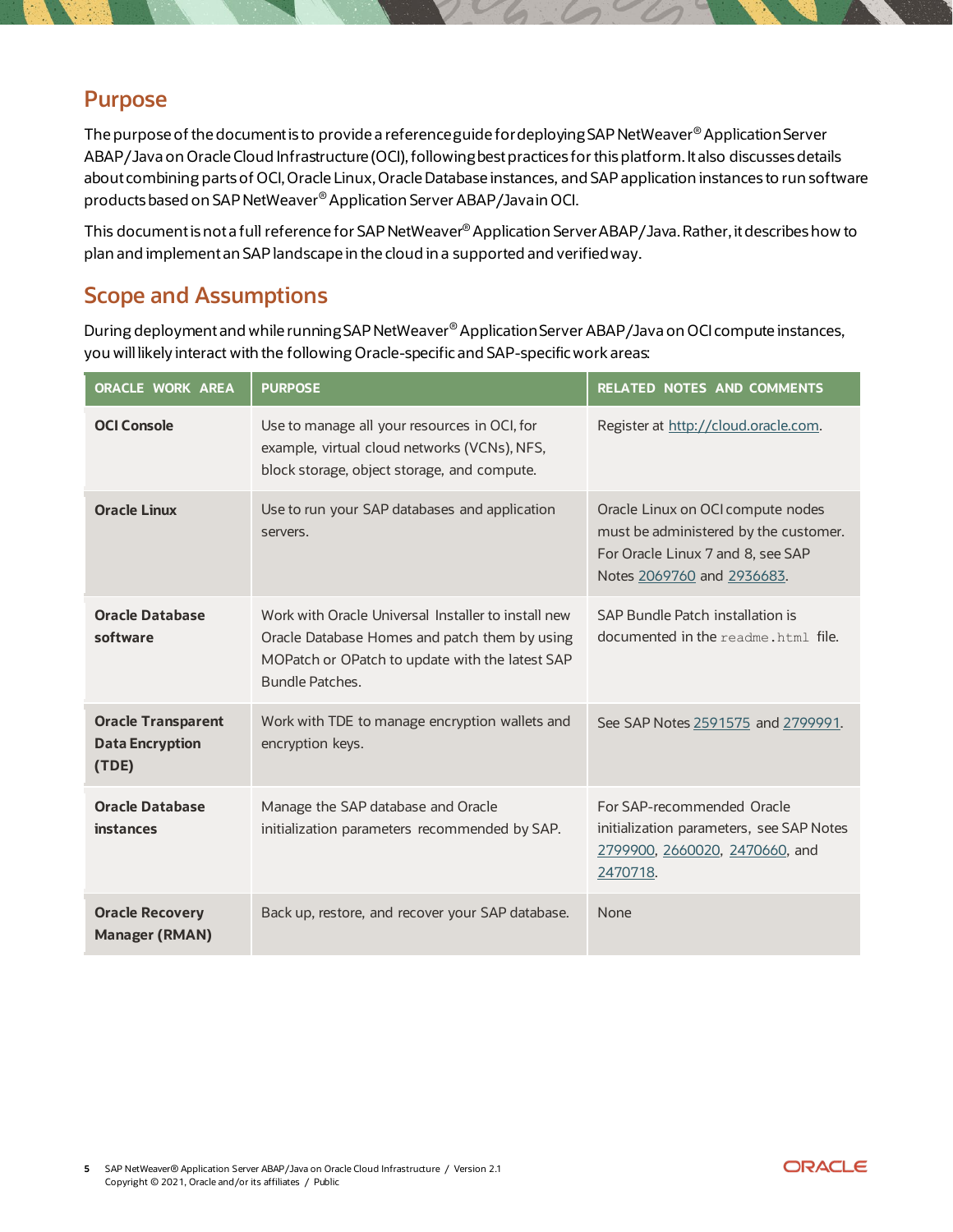| <b>SAP WORK AREA</b>                                                               | <b>PURPOSE</b>                                                                                                                                               | <b>RELATED NOTES AND COMMENTS</b>                                                                                                                                                         |  |  |
|------------------------------------------------------------------------------------|--------------------------------------------------------------------------------------------------------------------------------------------------------------|-------------------------------------------------------------------------------------------------------------------------------------------------------------------------------------------|--|--|
| <b>SAP Maintenance</b><br><b>Planner</b>                                           | Create a stack.xml file for SAP Software<br>Provisioning Manager (SWPM) and choose<br>the SAP software components you want to<br>install.                    | See Maintenance Planner - User Guide.                                                                                                                                                     |  |  |
| (Mandatory)<br><b>SAP Software</b><br><b>Provisioning</b><br><b>Manager (SWPM)</b> | Use for SWPM-based host preparation and to<br>install your ABAP system central services<br>(ASCS), primary application server, and SAP<br>database instance. | Always use the latest version of SWPM to<br>avoid issues with new versions of Oracle<br>Database software and new versions of<br>Oracle Linux not supported in older versions<br>of SWPM. |  |  |
| <b>SAP NetWeaver®</b><br>software stack                                            | Modify SAP instance profiles, and configure<br>RFC connections and SAP transaction code<br>DB13.                                                             | SAP instance profiles must be adjusted to<br>configure the correct number of work<br>processes.                                                                                           |  |  |
| <b>SAProuter</b>                                                                   | Set up and configure SAProuter.                                                                                                                              | Customers much configure SAProuter at<br>least for SAP EarlyWatch.                                                                                                                        |  |  |
| <b>SAP Web Dispatcher</b><br>(optional)                                            | Set up and configure SAP Web Dispatcher.                                                                                                                     | SAP Web Dispatcher is required only if SAP<br>NetWeaver web transactions are being used,<br>for example, for online (HTTP/S-based)<br>availability checks. See SAP Note 908097.           |  |  |
| <b>SAP GUI</b>                                                                     | Install SAP GUI components.                                                                                                                                  | None                                                                                                                                                                                      |  |  |
| <b>BR*Tools (optional)</b>                                                         | Back up, restore, and recover your SAP<br>database.                                                                                                          | See SAP Notes 1598594, 113747, and<br>776505.                                                                                                                                             |  |  |

This document assumes the following knowledge:

- You are familiar with the fundamentals of OCI. For information, see the [OCI technical documentation](https://docs.us-phoenix-1.oraclecloud.com/Content/GSG/Concepts/baremetalintro.htm).
- You have a background in SAP NetWeaver® Application Server ABAP/Java using Oracle Database and Oracle Linux. For more information, see the following resources:
	- o <http://go.sap.com/solution.html>
	- o <https://www.sap.com/community/topic/oracle.html>
	- o [http://docs.oracle.com/en/operating](http://docs.oracle.com/en/operating-systems/linux.html)-systems/linux.html
- You are familiar with the documentationfor the following products:
	- o Oracle Cloud Infrastructure
	- o Oracle Database 12c, 19c
	- o Oracle Linux 7 and 8
	- o SAP NetWeaver® 7.*x*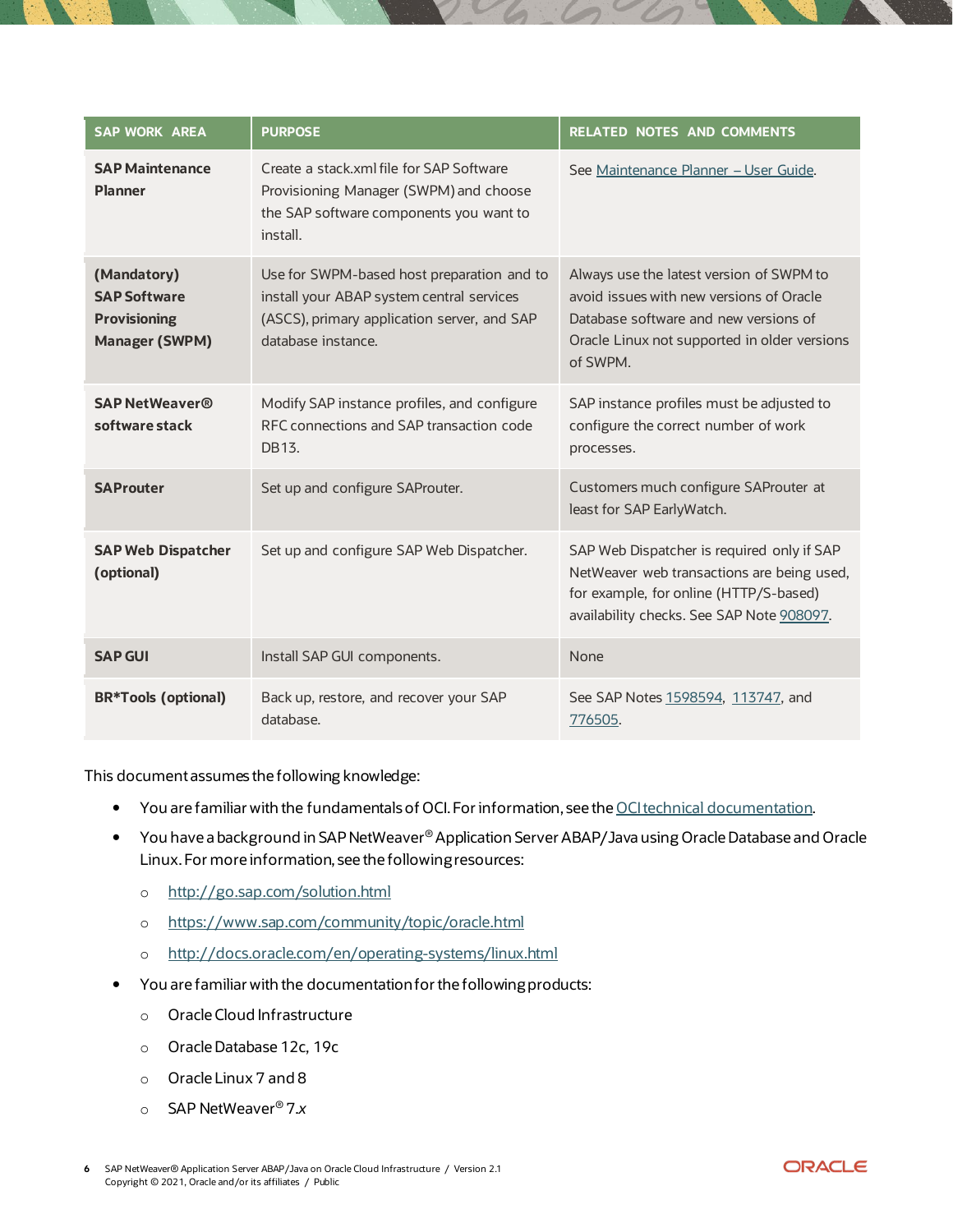Most of the steps described here are the same as in a traditional SAP deployment in a customer data center. The documentalso includes details about how to develop a backup and high-availability plan for your SAP installation in OCI.

# <span id="page-6-0"></span>**Definition of OCPU**

An *OCPU* is the CPU capacity equivalent of one physical core of an Intel Xeon® processor with hyperthreading enabled or of one physical core of an AMD EPYC™ processor with SMT enabled. An OCPU has two threads of execution (vCPUs).

# <span id="page-6-1"></span>**Overview of Oracle Cloud Infrastructure**

OCI offers a set of core infrastructure capabilities, like compute and storage, that enable customers to run any workload in the cloud. It also offers a comprehensive set of integrated, subscription-based, infrastructure services that enable businesses to run any workload in an enterprise-grade cloud that is managed, hosted, and supported by Oracle. OCI combines the elasticity and utility of public cloud with the granular control, security, and predictability of on-premises infrastructure to deliver high-performance,high-availability, and cost-effective infrastructure services.

### <span id="page-6-2"></span>**Regions and Availability Domains**

OCI is physically hosted i[n regions and availability domains](https://docs.oracle.com/iaas/Content/General/Concepts/regions.htm). A *region* is a localized geographic area, and an *availability domain* is one or more data centers within a region. A region is composed of several availability domains. Most OCI resources are either region-specific, such as a virtual cloud network, or availability domain–specific, such as a compute instance.

Availability domains are isolated from each other, fault tolerant, and unlikely to fail simultaneously. Because availability domains do not share infrastructure such as power or cooling, or the internal availability domain network, a failure at one availability domain is unlikely to impact the availability of the others.

All the availability domains in a region are connected to each other by a low-latency, high-bandwidth network. This connection makes it possible to provide high-availability connectivity to the internet and customer premises, and to build replicated systems in multiple availability domains for both high availability and disaster recovery

Regions are independent of other regions and can be separated by vast distances—across countries or even continents. Generally, an application should be deployed in the region where it is most heavily used, because using nearby resources is faster than using distant resources.

For an SAP NetWeaver® environment, all the components of an SAP NetWeaver® system (such as dialog instances, central instances, central services, Web Dispatcher, Gateway,or SAP Database) must be within the same region. For performance reasons, these components should be within the same availability domain.

Hybrid deployments between on-premises and cloud are not supported because of network latency.

### <span id="page-6-3"></span>**Services**

OCI offers the following services.

### **Identity and Access Management**

OCI provide[s Identity and Access Management](https://docs.oracle.com/iaas/Content/Identity/Concepts/overview.htm)(IAM) at no additional cost. IAM lets you control who has access to your cloud resources and what type of access they have. You can manage complex organizations and rules with logical groups of users and resources, and define policies. IAM helps you to set up administrators, users, and groups, and to specify their permissions. It allows you to use a single model for authentication and authorization to securely control access and easily manage your IT resources across OCI.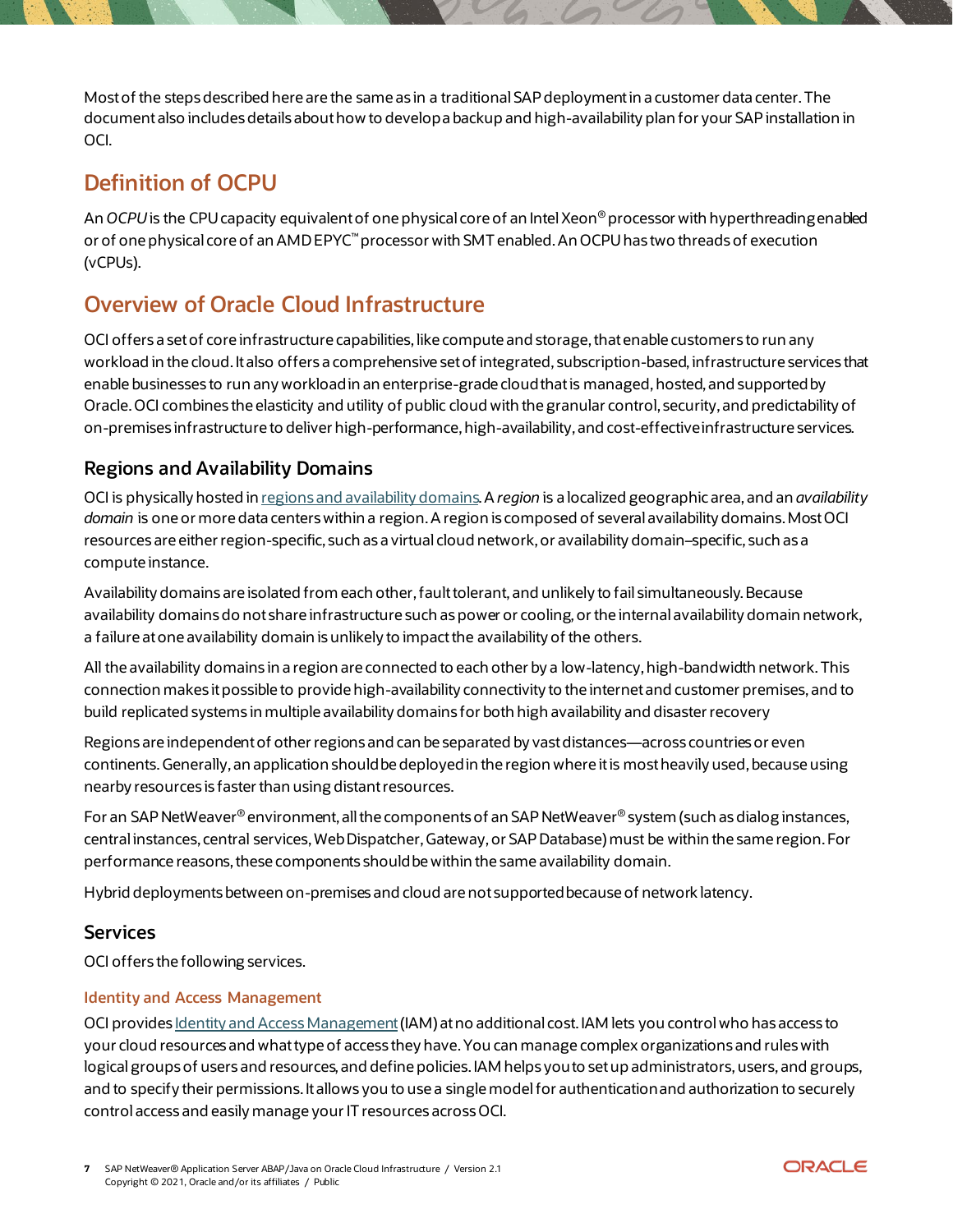#### **Networking**

[Networking](https://docs.oracle.com/iaas/Content/Network/Concepts/overview.htm) helps you set up virtual versions of traditional network components.Networking is the cornerstone of any cloud platform. It defines performance and the customer experience. Extend your IT infrastructure with highly customizable virtual cloud networks (VCNs) and connectivity services that offer predictable and consistent performance, isolation, and availability.

A VCN is a customizable and private network in OCI. Just like a traditional data center network, the VCN provides you with complete control over your network environment. You can assign your own private IP address space, create subnets and route tables, and configure security enforcements (security lists or network security groups). A single tenant can have multiple VCNs, thereby providing grouping and isolation of related resources.

F[astConnect](https://docs.oracle.com/iaas/Content/Network/Concepts/fastconnect.htm)is a network connectivity alternative to using the public internet for connecting your network with OCI. FastConnect provides an easy, elastic, and economical way to create a dedicated and private connection with higher bandwidth options, and it provides a more reliable and consistent networking experience when compared to internetbased connections.

OCI's flat and fast network provides the latency and throughput of rack adjacency across the whole network, which allows synchronous replication and constant uptime. No network oversubscription also provides predictable bandwidth and performance.

#### **Compute**

[Compute](https://docs.oracle.com/iaas/Content/Compute/Concepts/computeoverview.htm) helps you provision and manage compute hosts, known as compute instances, to meet your compute and application requirements.Multiple compute options provide the flexibility to run your most demanding workloads, and less compute-intensive applications, in a secure and highly available cloud environment.

OCI includes options for local storage for compute instances, enabling solutions that require high IOPS and low latency. Compute provides industry-first, fully dedicated, bare metal servers on a software-defined network, and virtual machine (VM) servers with dedicated CPU, memory, disk, and network resources. Compute offers unrivaled performance with up to 128 OCPUs on bare metal, up to 64 dedicated OCPUs on virtual machine servers, and the latest Non-Volatile Memory Express (NVMe) storage providing millions of IOPS. Compute instances without NVMe storage can use up to 32 block volumes as host-based raid arrays providing up to 700.000 IOPS in total. Bare metal and VM servers with a BM.DenseIO2 or VM.DenseIO2 class shape type or a BM.Standard.E4.128or VM.Standard.E4.Flex class shape type with a larger number of attached block volumes are ideal for I/O intensive applications or big data workloads, and are outstanding systems for running Oracle Databases and SAP systems. Because virtual servers do not use CPU, memory, disk, or network overprovisioning, their performance is predictable and constant.

#### **Block Volumes**

[Block Volumes](https://docs.oracle.com/iaas/Content/Block/Concepts/overview.htm) helps you dynamically provision and manage block storage volumes. This service provides high-speed storage capacity with seamless data protection and recovery. Network-attached block volumes deliver low latency and tens of thousands of IOPS per compute instance, which allows you to improve the availability, performance, and security of your applications, and increase your customer service levels.

#### **Object Storage**

[Object Storage](https://docs.oracle.com/iaas/Content/Object/home.htm) helps you manage data as objects stored in containers.Object Storage offers an unlimited amount of capacity, automatically replicating and healing data across multiple fault domains for high durability and data integrity. You can enhance the scale and performance of content-rich, analytic, and backup applications to serve more customers and achieve results faster.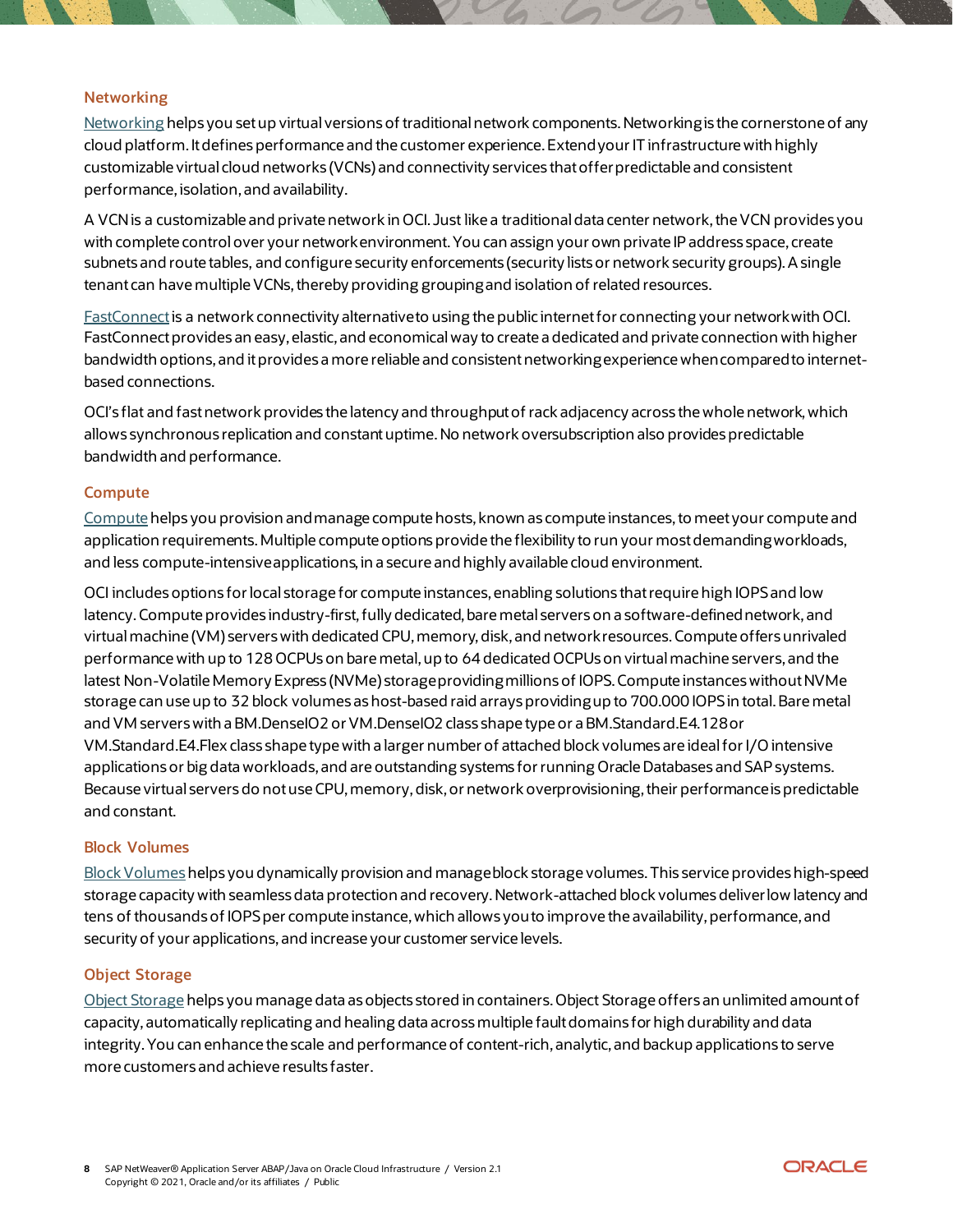### <span id="page-8-0"></span>**Account Security Considerations for SAP Running in the Public Cloud**

When an OCI administrator creates a new compute resource, one more SSH public key must be supplied for that resource, regardless of whether the private key is password protected.These key pairs are used for the initial SSH connection with the  $\rm{opc}$  user. Because the  $\rm{opc}$  user is a regular user with sudo privileges, they can quickly become root by issuing sudo su -.

Use the following best practices for handling private SSH keys and passwords:

- Be careful who you share the opc user's private keys and passwords with.
- Keep at least one public-private key pair unique to super users, for host and root access, and further key administration.
- Ensure that public key authentication is mandatory and that remote users can't log in with just a username and password.
- Supply extra, unique key pairs for the  $\langle \text{SID} \rangle$  adm and  $\text{or}$  as  $\langle \text{SID} \rangle$  users, plus other users that need OS user access that is limited to these. Put them into each account's  $\sim$  /. ssh/authorized keys file. You might need to create the .ssh directory and the authorized keys file. Default permissions are 700 for the .ssh directory and 600 for the authorized keysfile.
- For SAP Software Provisioning Manager (SWPM)installation, all SAP relevant accounts get a password assigned, including root.
- If the <SID>adm user wants to log in to the ora<SID> account, and opc is not involved, if the ora<SID> password is shared with the <SID>admuser,then su - ora<SID> with password should succeed. This also applies to root.
- The root user can also be given authorized keys and in fact are given by default. However, as a best practice, this is not advisable, as the default entry suggests. Review the  $\text{root}$  user's ~/.ssh/authorized\_keysfile but don´t modify it.
- **•** Remove the public keys issued from the relevant accounts, including  $\circ pc$ , that are shared with persons you want to revoke access from.
- Remove public keys by manually removing them from the account's ~/. ssh/authorized keys file.
- Consider password-protected keys, although it might be tedious to type them repeatedly. Choosing strong passwords that are hard to guess strengthens security measures. In international environments, special characters such as umlautsmight be a burden on foreign keyboards.
- If a bastion orjump host is used, the same considerations apply. However, having ssh-agent running and remembering the passwords for keys can ease the need to type passwords.
- $\bullet$  Sudo is a powerful feature, so handle it with care. The  $_{\text{OPC}}$  user is in sudoers list by default.
- Choose carefully who has access to the Oracle Cloud Console.
- The default security list for any VCN permits SSH from anywhere. If you are connected through aVPN (even a transparent one), you should still review if permitting SSH is needed and change accordingly. Consider timebased IP banning; various implementations are available.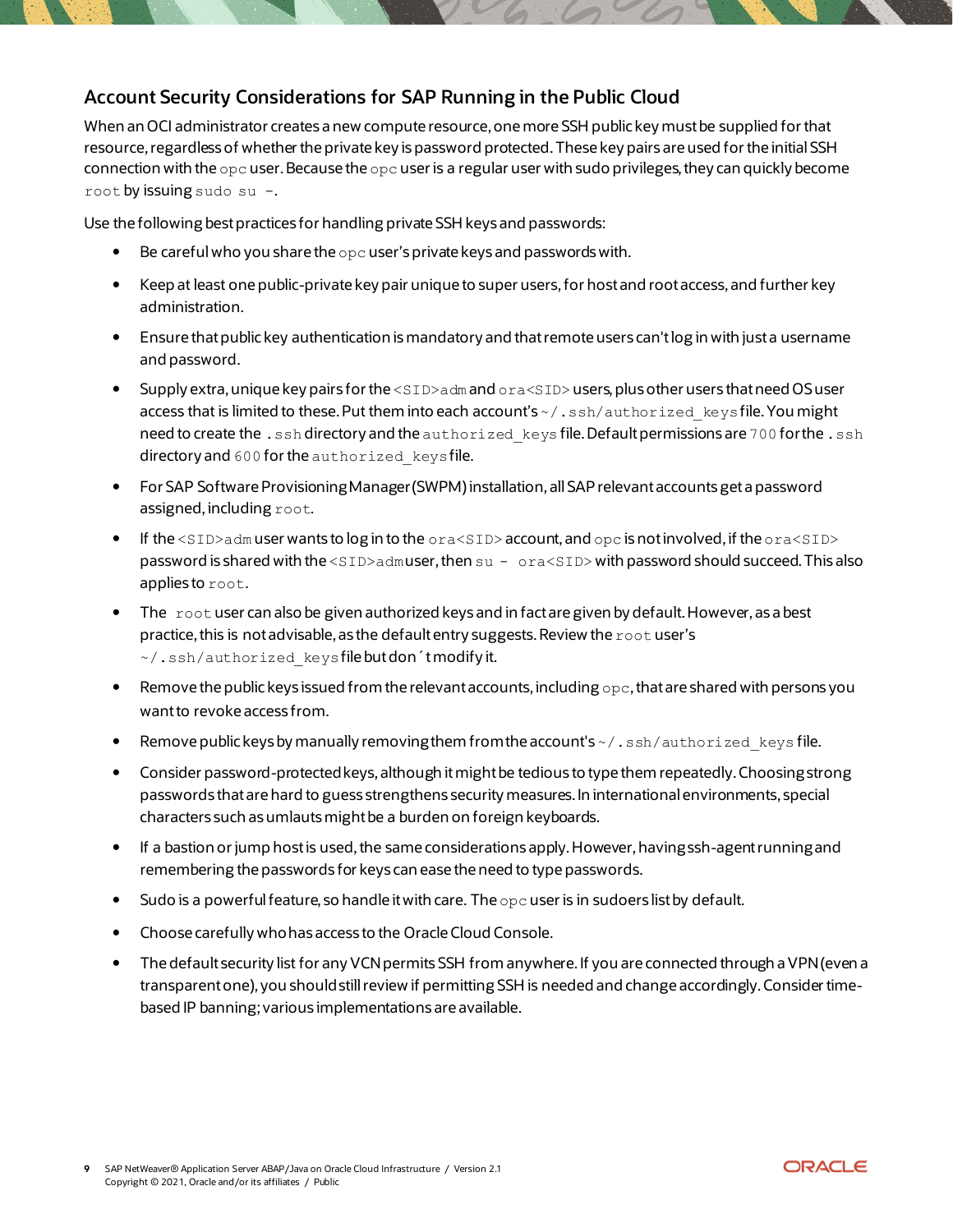# <span id="page-9-0"></span>**Overview and Architecture of SAP NetWeaver® Application Server ABAP/Java**

SAP NetWeaver® Application Server ABAP/Java is a major application platform of SAP SE. It is the technical foundation for many SAP applications. The SAP NetWeaver® Application Server is the runtime environment for many SAP applications, such as the SAP Business Suite.

The SAP NetWeaver® Application Server ABAP is a main building block of SAP's software stack. The SAP NetWeaver® ABAP/Java platform is designed as a three-tier architecture with a presentation layer (SAPGUI, browser), an application layer (AS ABAP, AS Java), and a database layer. These layers can run on different computers. If the application layer and the database layer run on the same computer, then this topology is called an SAP two-tier setup.

SAP NetWeaver® Application Server ABAP/Java forms the application platform for all SAP products and industry solutions written in ABAP (such as SAP ERP, SAP CRM, SAP SRM, and SAP BW) and Java (such as SAP Portal and SAP PI).

### <span id="page-9-1"></span>**Design**

The SAP NetWeaver® Application Server is designed to provide a robust and supportable architecture for the SAP applications and solutions running on it. The SAP NetWeaver® Application Server consists of Application Server ABAP (AS ABAP) and Application Server Java (AS Java).

### **Application Server ABAP**

Application Server ABAP provides the complete technology and infrastructure to run ABAP applications. The kernel of AS ABAP is written in C/C++.

### **Application Server Java**

Application Server Java provides a Java™ 2 Enterprise Edition (Java EE) 1.5 compliant environment for developing and running Java EE programs.

### **Oracle Database**

ABAP programs access the database through the database interface of AS ABAP, which is subdivided into an Open SQL interface and a native SQL interface. Open SQL is a subset of the Structured Query Language (SQL) realized directly by ABAP statements. Native SQL consists of database-specific SQL instructions that are passed directly to the database system (either statically or dynamically via ADBC). The database interface of AS ABAP for the Oracle Database uses the Oracle Call Interface.

Java programs access the database through the database interface of AS Java. The database interface for AS Java uses the Oracle thin JDBC driver.

### <span id="page-9-2"></span>**Technical Components**

An SAP system consists of several application server instances and one database system. In addition to multiple dialog instances, the system central services (SCS) for AS Java instance and the ABAP system central services (ASCS) for AS ABAP instance provide message server and enqueue server for both stacks.

A dialog instance with AS ABAP and AS Java consists of the following components:

- The Internet Communication Manager (ICM) sets up the connection to the internet. It can process both server and client web requests. The SAP NetWeaver® Application Server can act as a web server or a web client.
- Central services (message server and enqueue server) are used for lock administration, message exchange, and load balancing in the SAP system.

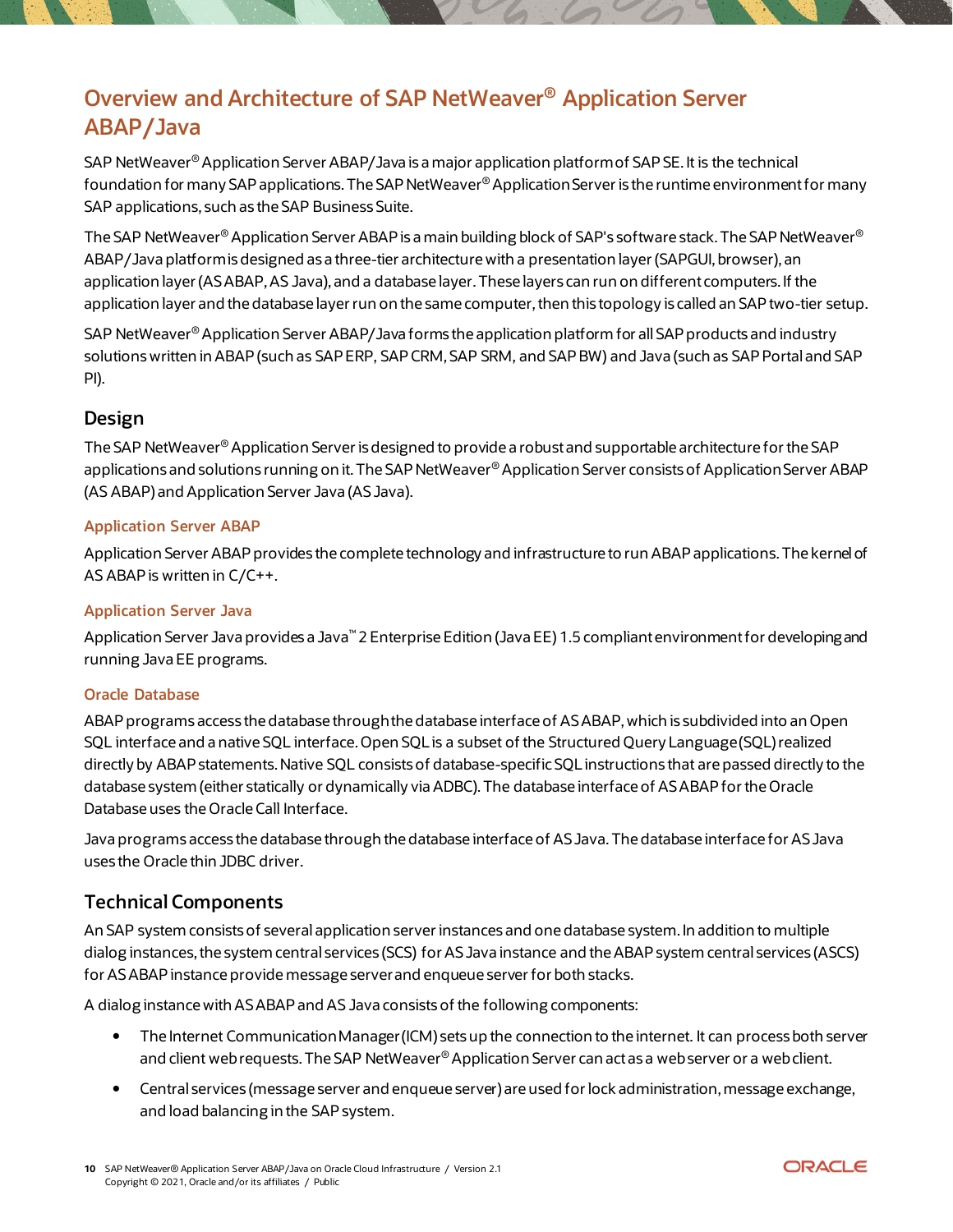- AS ABAP components (on the left side in the following illustration):
	- $\circ$  The dispatcher distributes the requests to the work processes. If all the processes are occupied, the requests are stored in the dispatcher queue.
	- o The work processes run ABAP or Java programs.
	- o The SAP Gateway provides the RFC interface between the SAP instances (within an SAP system and beyond system boundaries).
- AS Java components (on the right side in the following illustration):
	- o The Server Processes runJava requests.
	- $\circ$  The instance controller controls and monitors the lifecycle of the AS Java instance.

The following illustration provides an overview of the components of the SAP NetWeaver® Application Server:



Figure 1: Components of the SAP NetWeaver® Application Server

# <span id="page-10-0"></span>**Overview of SAP NetWeaver® Application Server ABAP/Java on OCI**

Oracle Cloud Infrastructure offers hourly and monthly metered bare metal and flexible machine compute instances with up to 51.2 TB of locally attached NVMe storage or up to 1 PBof iSCSI attached block storage.A 28-TB NVMe instance is capable of over 3 million 4K IOPS, the ideal platform for an SAP NetWeaver® workload using an Oracle Database.

Depending on their shape, bare metal instances in OCI provide two network interfaces supporting bandwidths of 10, 25,or even 50 Gbps with no oversubscription. Virtual machine (VM) compute instances are always assigned to one physical network interface of the physical host and can have multiple virtual network interface cards (vNICs). All vNICs share the network bandwidth that corresponds to the shape launched or, if it is a flexible shape, to the current scale of the shape.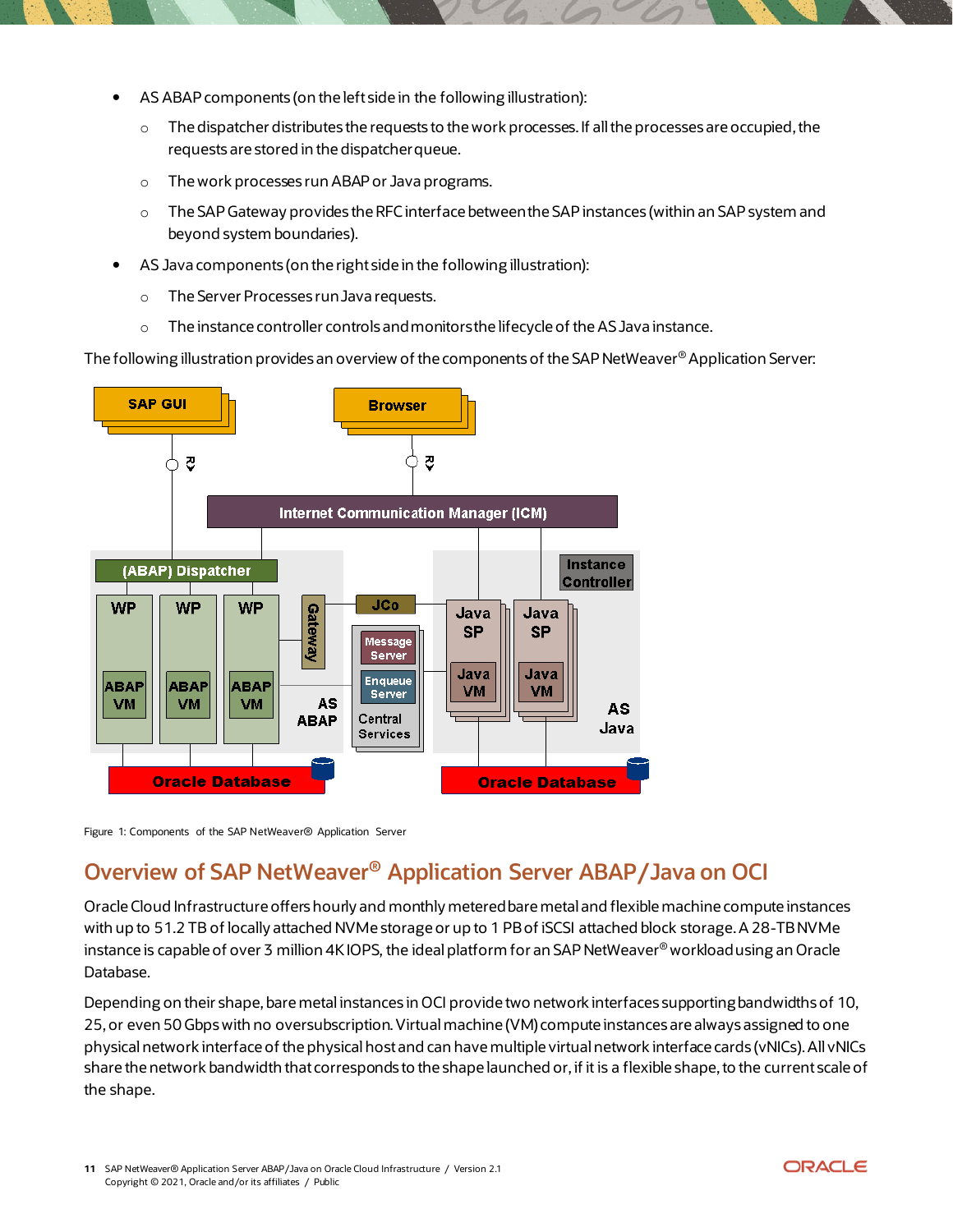Each bare metal compute instance has access to the full performance of the interface. VM servers can rely on guaranteed network bandwidths and latencies; there are no "noisy neighbors" to share resources or network bandwidth with. Compute instances in the same region are always less than 1 ms away from each other, which means that your SAP application transactions are processed in less time and at a lower cost than with any other IaaS provider.

To support highly available SAP deployments, OCIbuilds regions with at least three availability domains. Each availability domain is a fully independent data center with no fault domains shared across availability domains. An SAP NetWeaver® Application Server ABAP/Java landscape can span across multiple availability domains.

# <span id="page-11-0"></span>**Recommended Instances and Topologies for SAP NetWeaver® Application Server ABAP/Java Installation**

This section describes the recommended options for installing SAP NetWeaver® Application Server ABAP/Javaon Oracle Cloud Infrastructure.

### <span id="page-11-1"></span>**SAP Application Tier**

When this document was published, the following OCI compute instance shapes can be used to run the SAP application. The most current list of supported and certified compute instance shapes certified by SAP is documented in [SAP Note 2474949](https://launchpad.support.sap.com/#/notes/2474949).

### **Bare Metal Compute Shapes**

- BM.Standard2.52
- BM.DenseIO2.52
- BM.Standard.E4.128

These compute instance shapes have 52 or 128 OCPUs and a root volume size of about 50 GB by default.

#### **Flexible/VM Compute Shapes**

- VM.Standard2.1
- VM.Standard2.2
- VM.Standard2.4
- VM.Standard2.8
- VM.Standard2.16
- VM.DenseIO2.8
- VM.DenseIO2.16
- VM.Standard.E3.Flex
- VM.Standard.E4.Flex

<span id="page-11-2"></span>These compute instance shapes have either a fixed or a flexible number of OCPUs.

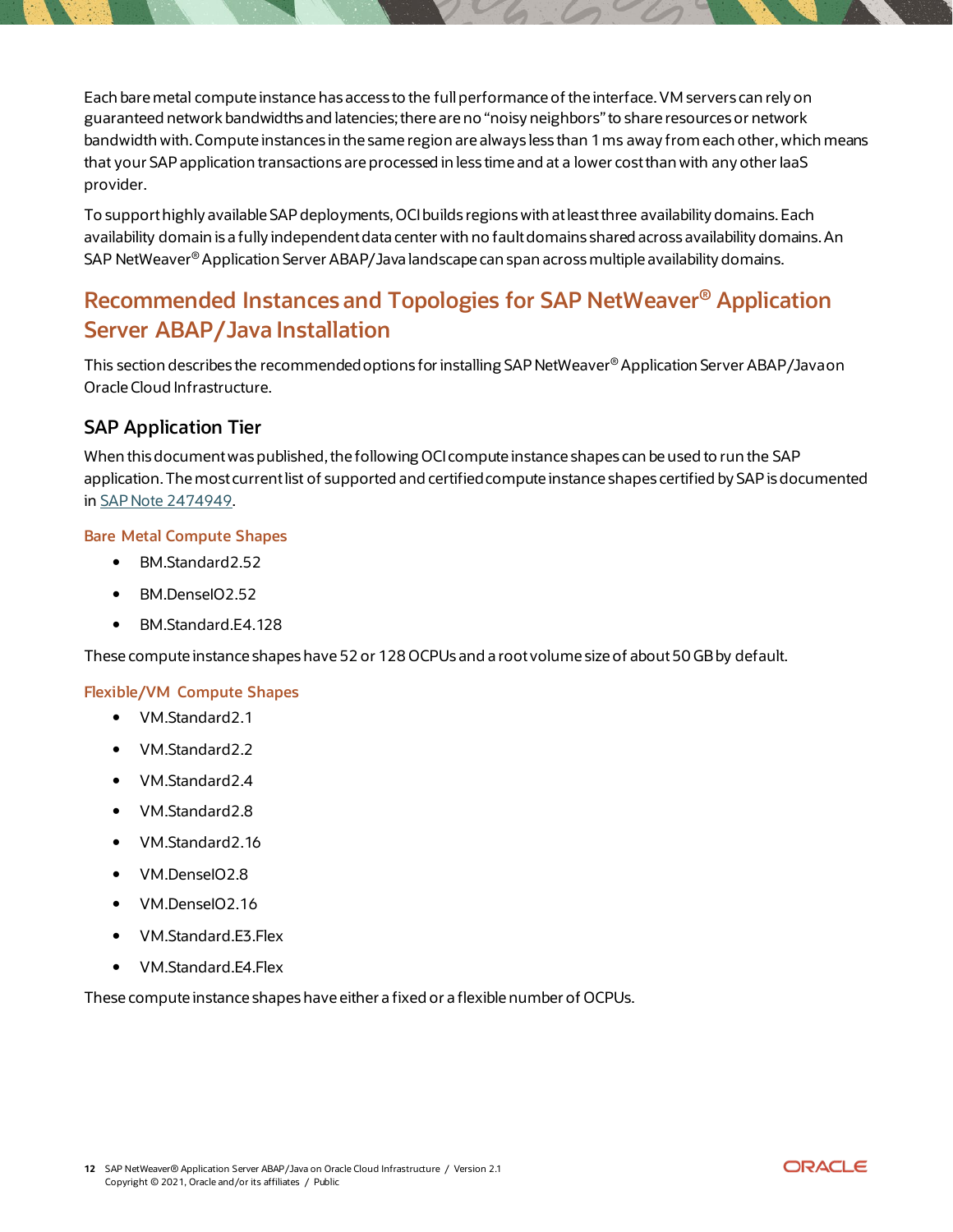### **SAP Database Tier**

All options, except Real Application Clusters (RAC), and features certified for on-premises deployments of SAP NetWeaver® of the following Oracle Database releases are supported and certified for OCI:

• Oracle Database 19c with SAP Bundle Patch according to SAP Note [2799970.](https://launchpad.support.sap.com/#/notes/2799970)

Supported until April 30, 2024, with Extended Support available until April 30, 2027.

- Oracle Database 12c Release 2 (12.2.0.1)with SAP Bundle Patch according to SAP Note [2507228.](https://launchpad.support.sap.com/#/notes/2507228) Premier Support ended November 30, 2020. Limited Error Correction is available until March 31, 2022.
- Oracle Database 12c Release 1 (12.1.0.2) with SAP Bundle Patch according to SAP Not[e 1915316.](https://launchpad.support.sap.com/#/notes/1915316)

Premier Support ended July 31, 2019. Extended Support is available until July 31, 2022.

We strongly recommend using Oracle Database 19c on OCI because all other database versions are not in Premier Support anymore. Oracle Database 18c is not supported anymore because support for itended June 30, 2021.

**Note**: Oracle Database 11g Release 2 is not supported with SAP on OCI.

You can use the following OCI compute instance shapes for the SAP database tier running the Oracle Database.

#### **Bare Metal Compute Shapes**

- BM.Standard2.52
- BM.DenseIO2.52
- BM.Standard.E4.128

These compute instance shapes have 52 or 128 OCPUs and a root volume size of about 50 GB by default.

#### **Flexible/VM Compute Shapes**

- VM.Standard2.1
- VM.Standard2.2
- VM.Standard2.4
- VM.Standard2.8
- VM.Standard2.16
- VM.DenseIO2.8
- VM.DenseIO2.16
- VM.Standard.E3.Flex
- VM.Standard.E4.Flex

These compute instance shapes have either a fixed or a flexible number of OCPUs.

For information about how to configure available storage for best performance and data protection, see the following section.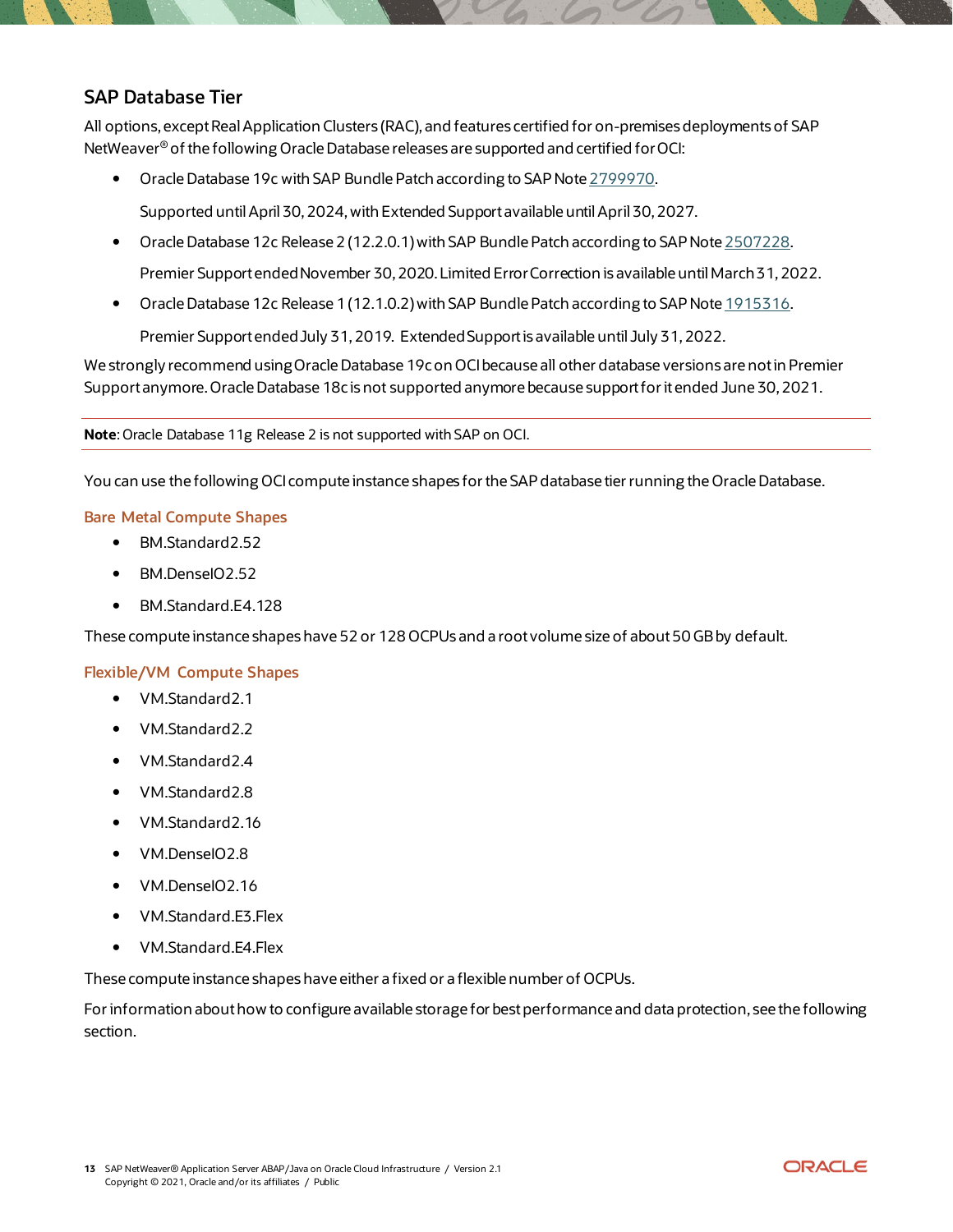## <span id="page-13-0"></span>**Disk Space and I/O Throughput**

Even if you have configured a root volume with more than the default disk space of 50GB, we strongly recommend that you do *not* use the root volume as the destination for SAP NetWeaver® software, Oracle Database software, or the SAP database.

Instead, use NVMe storage, if it's available, or attach block volumes to the instance. Although one block volume is usually sufficient for an SAP application server when disk space and I/O throughput requirements are low, you will likely want to configure numerous block volumes to meet those requirements on an SAP database host.

Each single block volume has a significant lower number of IOPS compared to NVMe storage. If you plan to run your database on block volumes attached via iSCSI, refer t[o Block Volume Performance](https://docs.oracle.com/iaas/Content/Block/Concepts/blockvolumeperformance.htm#Block_Volume_Performance) for information about how the volume size affects the possible number of IOPS and to calculate the number of block volumes required to meet the number of IOPS required for your SAP database.

Use LogicalVolume Manager (LVM) to create volume groups and logical volumes of the required type (for example, RAID 0 or RAID 10) and size. Configuring striped volume groups can significantly increase the number of possible IOPS for NVMe-based storage and for block volume-based storage. For block volume-based volume groups, the more block volumes you add, the more IOPS are gained (up to a theoretical maximum of about 700,000 IOPS).

For disaster recovery,we strongly recommend protecting the database by using Oracle Data Guard between two availability domains as discussed in a later section.

### <span id="page-13-1"></span>**Topologies of SAP NetWeaver® Application Server ABAP/Java on OCI**

There are various installation options for SAP NetWeaver® Application Server ABAP/Java:

- You can place one complete SAP application layer and the Oracle Database on a single compute instance (two-tier SAP deployment).
- You can install the SAP application layer instance and the database instance on two different compute instances (three-tier SAP deployment).
- Based on the sizing of your SAP systems, you can deploy multiple SAP systems on one compute instance in a two-tier configuration or distribute those across multiple compute instances in two-tier or three-tier configurations.
- To scale a single SAP system, you can configure additional SAP dialog instances on additional compute instances.

A key element of the installation is a bastion host with access to the network where the other compute instances are located and access from outside is managed. A bastion host can have the following roles:

- Provide a VNC server for graphical access and an SSH server from outside
- Deliver a graphical workspace for any related operations (for example, download, install, and access)
- Work as an NFS server to provide SAP installation media, SAP patches, and SAP Bundle Patches for the Oracle Database
- Work as an NFS server for the shared SAP file systems / sapmnt and /usr/sap/trans
- Work as a ULN Proxy to provide OSupdates for Oracle Linux, without registration of all the compute instances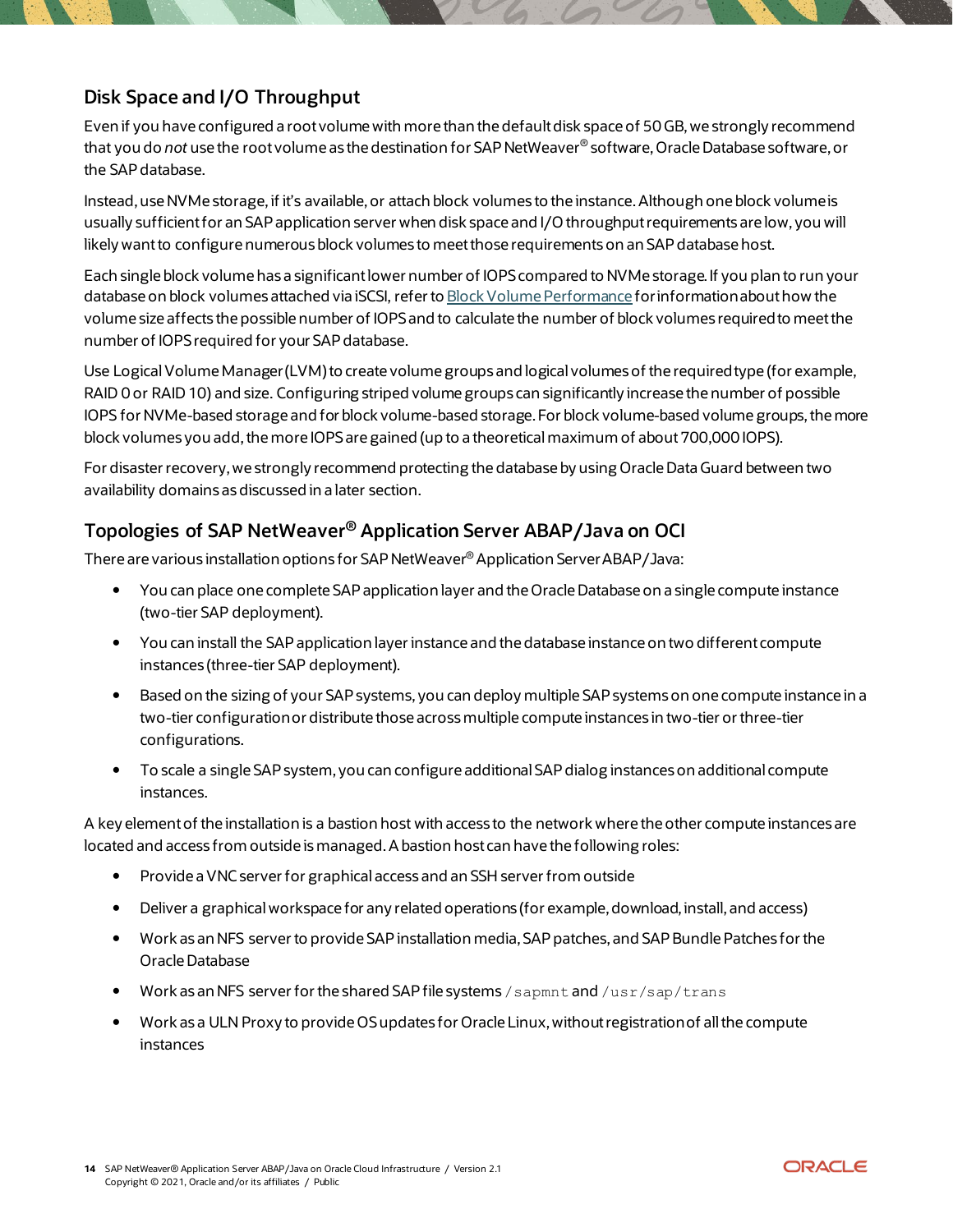# <span id="page-14-0"></span>**Planning Your SAP Implementation**

This section provides guidance for planning your implementation of SAP NetWeaver® Application Server ABAP/Java on Oracle Cloud Infrastructure.

### <span id="page-14-1"></span>**Instance Model**

The only instances certified and supported for SAP NetWeaver® Application Server ABAP/Java installations on OCI are Oracle Linux 7 and Oracle Linux 8 with their respective supported Oracle Database Releases (12c or 19c).

The following restrictions apply:

- Only Unicode deployments of SAP NetWeaver® Application Server ABAP/Java are supported.
- Only Oracle Database single instance installations on file systems are supported.
- There is no support for Oracle Automatic Storage Management (ASM) on compute instances.
- No hybrid deployments between on-premises and cloud are supported because of network latency. SAP Application Server and Oracle Database Server must be located in OCIand preferably in the same region. Distributing an SAP system over more than one region or between a customer data center and an Oracle data center is not supported.
- Only the hypervisor and virtualization technology used by OCI VMs is supported and certified for OCI compute instances.
- Hostnames on compute instances must not exceed 13 characters.

#### <span id="page-14-2"></span>**Licenses**

If you have already bought Oracle Database licenses from SAP (ASFU), you can transfer them to OCI. Notify SAP that you intend to bring your own license (BYOL).

The same applies for licenses that you have bought from Oracle (Full Use, FU). If you have enough licenses, you can also transfer them from on-premises to OCI. To ensure that the number of shapes, processors, and cores is correct, we recommend that you check with your Oracle sales manager or local license sales contact. They can help you to get the correct licensing in place.

### <span id="page-14-3"></span>**Support**

If you need technical support or help with OCI, you can go t[o My Oracle Support](http://support.oracle.com/) and create a service request. If you encounter any problem with the SAP NetWeaver® Application Server ABAP/Java deployment with OCI, open a support message with SAP support and assign it to the support queue BC-OP-LNX-OLNX.

Customersmustpurchase OCIdirectly from Oracle to use OCIand get support for it. Details aboutthe service provided to the customer are described in [Oracle Cloud Hosting and Delivery Policies](http://www.oracle.com/us/corporate/contracts/ocloud-hosting-delivery-policies-3089853.pdf).

In addition to support for technical issues, us[e My Oracle Support](http://support.oracle.com/)if you need to perform the following tasks:

- Reset the password or unlock the account for the tenancy administrator
- Add or change a tenancy administrator
- Request a service limit increase

**Note:** SAP Note 2520061 - [SAP on Oracle Cloud Infrastructure: Support prerequisi](https://launchpad.support.sap.com/#/notes/)tes describes the support subscriptions that are needed to run SAP NetWeaver® Application Server ABAP/Java on OCI with Oracle Linux.

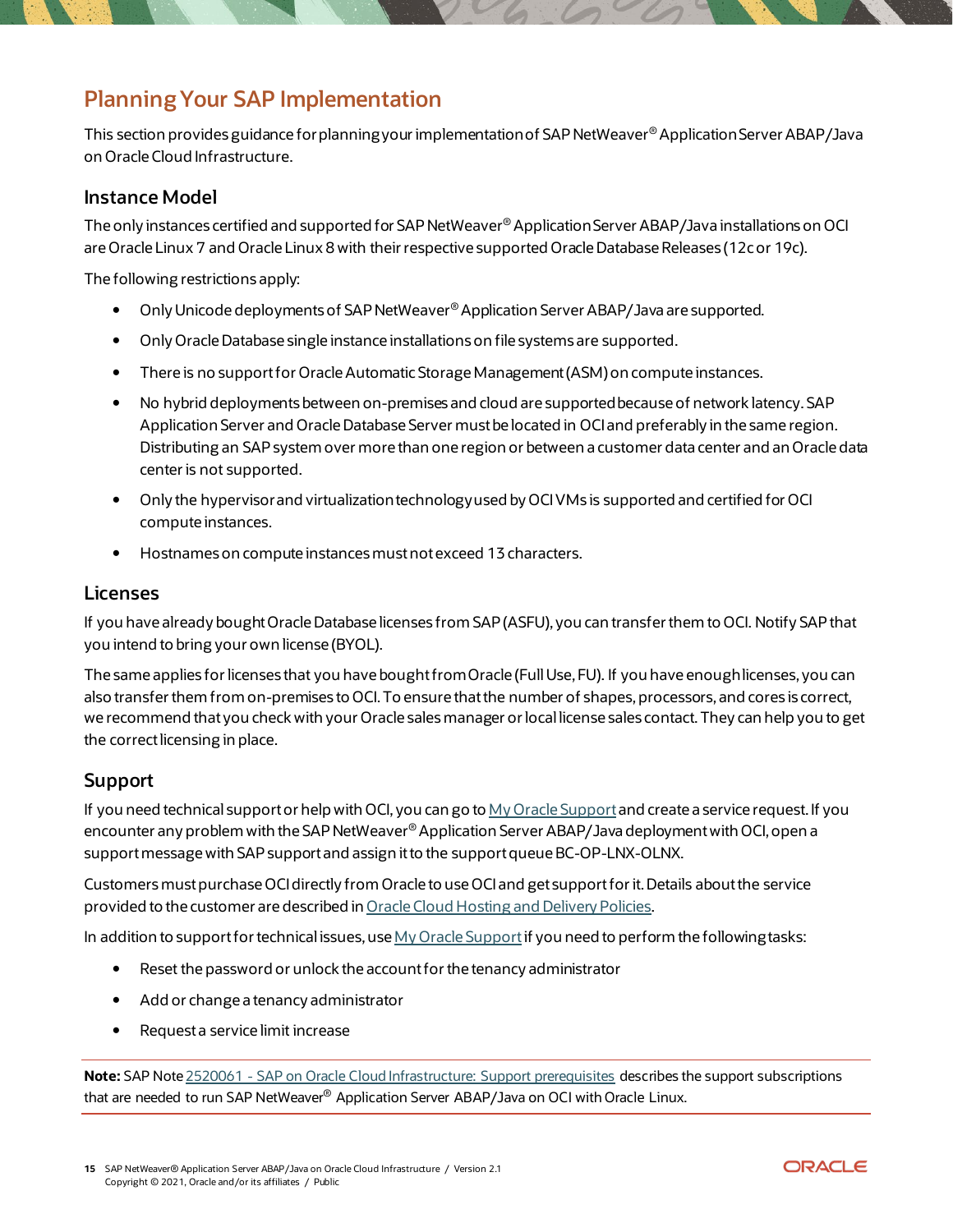### <span id="page-15-0"></span>**Documentation**

Determine the supported combination for Oracle Linux and Oracle Database for your planned SAP product by using th[e SAP Product Availability Matrix](https://apps.support.sap.com/sap/support/pam) (PAM). The SAP PAM points to the relevant SAP NetWeaver® installation guides. Ensure that you are familiar with the relevant SAP NetWeaver® master and installation guides and the referenced SAP notes within. To find planning, installation, patching, and operation documentation for your task, see the [SAP](https://cp.hana.ondemand.com/dps/d/preview/ec5624d5073d4c949b42bf284742748d/1.0/en-US/frameset.htm?576f5c1808de4d1abecbd6e503c9ba42.html)  [NetWeaver®](https://cp.hana.ondemand.com/dps/d/preview/ec5624d5073d4c949b42bf284742748d/1.0/en-US/frameset.htm?576f5c1808de4d1abecbd6e503c9ba42.html) Guide Finder.

Become familiar with product documentation for any components of your stack: OCI, Oracle Linux, Oracle Database, and SAP NetWeaver® Application Server ABAP/Java.

**Note:** SAP Note 2474949 - SAP NetWeaver® [on Oracle Cloud Infrastructure](https://launchpad.support.sap.com/#/notes/2474949) defines all the technical prerequisites for deploying an SAP NetWeaver® Application Server ABAP/Java system with OCI. This note is updated regularly, so read it before you start any deployment. Information in the note takes precedence over information in this document.

### <span id="page-15-1"></span>**Workload Size**

Estimate the needed size for your SAP installation by using th[e SAP Quick Sizer tool,](http://sap.com/sizing) and calculate the needed OCI compute instances for your SAP workload. For SAPS numbers, you can also consul[t SAP Note 2474949](https://launchpad.support.sap.com/#/notes/2474949), although the SAPS numbers listed there are only for a performance indication and have not been achieved by using a highperformance benchmark.

| <b>SHAPE</b>              | <b>INSTANCE TYPE</b>                             | <b>OCPU</b>    | <b>MEMORY</b><br>(GB) | <b>STORAGE (DATABASE</b><br><b>STORAGE)</b> |
|---------------------------|--------------------------------------------------|----------------|-----------------------|---------------------------------------------|
| BM.Standard2.52           | X7-based standard compute capacity               | 52             | 768                   | Block storage only<br>$(512)$ TB raw)       |
| BM.DenselO2.52            | X7-based dense I/O compute capacity              | 52             | 768                   | 8 x 6.4 TB NVMe devices<br>(51.2 TB raw)    |
| BM.Standard.E4.128        | EPYC 7J13-based standard I/O compute<br>capacity | 128            | 2048                  | Block storage only (1 PB raw)               |
| VM.DenselO2.16            | X7-based dense I/O compute capacity              | 16             | 240                   | 2 x 6.4 TB NVMe devices<br>$(12.8$ TB raw)  |
| VM.DenselO <sub>2.8</sub> | X7-based dense I/O compute capacity              | 8              | 120                   | 1 x 6.4 TB NVMe devices                     |
| VM.StandardIO2.16         | X7-based standard I/O compute capacity           | 16             | 240                   | Block storage only (1 PB raw)               |
| VM.StandardIO2.8          | X7-based standard I/O compute capacity           | 8              | 120                   | Block storage only (1 PB raw)               |
| VM.StandardIO2.4          | X7-based standard I/O compute capacity           | $\overline{4}$ | 60                    | Block storage only (1 PB raw)               |
| VM.StandardIO2.2          | X7-based standard I/O compute capacity           | 2              | 30                    | Block storage only (1 PB raw)               |
| VM.StandardIO2.1          | X7-based standard I/O compute capacity           | $\mathbf{1}$   | 15                    | Block storage only (1 PB raw)               |
| VM.Standard.E3.Flex       | EPYC 7742-based standard I/O compute<br>capacity | $1 - 64$       | Up to<br>1024         | Block storage only (1 PB raw)               |
| VM.Standard.E4.Flex       | EPYC 7J13-based standard I/O compute<br>capacity | $1 - 64$       | Up to<br>1024         | Block storage only (1 PB raw)               |

<span id="page-15-2"></span>**Note:** Block storage can be attached to each shape type.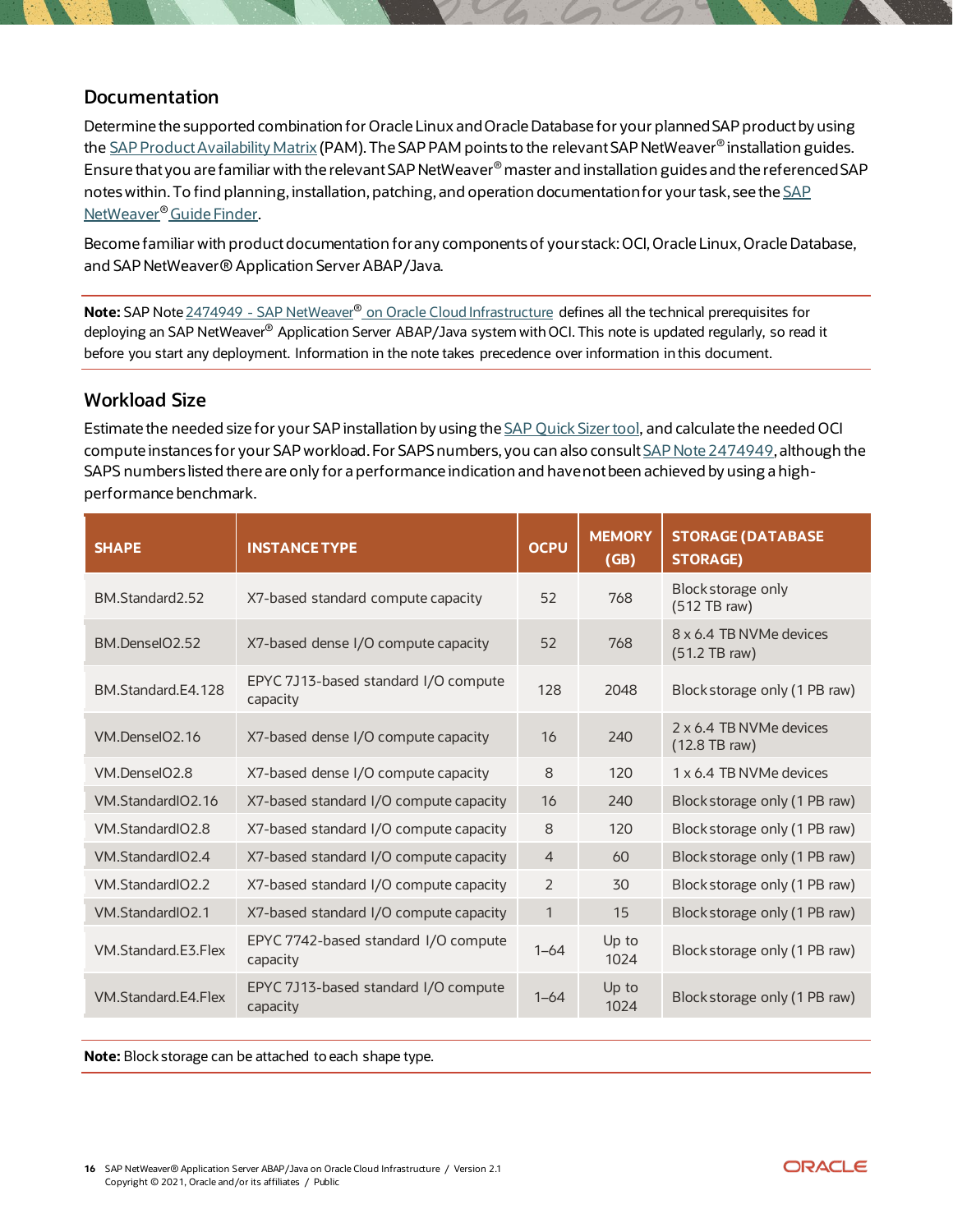### **Capacity Planning**

Ensure thatyour capacity planning process covers at least the following steps (for example,for SAP replatforming):

- 1. Select an appropriate capacity planning process owner.
- 2. Identify the key resources to be measured.
- 3. Measure the use or performance of existing resources, for example,SAP Oracle Database by using Automatic Workload Repository (AWR).
- 4. Compare use to maximum capacity.
- 5. Collect workload forecasts from developers and users, for example, expected growth rates per year.
- 6. Transform workload forecasts into IT resource requirements.

Oracle presales and consulting teams can help determine valid sizing for your planned SAP landscape in the cloud.

**Note**: This document is *not* a blueprint for the capacity planning process of SAP on OCI.

# <span id="page-16-0"></span>**Planning the SAP Deployment**

Use the information in this section to plan your SAP NetWeaver® Application Server ABAP/Java deployment on Oracle Cloud Infrastructure. The following illustration gives an overview of the major steps.



Figure 2: General Steps for Deploying SAP NetWeaver® Application Server ABAP/Java deployment on OCI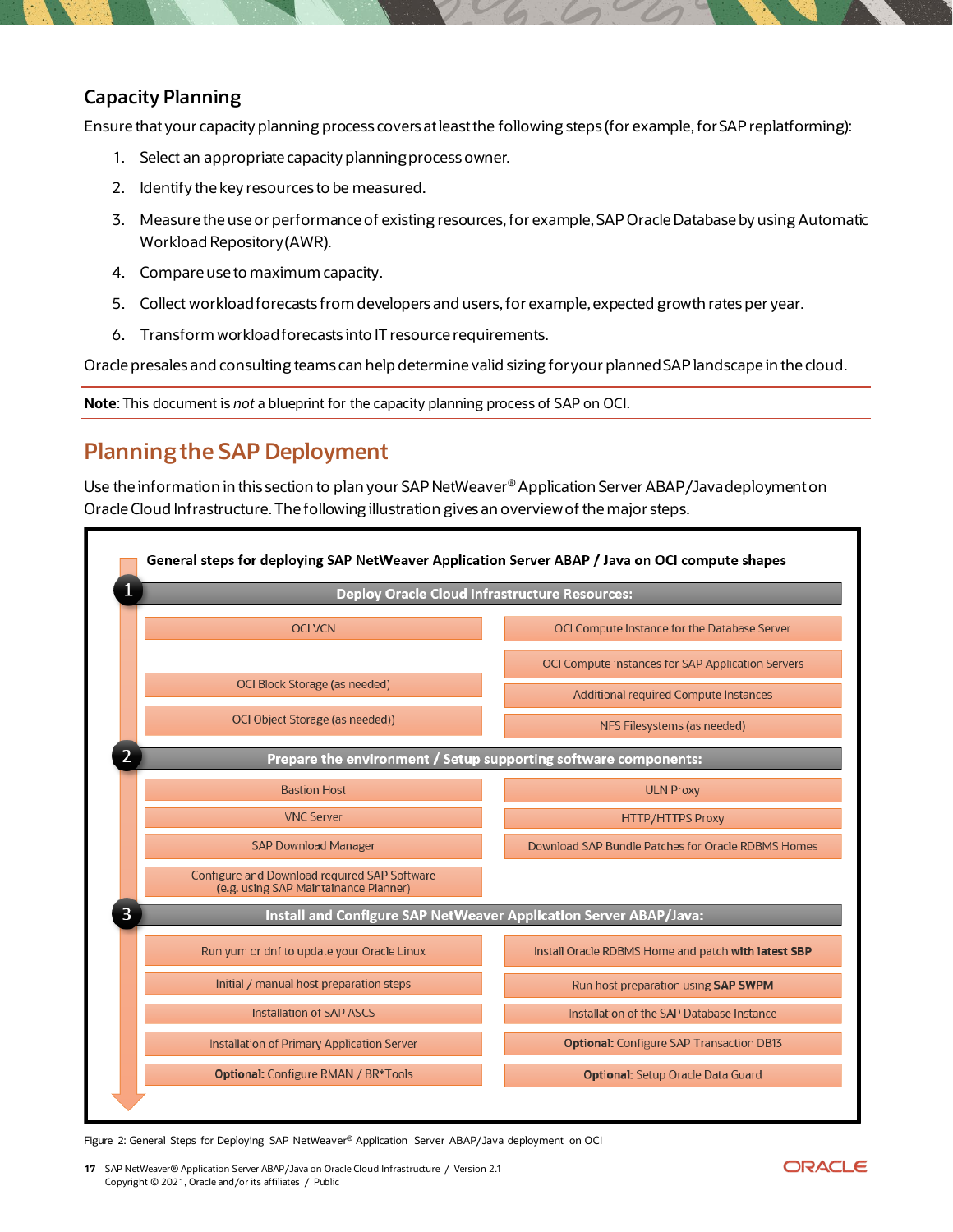### <span id="page-17-0"></span>**Network**

Initially, you have to set up a VCN where you can define different subnets. You must define a VCN before you can create other resources (for example, compute instances).

A VCN is specific to a region. After creating a VCN, you can add one or more subnets in each availability domain. A specific Classless Inter-Domain Routing (CIDR) block is specified for each subnet and must be a subset of the VCN. For more information, se[e Networking Overview](https://docs.oracle.com/iaas/Content/Network/Concepts/overview.htm) in the OCI documentation.

Security can be configured at several levels within a VCN. A subnet can be designated as public or private. A compute resource in a private subnet cannot have a public IP address. Security lists or network security groups can control packet-level traffic into and out of a subnet or an instance. In addition, at the instance level, firewall rules can be implemented. Gateways and route tables provide control over traffic flow between the VCN and outside destinations. Finally, IAM policies provide control over who can access and configure which resources.

For naming, each subnet can resolve names to the internet or within a VCN. In addition, an on-premises DNS server can be added to the search scope. A description of the choices for using DNS in your VCN are described in the [Networking](https://docs.oracle.com/iaas/Content/Network/Concepts/dns.htm) documentation.

Maintaining accurate time is a key requirement for maintaining secure communications because the current time is used as an ingredient for encrypting data. OCIprovides a private NTP server without the need for a dedicated connection to the internet. It is crucial to have the correct time in an SAP system and the database system so your compute instances are always synchronized. All compute instances of an SAP system must be in the same time zone.

You have various choices of where to put the compute instances. Following are some possible scenarios:

- Separation of public subnet, management private subnet, and apps and database private subnet
- Same separation as preceding but also a different private subnet for apps and databases
- Separation of different SAP landscapes in different VCNs
- Separation into test, quality, and production VCNs
- Migration of your existing on-premises network to the cloud

A local firewall for each compute instance that comes from the OS, and security lists or network security groups that are part of the OCI Networking service, allow and deny specific network traffic. For an SAP deployment, the local firewall must be disabled, and only th[e security lists](https://docs.oracle.com/iaas/Content/Network/Concepts/securitylists.htm) or the [network security groups](https://docs.oracle.com/iaas/Content/Network/Concepts/networksecuritygroups.htm) for the subnets must be managed. You can get an overview about the required ports for an SAP system fro[m SAP Help Ports](https://help.sap.com/viewer/ports)**.**

### <span id="page-17-1"></span>**Storage**

The database files of Oracle Databases are supported only on file systems.All files belonging to a database mustbe protected.

Follo[w Protecting Data on NVMe Devices](https://docs.us-phoenix-1.oraclecloud.com/Content/Compute/References/nvmedeviceinformation.htm) and the Oracle Linux administration guides to protect your data located on NVMe.

Block storage can be attached as well and is supported for database files. However, for best performance and throughput, we recommend using NVMe storage if available.

### <span id="page-17-2"></span>**Compute Instances**

Oracle provides different images or a template of a virtual hard drive for the compute instances. Those images determine the OS. For SAP NetWeaver® Application Server ABAP/Java installation, only the images for Oracle Linux 7 and Oracle Linux 8 are supported.

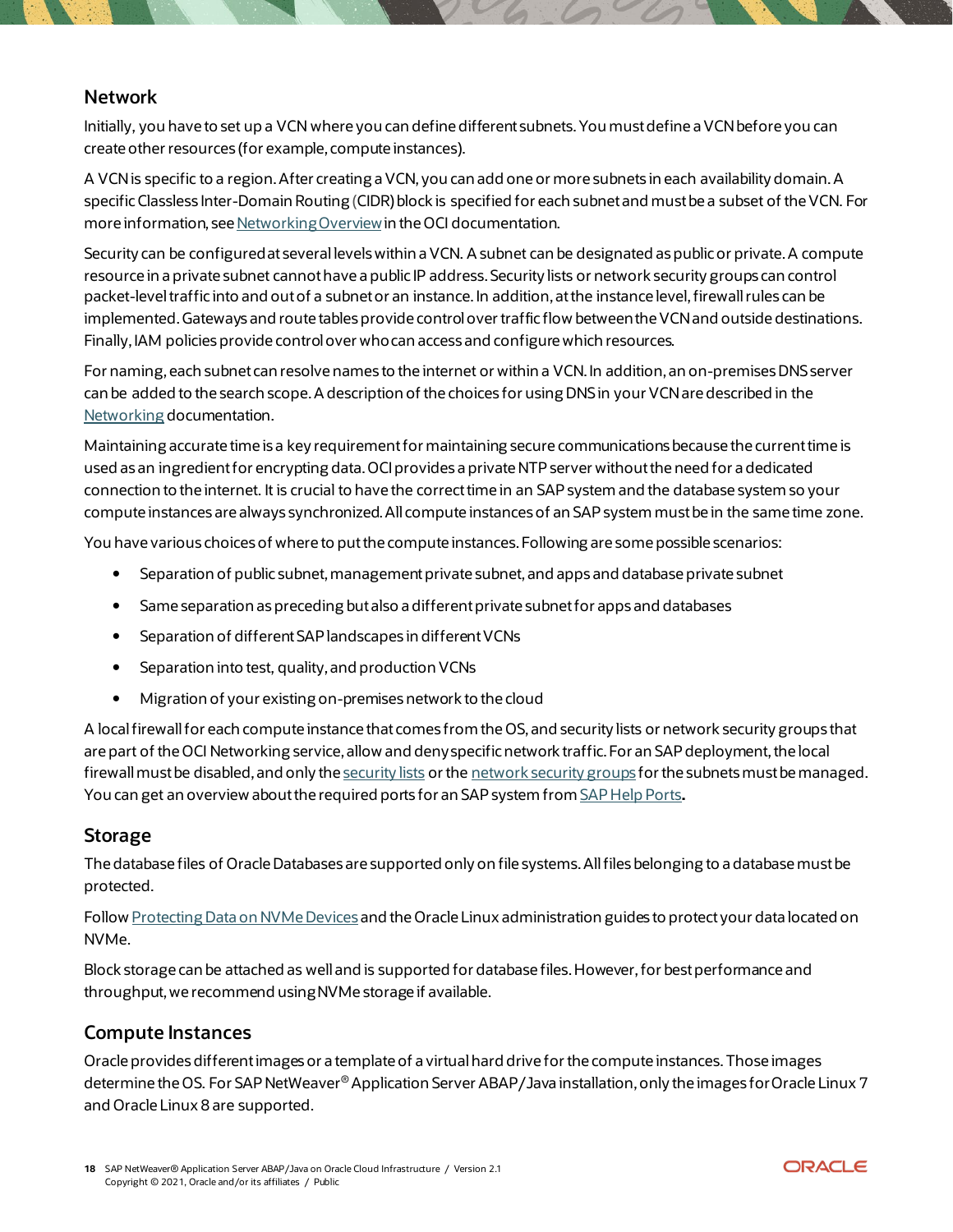# <span id="page-18-0"></span>**Implementing Your Plan**

This section provides the steps for implementing your planned deployment of SAP NetWeaver® Application Server ABAP/Java in Oracle Cloud Infrastructure.

### <span id="page-18-1"></span>**Get Your Oracle Cloud Infrastructure Account**

To get your OCIaccount, work with your Oracle account team. They can help you find the best option for structuring your subscription. Options include metered, nonmetered, and trial subscriptions. A convenient way to start immediately is to sign up for a free trial by using the instructions listed in [Request and Manage Free Oracle Cloud](https://docs.oracle.com/iaas/Content/GSG/Tasks/signingup.htm)  [Promotions](https://docs.oracle.com/iaas/Content/GSG/Tasks/signingup.htm).

### <span id="page-18-2"></span>**Prepare Your Environment**

You can set up all resources by using the Oracle Cloud Console or by using automation. Automation provides the advantage of repeatability, while the Console provides immediate provisioning and a human-friendly user interface.

#### **Set Up the Bastion Host**

Oracle recommends that you use Oracle Linux 8 on the bastion host.

#### **Set Up the ULN Proxy**

To ensure that you have the latest OSupdates for Oracle Linux 7 and 8 available from Oracle, register the system with Oracle Unbreakable Linux Network (ULN) and set up a ULN proxy. A proxy enables you to update compute instances with the latest packages even if the compute instance is not connected to the internet. A requirement for maintaining the proxy is to ensure that sufficient disk space is available to hold all the updates.

Register your Oracle Linux system to ULN and follow th[e ULN Users Guide](http://docs.oracle.com/cd/E52668_01/E39381/html/) to configure a ULN proxy to mirror the needed local channels. Provide a block volume after you estimate the size of your needed channels.

#### **Set Up the NFS Server**

When the bastion host is configured as an NFS server, installation media can be shared securely with other compute instances that do not have internet access. When configuring the NFS server, consider the amount of disk space needed and the security rule configuration.

Configure an NFS server on the bastion host and follow the description in the Oracle Linux Administration Guide for [Release 7](https://docs.oracle.com/en/operating-systems/oracle-linux/7/index.html) o[r Oracle Linux Administration Guid](https://docs.oracle.com/en/operating-systems/oracle-linux/8/index.html)e for Release 8. Define directories for installation media, updates, and the shared SAP file systems after you create and attach the block volumes.

Alternatively, configure an NFS file system in OCI and mount it on the bastion host and on all relevant compute instances. This option typically provides better performance and reliability.

#### **Set Up the VNC Server**

GUI access at the OS level is needed to run any graphical tools. The native GUI can be accessed by enabling a VNC server on the bastion host. Ensure that security lists or network security groups are maintained to allow access to only approved sources.

Configure a VNC server on the bastion host and follow the description in th[e Oracle Linux Administration Guide for](https://docs.oracle.com/en/operating-systems/oracle-linux/7/index.html)  [Release 7](https://docs.oracle.com/en/operating-systems/oracle-linux/7/index.html) or [Oracle Linux Administration Guide for Release 8.](https://docs.oracle.com/en/operating-systems/oracle-linux/8/index.html) Implement firewall rules as needed by configuring security lists or network security groups to allow access to the VCN from your network outside.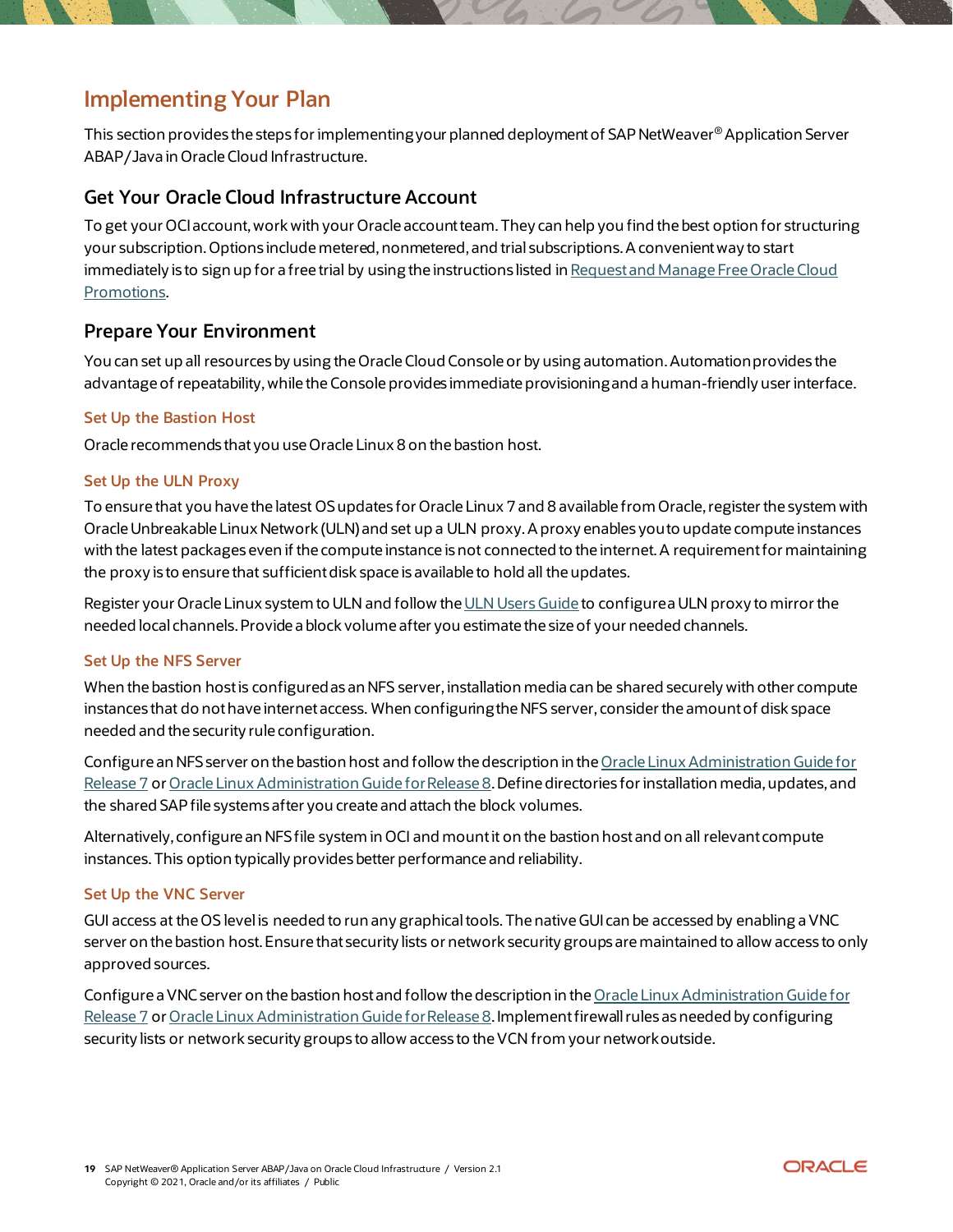#### **Set Up the SAP Download Manager**

SAP Download Manager helps you download software from the [SAP Software Download Center](https://support.sap.com/swdc) (SWDC) that you have put in the download basket. Install the SAP Download Manager on the bastion host and set the needed S-User and password credentials to download SAP software from the SWDC.

#### **Download Your SAP Software**

From the SWDC, download the needed installation software for your specific SAP product. With your S-User permissions, you can download the installation media directly or you can use the SAP Download Manager. We recommend storing the software on a shared file system.

We also recommend using the SAP Maintenance Planner to compose the required installation and upgrade media and push them to the download basket. You can generate a stack. xml file to use with SWPM to provide a consistent set of installation media that matches the contents of your download basket. You can then add additional Oracle RDBMS and Oracle Client media from the SAP marketplace before downloading all the media.

#### **Configure the SAP GUI**

Install and configure the SAP GUI for Java on the bastion host that is running Oracle Linux. With the unified SAP front end, you can connect to SAP NetWeaver® ABAP installations. Details are described i[n SAP Note 146505](https://launchpad.support.sap.com/#/notes/146505) and on the [SAP Community Wiki](https://scn.sap.com/docs/DOC-25456#section13).

The SAP GUI for Java needs configuration information about your SAP environment, such as the names and addresses of your SAP servers. Based on this information, a connection directory is created that contains all available connections that can be selected in the SAP logon list. This directory can be centrally stored on a web server, and only a URL needs to be configured in SAP GUI for Java. Preset configuration and options can be distributed as templates during the initial installation process, so that a manual configuration after a first installation of SAP GUI for Java is not required.Access to the SAP ports for the connection needs to be created in the security lists or network security groups.

### <span id="page-19-0"></span>**Install SAP NetWeaver® Application Server ABAP/Java**

This section describes the steps for installing SAP NetWeaver® Application Server ABAP/Java. Examples that outline the steps required for preparation and installation on an OCI compute shape are located at the end of the section.

#### **Prepare the OS**

SAP NetWeaver® Application Server ABAP/Java is certified to run on OCI compute instances that are running Oracle Linux 7 and Oracle Linux 8.

Check that the following requirements for your OCI compute instance are implemented. For detailed requirements for Oracle Linux 7, see [SAP Note 2069760.](https://launchpad.support.sap.com/#/notes/2069760) For detailed requirements for Oracle Linux 8, see [SAP Note 2936683](https://launchpad.support.sap.com/#/notes/2936683).

- **Install all needed RPMs for SAP NetWeaver® Application Server ABAP/Java and Oracle Database.**
- Set SELinux to permissive mode.
- Prepare the system with the needed Linux kernel parameters and set the process resource limits.
- Set the hostname (preferably when launching a new instance).
- Set the needed information for NTP and DNS.

Increase the size of the swap space to the SAP recommended value provided in [SAP Note 1597355](https://launchpad.support.sap.com/#/notes/1597355). For the implementation, follow the specific Oracle Linux administration guide.

Verify that Transparent Huge Pages (THP) are disabled in cloud instances where databases are running. For details, see [SAP Note 1871318](https://launchpad.support.sap.com/#/notes/1871318).

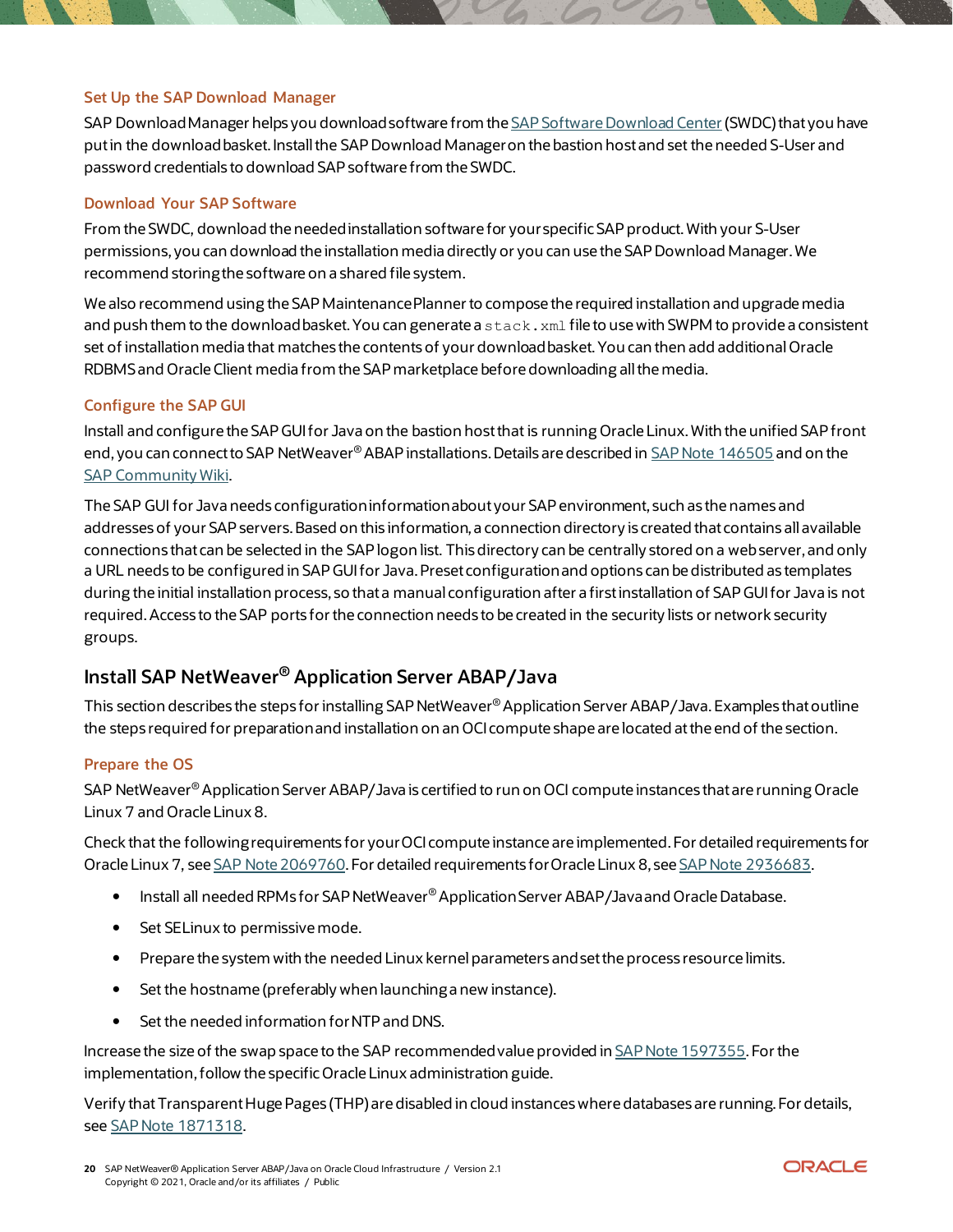#### **Provision SAP Monitoring**

For every cloud solution, SAP requires the collection of configuration and performance data for the cloud platform being used.

On bare metal and VM compute nodes, the SAP Host Agent must be installed. You can installthe SAP Host Agent either by using SWPM or manually, as described in the "SAP HostAgent Installation" topic in the SAP documentation. The required version and patch level of the SAP Host Agent is 7.21 PL35 or later. For details, see [SAP Note 2655715](https://launchpad.support.sap.com/#/notes/2655715).

For VM compute nodes, additional monitoring components must be installed to enable SAP enhanced monitoring.

The SAP Host Agent consumes configuration and performance metrics. These metrics are collected by a Linux service called oci-sap-metrics-collector. The oci-sap-metrics-collector service must be installed and started on each VM compute node.

Part of the package is a Python script that ensures that updates of the package are applied automatically and that the service is being started if it's not running. For this script, an entry in crontab of the root OS user is created during installation of the package.

1. Download and install the package as the root user:

```
cd /tmp
curl https://objectstorage.eu-frankfurt-1.oraclecloud.com/p/wdml6zlhOAnM-
xoGP9Hd_Nw7Kqo199v2W9K7xf50NX2lb4kCGnUZs5mKZpsPre8T/n/imagegen/b/metrics-collector-
binary-store/o/oci-sap-metrics-collector-1.0-11.noarch.rpm --output oci-sap-metrics-
collector-1.0-11.noarch.rpm –silent
yum -y install oci-sap-metrics-collector-1.0.-11.noarch.rpm
```
2. Wait 1-2 minutes and then verify that metrics collection works as expected. As the root user, run the following command:

curl http://127.0.0.1:18181

This command should return the XML document for consumption by the SAP Host Agent.

Logs for oci-sap-metrics-collector are written to /var/log/oci-sap-metrics.

#### **Configure Storage**

For an SAP deployment, you need to configure the following file systems:

- A /usr/sap directory for the SAP installation
- An /oracle directory for the Oracle Database
- Enough swap space according to the SAP recommendation

Examples of how to protect your data on the NVMe storage by using software raid are described in [Protecting Data on](https://docs.oracle.com/iaas/Content/Compute/References/nvmedeviceinformation.htm)  [NVMe Devices.](https://docs.oracle.com/iaas/Content/Compute/References/nvmedeviceinformation.htm) We recommend that the database files and the redo logs are mirrored on separated file systems. Other data should also be mirrored, based on the availability requirements of your installation.

We recommend the XFS file system type for Oracle Linux 7 and Oracle Linux 8.

#### **Install SAP Software**

After you create your recommended instance, finish the needed preparation of the OS, prepare the SAP installation software and the needed SAP file system structure following the specific SAP NetWeaver® installation guide, and install with the latest available version of SWPM.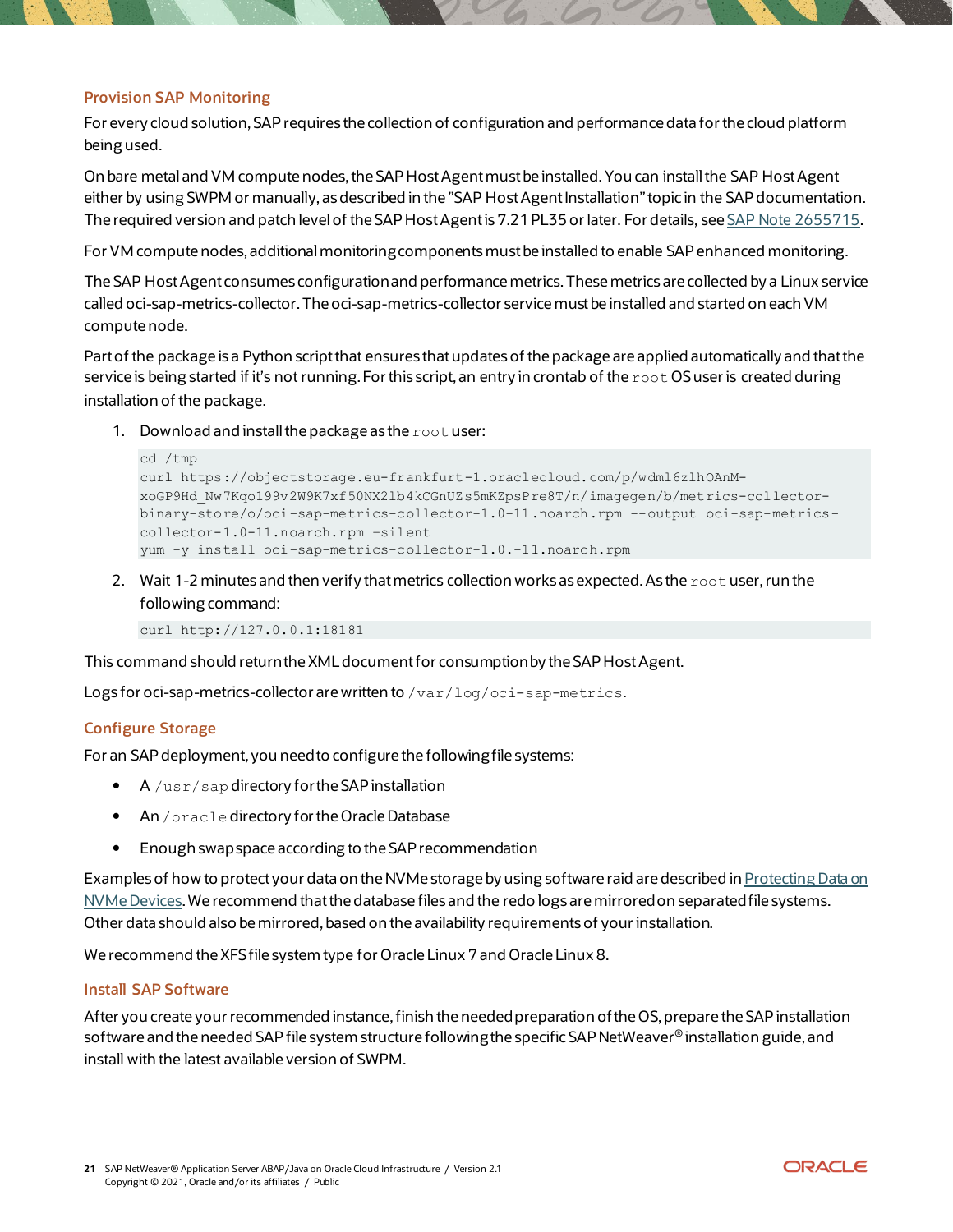#### **Example: Prepare an OCI Compute Shape Running Oracle Linux 8**

This example shows the preparation steps for an Oracle Database 19c on an OCI compute shape running Oracle Linux 8.

Follo[w SAP Note 2936683](https://launchpad.support.sap.com/#/notes/2936683) for Oracle Linux 8.

1. Verify that the hostname matches the SAP hostname requirements (13 charactersmaximum).

```
[root@e4cert1 ~]# hostname
e4cert1
[root@e4cert1 ~]# hostname -s
e4cert1
```
2. Verify that  $/etc/host$ s also contains the right hostname. For example:

```
[root@e4cert1 ~]# cat /etc/hosts
127.0.0.1 localhost localhost.localdomain localhost4 localhost4.localdomain4
::1 localhost localhost.localdomain localhost6 localhost6.localdomain6
10.0.0.119 e4cert1.sub0123456789.kvmvcn.oraclevcn.com e4cert1
```
3. Verify thatSAP-related Linux kernel parameters are setand carefully check whether they are actively used (ipcs -1) after reboot or sysctl -p, or if they are overridden by another sysctl configuration file. For example:

```
[root@e4cert1 ~]# cat /etc/sysctl.d/98-sap.conf
vm.max map count = 1000000kernel.sem = 32000 256000 100 1024
kernel.shmmni = 4096
kernel.shmall = 6294967296
kernel.shmmax = 8398046511104
```
4. Verify that process resource limits are configured properly. For example:

```
[root@e4cert1 ~]# cat /etc/security/limits.d/99-sap.conf
@sapsys soft nofile 65536
@sapsys hard nofile 65536
@sapsys soft nproc unlimited
@sapsys soft memlock unlimited
@sapsys hard memlock unlimited
@oinstall soft nofile 65536
@oinstall hard nofile 65536
@oinstall soft nproc unlimited
@oinstall soft memlock unlimited
@oinstall hard memlock unlimited
@root soft memlock unlimited
@root hard memlock unlimited
```
5. Install additional packages.

```
[root@e4cert1 ~]# dnf -y install uuidd
[root@e4cert1 ~]# dnf -y install tcsh.x86 64
[root@e4cert1 ~]# dnf -y install oracle-database-preinstall-19c.x86_64
```
6. Stop and disable firewalld.

```
[root@e4cert1 ~]# systemctl stop firewalld ; systemctl disable firewalld
Removed /etc/systemd/system/multi-user.target.wants/firewalld.service.
Removed /etc/systemd/system/dbus-org.fedoraproject.FirewallD1.service.
```
#### 7. Install support for the GUI/VNC server.

```
[root@e4cert1 ~]# dnf groupinstall "Server with GUI"
[root@e4cert1 ~]# dnf install tigervnc-server.x86_64
```
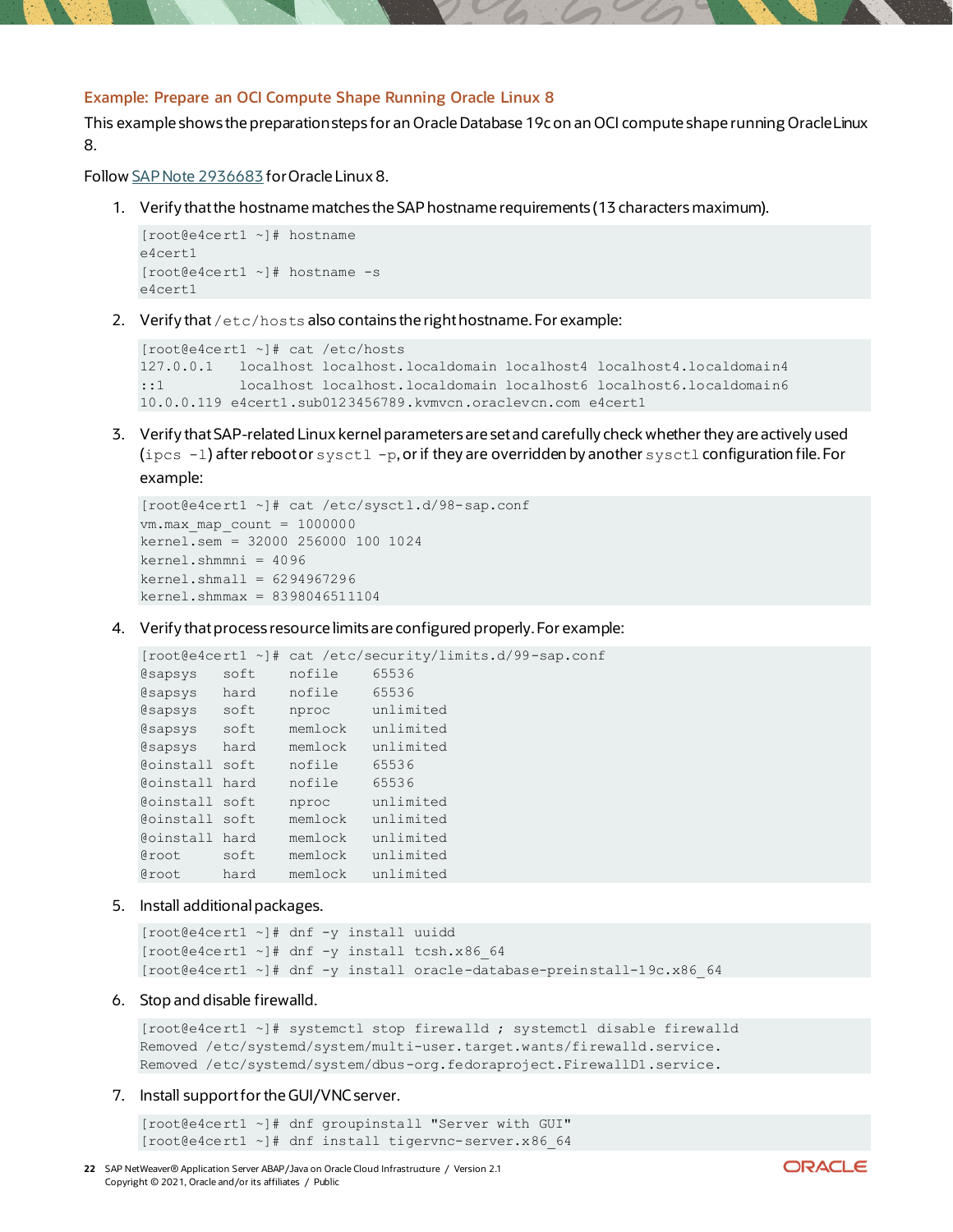8. Set the VNC server user and port mapping and start the VNC server.

```
[root@e4cert1 ~]# cat /etc/tigervnc/vncserver.users
:1=oracle
```
9. Set a VNC password for the oracle user.

```
[root@e4cert1 ~]# su - oracle
Last login: Fri Apr 30 07:52:53 GMT 2021 on pts/0
[oracle@e4cert1 ~]$ vncpasswd
Password:
Verify:
Would you like to enter a view-only password (y/n)? n
A view-only password is not used
```
10. Create a VNC startup configuration file for the oracle user.

```
[root@e4cert1 ~]# su - oracle 
[oracle@e4cert1 ~]$ cd .vnc 
[oracle@e4cert1 .vnc]$ cat config
session=gnome
securitytypes=vncauth, tlsvnc
desktop=sandbox
geometry=1280x1024
localhost
alwaysshared
```
11. Set the root password to allow you to log in as root when running SWPM. Run passwd and choose a password that will be accepted by the Linux password complexity check and by SWPM as the master password for all accounts being created. You can change them later according to your needs.

```
[root@e4cert1 ~]# passwd root
Changing password for user root.
New password:
```
Retype new password:

passwd: all authentication tokens updated successfully.

12. Configure SELinux.

```
[root@e4cert1 ~]# cat /etc/selinux/config
SELINUX=permissive
SELINUXTYPE=targeted
```
#### **Example: Prepare an OCI Compute Shape Running Oracle Linux 7**

This example shows the preparation steps for an Oracle Database 19c on an OCI compute shape running OracleLinux 7. For detailed requirements for Oracle Linux 7, see [SAP Note 2069760.](https://launchpad.support.sap.com/#/notes/2069760)

Note that there are differences when using Oracle Database 12c. For example, oracle-database-preinstall-19c.x86\_64.rpm might have to be replaced by the appropriate version (oracle-database-server-12cR2 preinstall.x86 64).

1. Verify that the hostname matches SAP hostname requirements.

```
[root@e4cert1 ~]# hostname
e4cert1
[root@e4cert1 ~]# hostname -s
e4cert1
```
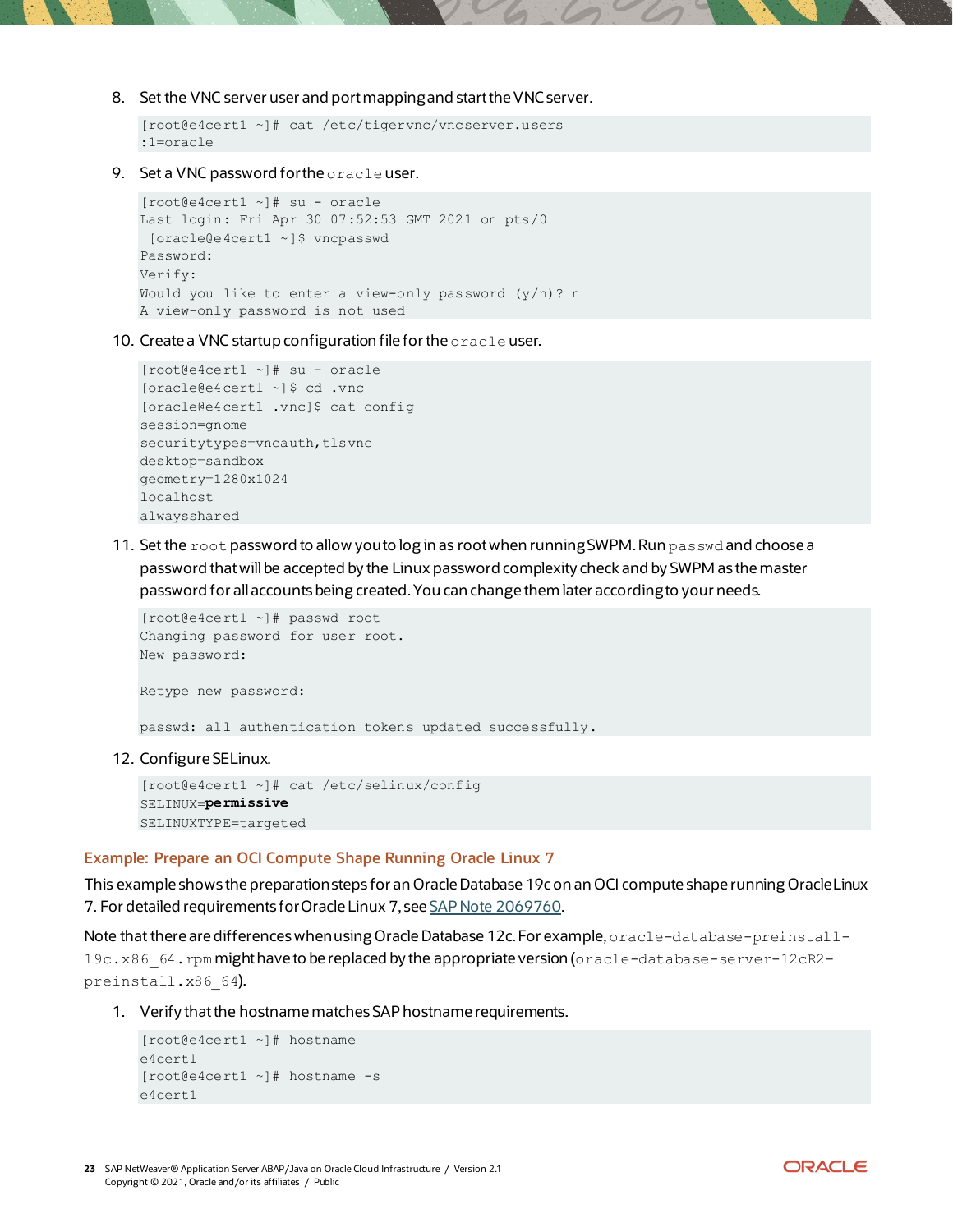2. Verify that /etc/hosts also contains the right hostname. For example:

```
[root@e4cert1 ~]# cat /etc/hosts
127.0.0.1 localhost localhost.localdomain localhost4 localhost4.localdomain4
::1 localhost localhost.localdomain localhost6 localhost6.localdomain6
10.0.0.119 e4cert1.sub0123456789.kvmvcn.oraclevcn.com e4cert1
```
3. Verify thatSAP-related kernel parameters are set. For example:

```
[root@e4cert1 ~]# cat /etc/sysctl.d/98-sap.conf
vm.max_map_count = 1000000
kernel.sem = 32000 256000 100 1024
kernel.shmmni = 4096
kernel.shmall = 6294967296
kernel.shmmax = 8398046511104
```
4. Verify that process resource limits are configured properly. For example:

```
[root@e4cert1 ~]# cat /etc/security/limits.d/99-sap.conf
@sapsys soft nofile 65536
esapsys hard nofile 65536<br>esapsys soft nproc unlimited
\ellsapsys soft nproc
@sapsys soft memlock unlimited
@sapsys hard memlock unlimited
@oinstall soft nofile 65536
@oinstall hard nofile 65536
@oinstall soft nproc unlimited
@oinstall soft memlock unlimited
@oinstall hard memlock unlimited
@root soft memlock unlimited
@root hard memlock unlimited
```
5. Install additional packages.

```
[root@e4cert1 ~]# yum -y install uuidd
[root@e4cert1 ~]# yum -y install oracle-database-preinstall-19c.x86_64
```
6. Install support for the GUI/VNC server.

```
[root@e4cert1 ~]# yum -y groupinstall "Base" "Compatibility Libraries" "Debugging 
Tools" "Directory Client" "Hardware Monitoring Utilities" "Large Systems Performance" 
"Perl support" "Storage Availability Tools" "X window system" "Development tools"
```
[root@e4cert1 ~]# yum -y install tigervnc-server liberation-mono-fonts gnome-session gnome-terminal gnome-screensaver gnome-panel compat-libstdc++-33 compat-libcap1 libaiodevel ksh uuidd vim parted xorg-x11-xauth xclock

7. Because the VNC serveris required for a short time to run Oracle Universal Installer, check and adjust the xstartup file in the home of the oracle user to enable gnome-session manager.

[root@e4cert1 ~]# cat /home/oracle/.vnc/xstartup

#!/bin/sh

unset SESSION\_MANAGER unset DBUS\_SESSION\_BUS\_ADDRESS /etc/X11/xinit/xinitrc #vncserver -kill \$DISPLAY gnome-session &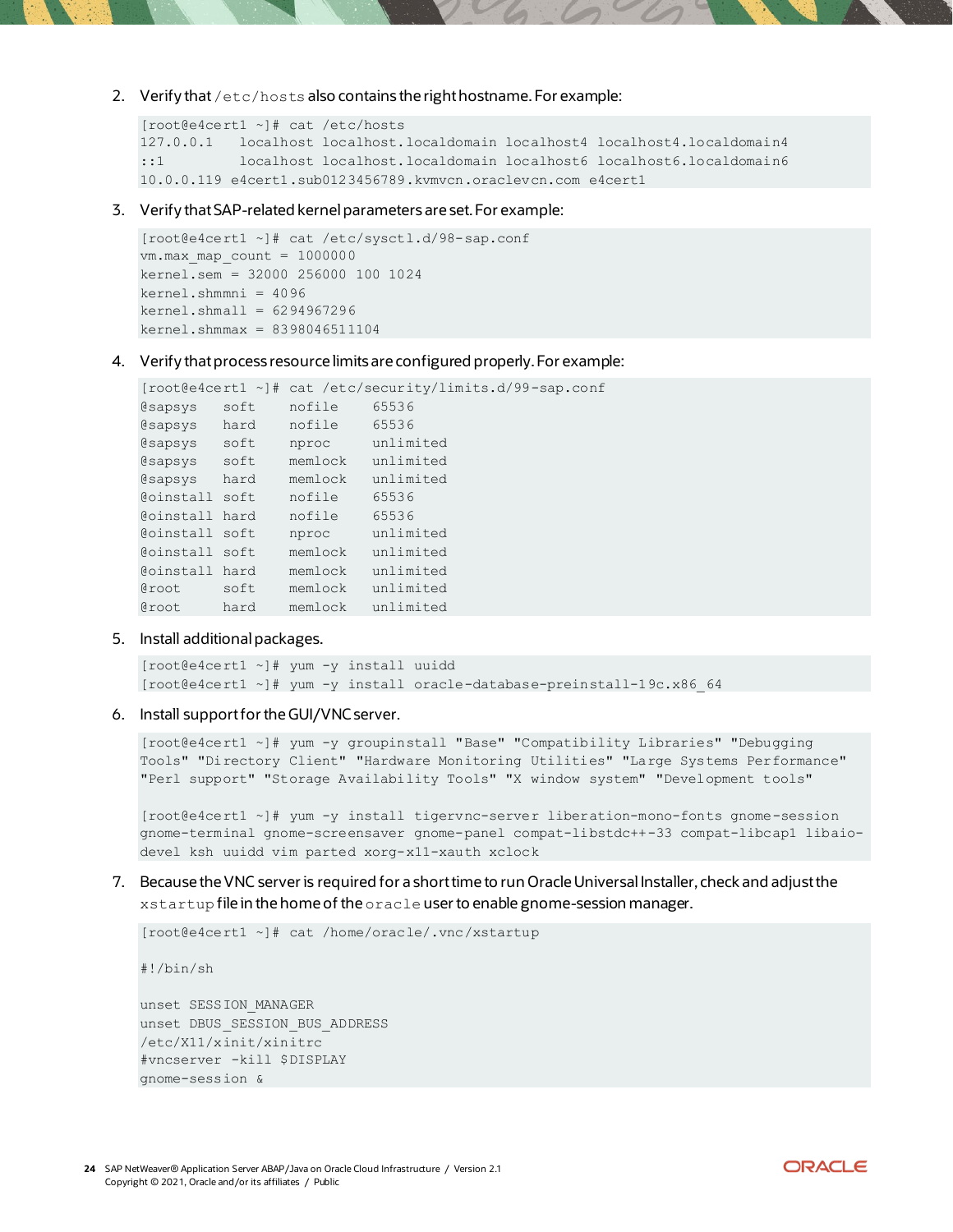#### 8. Set a VNC password for the oracle user.

```
[root@e4cert1 ~]# su - oracle
Last login: Fri Apr 30 07:52:53 GMT 2021 on pts/0
[oracle@e4cert1 ~]$ vncpasswd
Password:
Verify:
Would you like to enter a view-only password (y/n)? n
A view-only password is not used
```
#### 9. Stop and disable firewalld.

```
[root@e4cert1 ~]# systemctl stop firewalld ; systemctl disable firewalld
Removed /etc/systemd/system/multi-user.target.wants/firewalld.service.
Removed /etc/systemd/system/dbus-org.fedoraproject.FirewallD1.service.
```
10. Start and enable uuidd.

[root@e4cert1 ~]# systemctl start uuidd ; systemctl enable uuidd

11. Set the root password to allow you to log in as root when running SWPM. Run passwd and choose a password that will be accepted by the Linux password complexity check and by SWPM as the master password for all accounts being created. You can change them later accordingto your needs.

```
[root@e4cert1 ~]# passwd root
Changing password for user root.
New password:
Retype new password:
passwd: all authentication tokens updated successfully.
```
12. Configure SELinux.

```
[root@e4cert1 ~]# cat /etc/selinux/config
SELINUX=permissive
SELINUXTYPE=targeted
```
#### **Common Host Preparation Steps (Oracle Linux 7 and 8)**

- 1. Prepare to NFS mount the volume with the installation media on the target host.
- 2. On OCI, add a security list or network security group to the firewall to allow NFS-specific communication between known servers.
- 3. On the NFS server (where you have your installation media), add the target host's IP address to the /etc/exportsdirectory of the NFS server and restart the NFS daemon.

```
/mnt/vol1 <clientip>(rw,async,no_acl,no_root_squash)
# service nfs reload
```
4. On the NFS client, create the target directory for the NFS mount.

```
# mkdir /mnt/vol1
Add entry in /etc/fstab of nfs client<br>
\langle \text{serverip}\rangle:/mnt/vol1 /mnt/vol1
<serverip>:/mnt/vol1 /mnt/vol1 nfs 
defaults,bg,_netdev,clientaddr=<clientip> 0 0
```
Note that clientaddr=<clientip>is required to select between the public or local IP address to be used for NFS.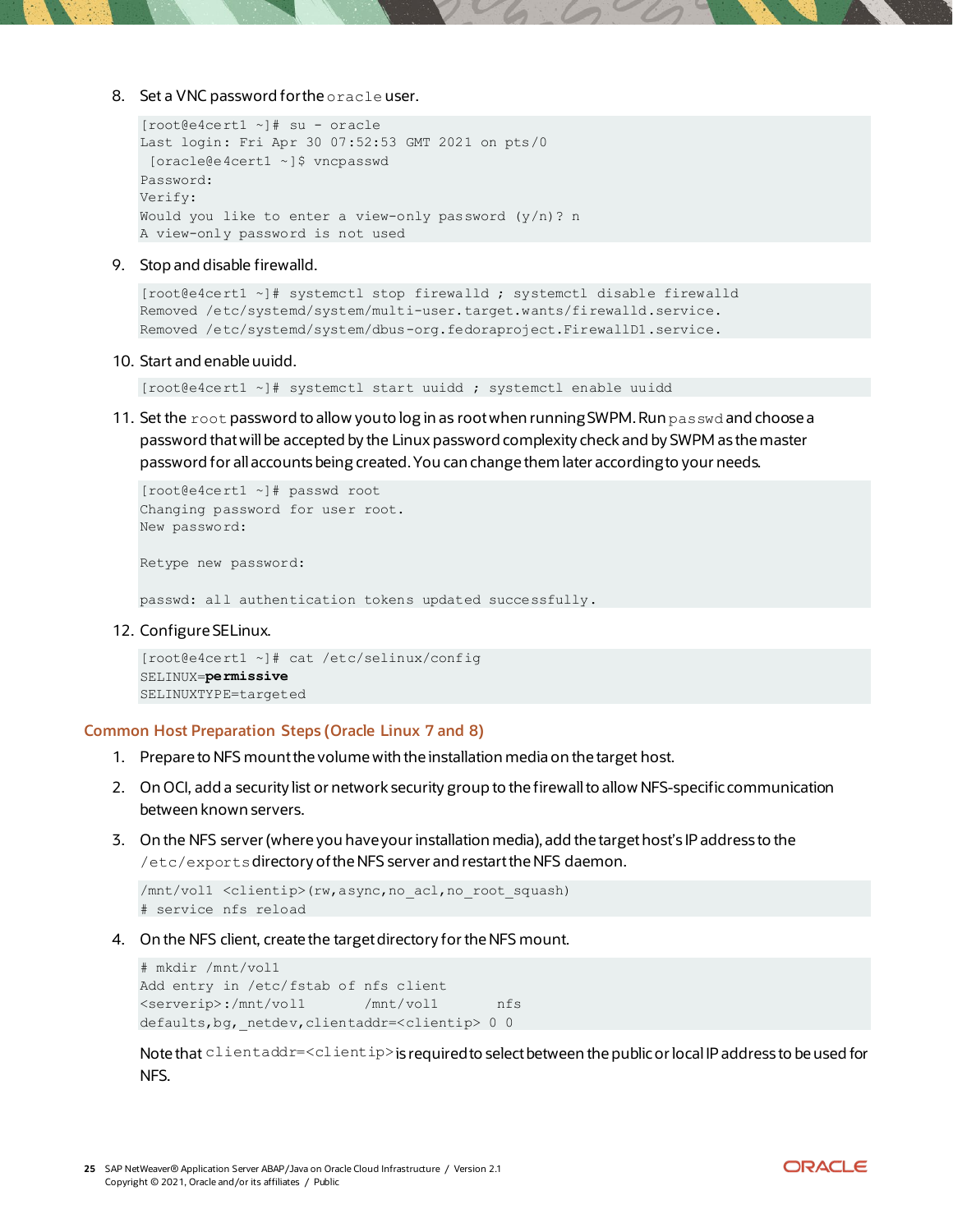- 5. On OCI compute shapes *with NVMe storage*, prepare the NVMe disks, the file system, and fstab as follows:
	- A. Create the array using NVMe storage.

```
[root@e4cert1 ~]# mdadm --create /dev/md0 --level=10 --raid-devices=8 /dev/nvme0n1 
/dev/nvme1n1 /dev/nvme2n1 /dev/nvme3n1 /dev/nvme4n1 /dev/nvme5n1 /dev/nvme6n1 
/dev/nvme7n1
mdadm: Defaulting to version 1.2 metadata
mdadm: array /dev/md0 started.
```
In this example, a RAID 10 array is created on a BM.DenseIO2.52 shape for highest performance and data protection. Other compute shapes usually have a lower number of NVMe disks or can have only block storage that has to be attached to the instance via iSCSI.

B. Create the file system.

mkfs -t xfs /dev/md0

C. Create a directory for mounting the array.

mkdir /disk1

D. Determine the UUID of the array and add it to  $/etc/fs$  tab to mount it.

```
blkid
.
/dev/md0: UUID="bfefce58-9128-44a6-94fa-80a9f1d4de27" TYPE="xfs"
```
E. Edit fstab and add the required entry.

```
UUID="bfefce58-9128-44a6-94fa-80a9f1d4de27" /disk1 xfs
defaults 0 0
```
F. Mount the file systems and ensure that they are properly mounted.

mount -a

G. Create an mdadm.conf file so that the device can recover if a failure occurs.

```
mdadm –-detail -–scan >> /etc/mdmadm/mdadm.conf
```
- H. Review the /etc/mdadm/mdadm.conf file.
- 6. On OCI compute shapes *without NVMe storage or as additional storage*, prepare as many block volumes as required, the file system, and  $f$ stab, as follows:
	- A. Create the required number block volumes in OCI and attach them to the compute instance as iSCSI devices.
	- B. In the Oracle Cloud Console, go to the Attached Block Volumes view of the compute instance, and connect the iSCSI devices to the compute instance by running the commands displayed under the Actions menu in the command line of your Linux host (copy and paste the commands).

```
sudo iscsiadm -m node -o new -T iqn.2015-12.com.oracleiaas:dafc2e6a-92b1-4758-99cc-
a12df27fe171 -p 169.254.2.2:3260
sudo iscsiadm -m node -o update -T iqn.2015-12.com.oracleiaas:dafc2e6a-92b1-4758-
99cc-a12df27fe171 -n node.startup -v automatic
sudo iscsiadm -m node -T iqn.2015-12.com.oracleiaas:dafc2e6a-92b1-4758-99cc-
a12df27fe171 -p 169.254.2.2:3260 -l
```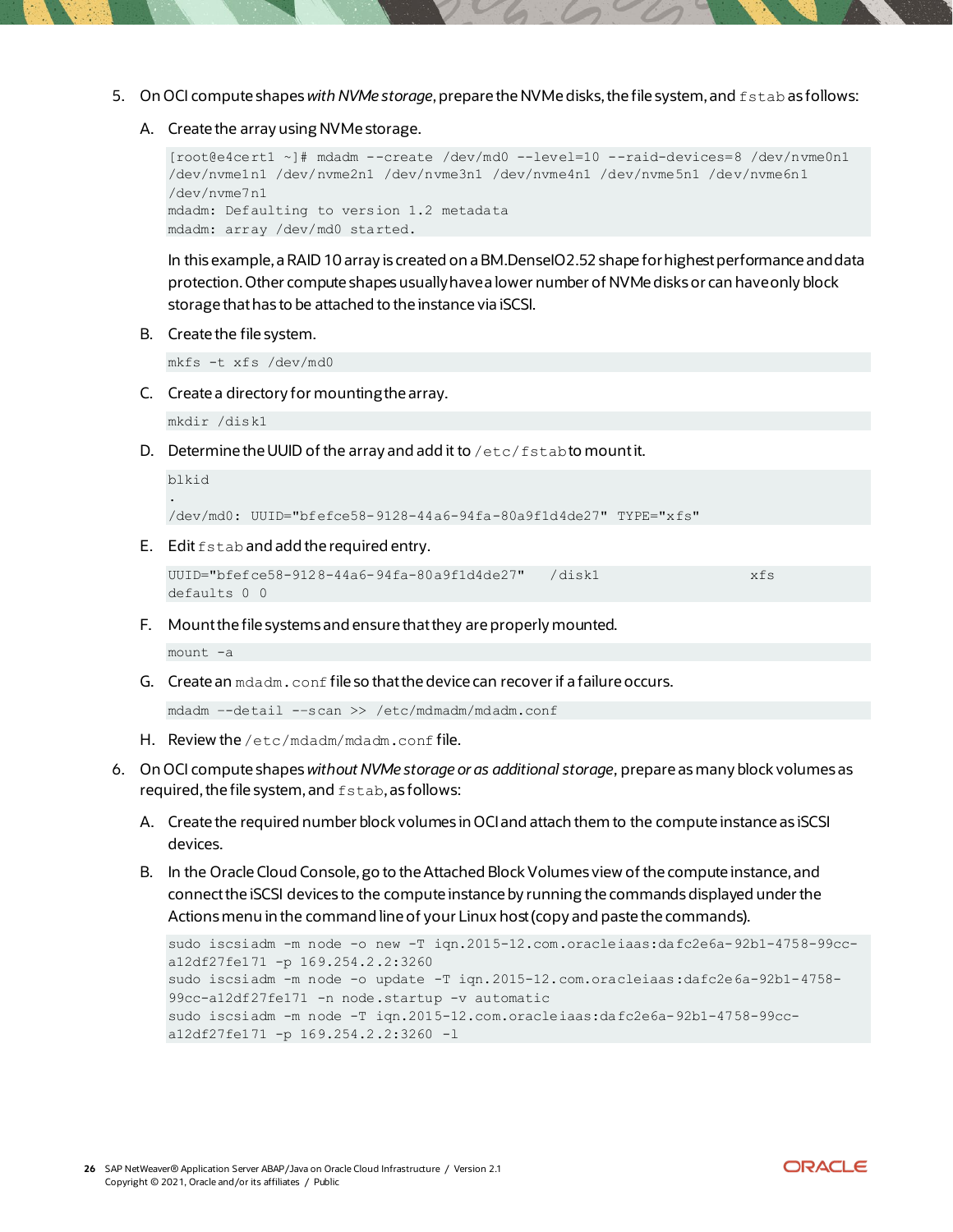C. Identify the devices and create volume groups and logical volumes as needed. The devices are shown in the **Device path** column in the Attached Block Volumes view of the compute instance and on the compute instance under /dev/oracleoci. Note that oraclevda\* points to /dev/sda\*, which is the boot volume and must not be used for other purposes than for the OS.

```
[root@e4cert1 ~]# ls -la /dev/oracleoci/
lrwxrwxrwx. 1 root root 6 May 13 22:05 oraclevda -> ../sda
lrwxrwxrwx. 1 root root 7 Apr 9 12:04 oraclevda1 -> ../sda1
lrwxrwxrwx. 1 root root 7 Apr 9 12:04 oraclevda2 -> ../sda2
lrwxrwxrwx. 1 root root 7 Apr 9 12:04 oraclevda3 -> ../sda3
lrwxrwxrwx. 1 root root 6 May 14 08:11 oraclevdb -> ../sdb
lrwxrwxrwx. 1 root root 6 May 14 08:11 oraclevdc -> ../sdc
lrwxrwxrwx. 1 root root 6 May 14 08:11 oraclevdd -> ../sdd
[root@e4cert1 ~]# vgcreate vg_database /dev/oracleoci/oraclevdb 
/dev/oracleoci/oraclevdc /dev/oracleoci/oraclevdd
  Volume group "vg_database" successfully created
[root@e4cert1 ~]# lvcreate -i 3 -I 4 -l100%FREE -n lv_database vg_database
```
Logical volume "lv database" created.

D. Create the file system and add the logical volume to fstab.

```
[root@e4cert1 ~]# ls -la /dev/vg_database/lv_database
lrwxrwxrwx. 1 root root 7 May 14 08:29 /dev/vg_database/lv_database -> ../dm-0
[root@e4cert1 ~]# mkfs -t xfs /dev/vg_database/lv_database
[root@e4cert1 ~]# blkid
.
/dev/mapper/vg_database-lv_database: UUID="256fc796-dc34-4242-8b20-830c99bdd1d1" 
TYPE="xfs"
.
mkdir /disk1
echo "UUID=256fc796-dc34-4242-8b20-830c99bdd1d1 /disk1 xfs 
defaults, netdev, noatime 0 2" >> /etc/fstab
mount -a
[root@e4cert1 ~]# mount
.
/dev/mapper/vg_database-lv_database on /disk1 type xfs 
(rw, relatime, seclabel, attr2, inode64, logbufs=8, logbsize=32k, noquota, netdev)
```
#### E. Verify that the local file system and NFS are mounted properly.

```
[root@e4cert1 ~]# mount
.
/dev/mapper/vg_database-lv_database on /disk1 type xfs 
(rw,relatime,seclabel,attr2,inode64,logbufs=8,logbsize=32k,noquota,_netdev)
.
<IP of the NFS server>:/mnt/vol1 on /mnt/vol1 type nfs4 
(rw,relatime,seclabel,vers=4.2,rsize=1048576,wsize=1048576,namlen=255,hard,proto=tcp
,timeo=600,retrans=2,sec=sys,clientaddr=<local client IP>,local_lock=none,addr=<IP 
of the NFS server, netdev)
```
.

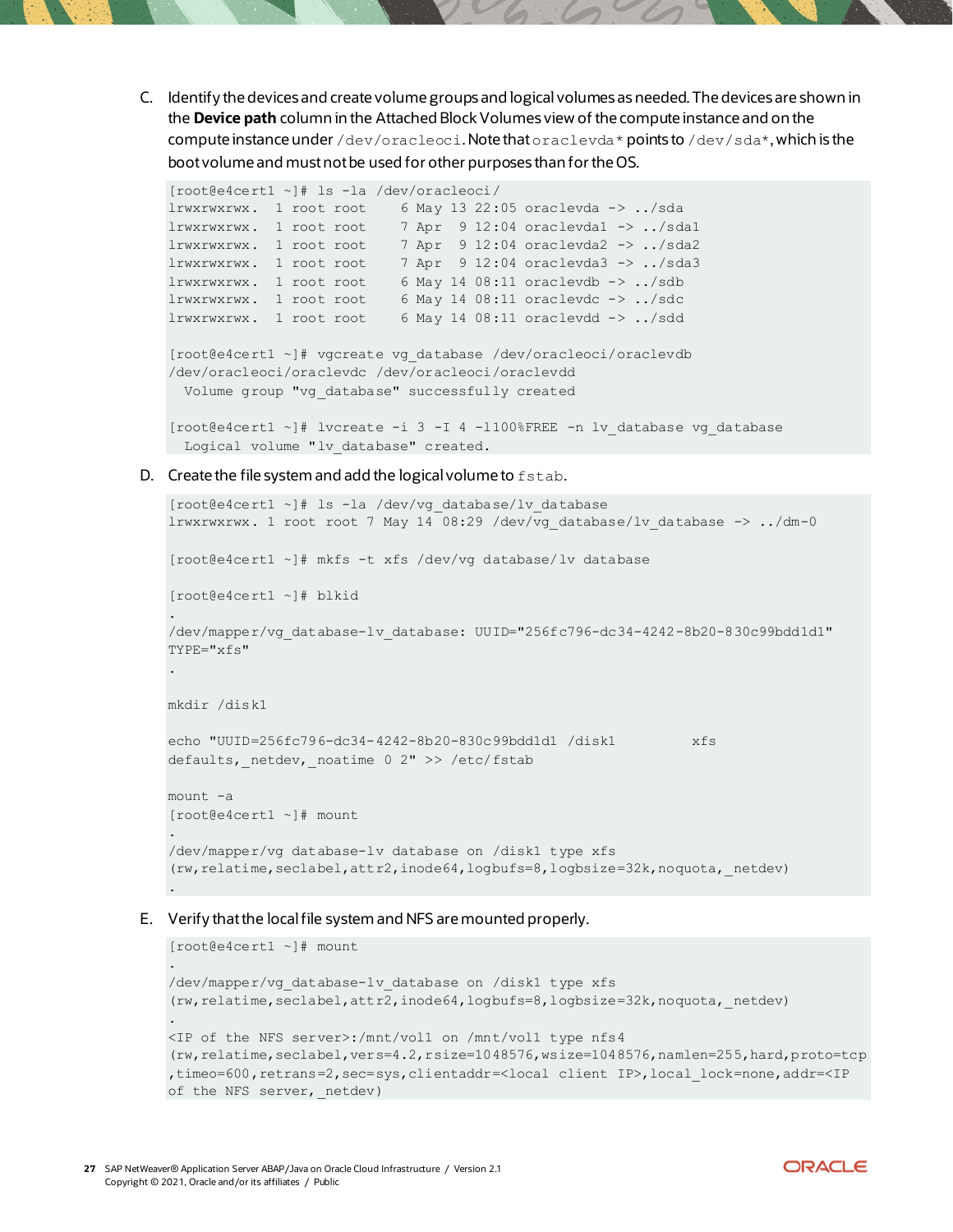F. Create the target directories for the software installation.

```
mkdir /disk1/usr
mkdir /disk1/usr/sap
mkdir /disk1/oracle
mkdir /disk1/sapmnt
ln -s /disk1/usr/sap /usr/sap
ln -s /disk1/oracle /oracle
ln -s /disk1/sapmnt /sapmnt
```
- G. Reboot.
- 7. Run SWPM until it prompts for installation of Oracle Database software.

SAPinst starts and displays a URL for the browser. Replace the hostname with the IP address of the host that you want to use. Ensure that your security list or network security group allows access to the IP address and port displayed. For example:

#### Provided:

https://saphost1.subxxxxxxxxxxx.xxxxxx.oraclevcn.com:4237/sapinst/docs/index.html

#### Replacement:

https://aaa.bbb.ccc.ddd:4237/sapinst/docs/index.html

When SWPM stops and prompts for installation of Oracle Database software, the required oracle or ora<sid>user (or both) has already been created by SWPM.

#### 8. Start the VNC server.

 $\circ$  On Oracle Linux 8, the VNC server is started as a service for the  $\circ$ racle user as configured earlier.

[root@e4cert1 ~]# systemctl start vncserver@:1

 $\circ$  On Oracle Linux 7, the VNC server has to be started as the  $\circ$ racle user.

```
su - oracle
vncserver -geometry 1280x1024
You will require a password to access your desktops.
Password:
Verify:
xauth: file /home/oracle/.Xauthority does not exist
New 'saphost1:1 (oracle)' desktop is saphost1:1
Creating default startup script /home/oracle/.vnc/xstartup
Starting applications specified in /home/oracle/.vnc/xstartup
Log file is /home/oracle/.vnc/saphost1:1.log
```
9. Connect via the VNC client, start the software installation, and follow the steps in the Oracle Universal Installer until the software is installed successfully. Note that you have to set up an SSH tunnel for VNC.

**Note**: Because Oracle Database 19c was released a while ago, Oracle Universal Installer might not detect Oracle Linux 8 as a supported OS. If you get warning INS-08101 when starting Oracle Universal Installer, set environment variable CV\_ASSUME\_DISTID according to Oracle support note 2668780.1 (for example, to OL7 or OEL7.8) to set up Oracle Database 19c software.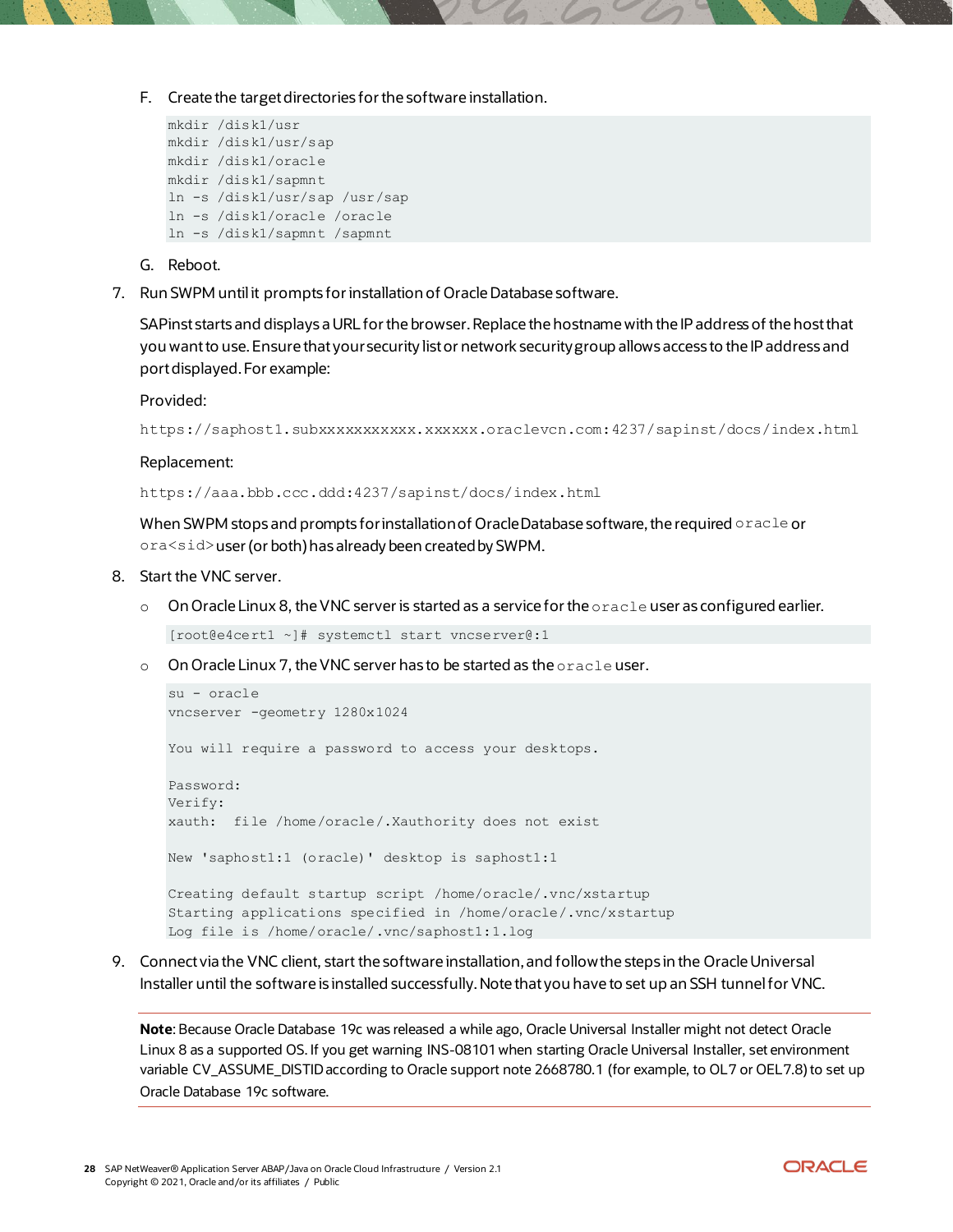10. Open a console windows (oracleuser) and install the Oracle Database software. For example:

```
cd /oracle/stage/19c/database/SAP
[oracle@saphost1 ~]$ export DISPLAY=:1
[oracle@saphost1 ~]$ export DB_SID=MFG
./RUNINSTALLER
```
11. Stop the VNC server if it's not required anymore.

```
[oracle@saphost1 SAP]$ vncserver -kill :1
Killing Xvnc process ID 15368
```
- 12. Install the latest SAP Bundle Patch for your release of Oracle Database.
- 13. Continue with SWPM after Oracle Database software is installed.
- 14. Update your SAP system with the latest support packages and patches (for example, by running SUM).
- 15. Run catsbp as described in the SAP Bundle Patch readme file.

# <span id="page-28-0"></span>**Oracle Database in the Cloud**

All options and features of Oracle Database, except Oracle Real Application Clusters (RAC) and Oracle Automatic Storage Management (ASM) supported for on-premises deployments of SAP NetWeaver®, are supported and certified for OCI. SAP customers can therefore use the advanced features Oracle Database In-Memory and Oracle Multitenant in Oracle Cloud.

### <span id="page-28-1"></span>**Use of Object Storage**

Oracle Cloud Infrastructure Object Storage can be consumed as a durable, efficient, and fast destination for backups, and consequently, a restore and recovery source. In contrast to classic file systems, the interface to Object Storage is provided by an SBT\_LIBRARY to Oracle Recovery Manager (RMAN). Step-by-step instructions are a[t Backing Up a](https://docs.oracle.com/iaas/Content/Database/Tasks/backingup.htm)  [Database](https://docs.oracle.com/iaas/Content/Database/Tasks/backingup.htm), and at least Java 7 is required to install. This action creates the auto-login wallet with the default location of the oracle OS user, *~oracle/hsbtwallet/cwallet.sso*.

A link is established between a Swift Object Store password and the auto-login wallet.

**Note:** Do not confuse the hsbtwallet with a TDE wallet. The hsbtwallet/cwallet.sso (auto-login wallet) is required for automatic authentication of RMAN using the SBT\_LIBRARY to OCI, more precisely the associated Object Storage.

This link has the following effects:

- If your cwallet.sso wallet is lost and you can't restore it for any reason, re-create it with the Swift password.
- If you lose your Swift password, get a new one and re-create the cwallet.sso wallet.
- If you lose both your cwallet.sso walletand your Swift password, create a new Swift password and re-create the wallet.
- You must delete old, unused, and unknown Swift passwords.
- You can back up multiple databases into a bucket.
- You can have multiple buckets configured. Consider changing the configuration file (config db name, the /lib storage, and the wallet directory). Before you perform any operation, you must adjust RMAN's configuration as follows:

```
CONFIGURE CHANNEL DEVICE TYPE 'SBT_TAPE' 
PARMS 'SBT LIBRARY=/home/oracle/lib/libopc.so,
SBT_PARMS=(OPC_PFILE=/home/oracle/config2)';
```
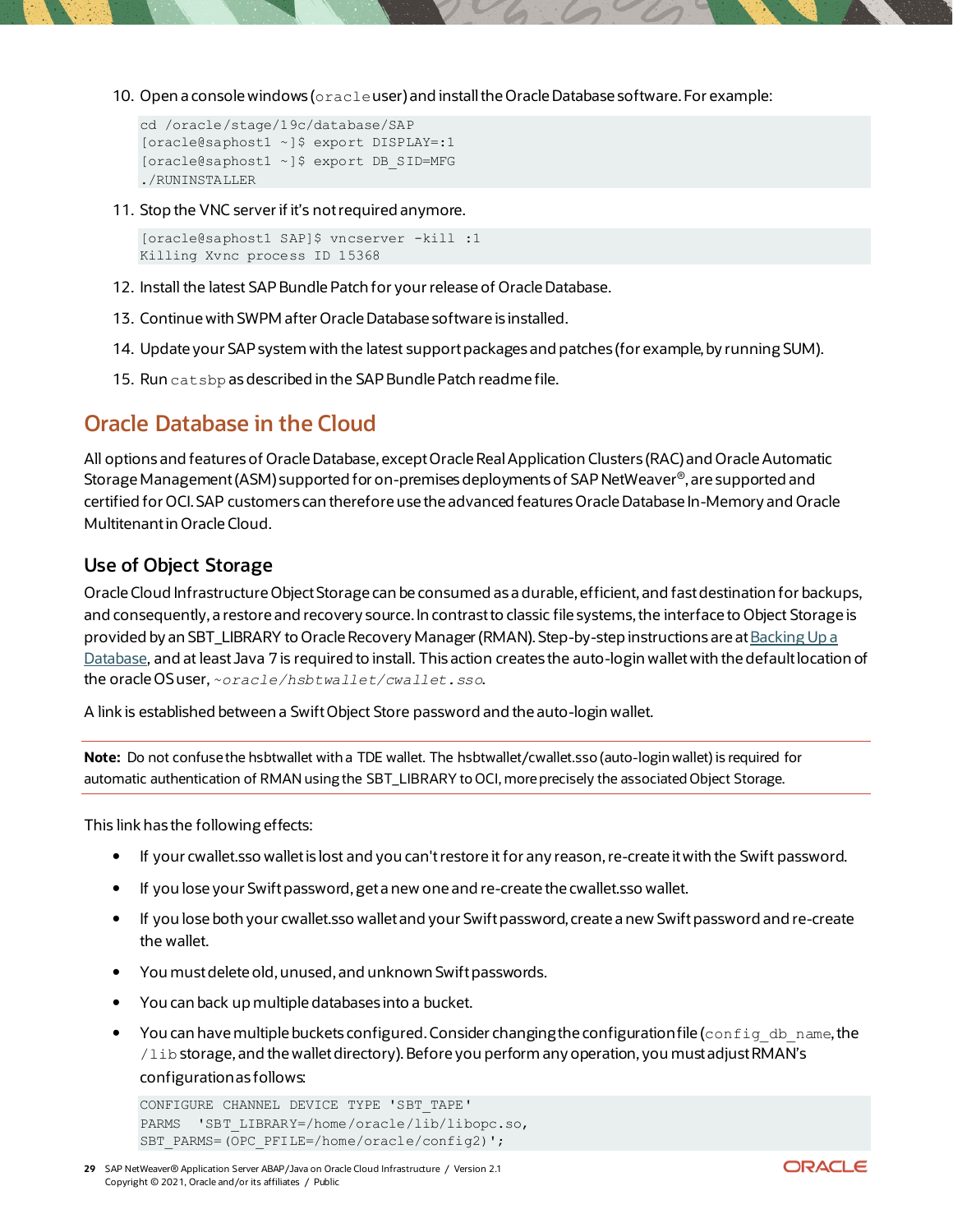### <span id="page-29-0"></span>**Data Encryption**

In OCI, all data *must* be encrypted using Oracle Transparent Data Encryption (TDE), including all tablespaces (including system, undo, and temporary), online redo logs, archive logs, and RMAN backups of your database. If databases are migrated from an unencrypted on-premises system in your data center to OCI, data cannot even leave your data center unencrypted.

For new installations performed with SWPM, you must select TDE as the encryption method to create a fully encrypted database. For more information about SAP in an TDE-encrypted database, see [SAP Note 2591575](https://launchpad.support.sap.com/#/notes/2591575).

If you are migrating an existing SAP database to OCI compute shapes, the procedure depends on several aspects, such as the location of the source database (for example, on-premises system in your data center or the data center of another cloud provider) or whether the source database is already TDE-encrypted. Furthermore, the Oracle Database software versions and applied SAP Bundle Patches must be considered. For example, Oracle Database 19c with the latest SAP Bundle Patches enables encryption of an unencrypted database during RMAN restore or duplicate database operation by using the as encrypted clause.

The Migrating SAP NetWeaver® [Based Systems to Oracle Exadata Cloud Solutions](https://www.oracle.com/a/ocom/docs/migrating_sap_netweaver_to_exadata_cloud_services.pdf) technical brief helps customers who are migrating their SAP NetWeaver<sup>®</sup> based systems to Oracle Exadata Cloud Solutions by discussing various methods with their pros and cons and by giving some examples. Although the brief is not focused on OCI compute shapes, it can be a good reference for customers migrating their SAP database to those shape types.

# <span id="page-29-1"></span>**Migrating to the Cloud**

Various options are available for migrating databases to the cloud. A general approach is described in [Migrating](https://docs.oracle.com/iaas/Content/Database/Tasks/migrating.htm)  [Databases to the Cloud](https://docs.oracle.com/iaas/Content/Database/Tasks/migrating.htm) in the OCI documentation.

This section discusses three methods, all of which expect that the source and target platform are running a Linux OS (Linux x86\_64).

### <span id="page-29-2"></span>**RMAN Native Through Object Storage**

On the source host, you configure OCI Object Storage and perform a backup as described in the ["Backup and](#page-31-0)  [Recovery](#page-31-0)" subsection later in this section.

On the target host, you configure Object Storage and perform a restore and recovery as described in the "[Disaster](#page-33-1)  [Recovery Restore](#page-33-1)" subsection under "Backup and Recovery."

### <span id="page-29-3"></span>**BR\*Tools Through backup\_dev\_type=rman\_disk**

This method is the same as the preceding method, but with BR\*Tools integration. See the "[Integrating with BR\\*](#page-32-0)  [Tools](#page-32-0)" subsection under "Backup and Recovery" later in this section. You must perform this step on both the source and target hosts.

1. On the source host, run the following commands and then perform an archive log backup:

```
brtools > backup > online_cons
Verification mode: use_rmv
Change 9 (add -pr \langlepassword>) (if no TDE is given we need the password "only" option)
9 - BRBACKUP command line (command) ... [-p initMFG.sap -d rman disk -t online cons -m
all -k no -w use rmv -l E -pr <your encryption password>]
```
Always change option 9 to include -pr <your\_encryption\_password>.

2. Go to \$SAPDATA HOME/sapbackup.

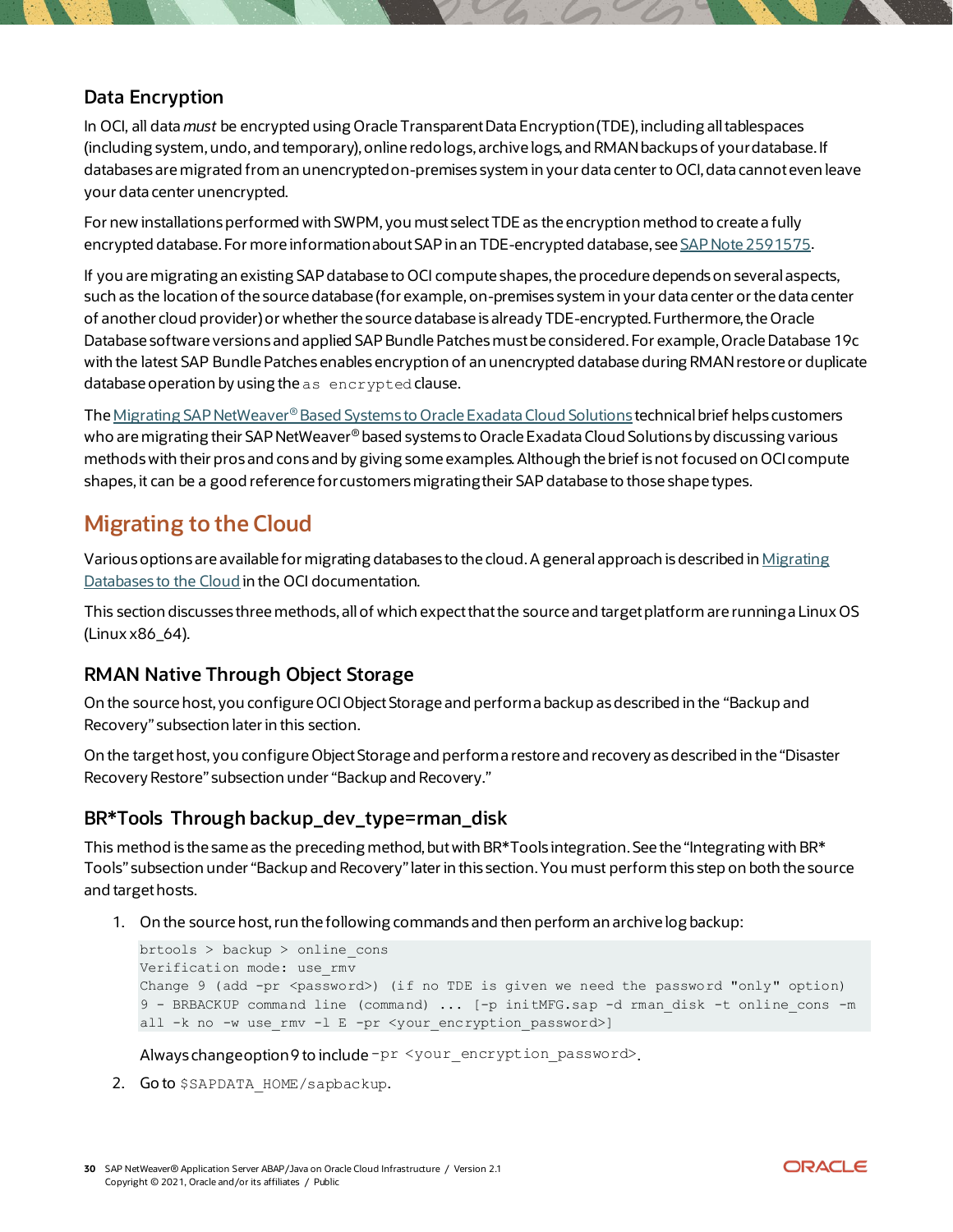3. In the back<SID>.  $log$  file, obtain the backup that you intend to use (in this example, bewbzyys). rman\_disk stores the control file in this directory.

tar cvf archive.tar bewbzyys bewbzyys.anr backMFG.log

4. Copy or move the archive.tar file to the target host \$SAPDATA\_HOME/sapbackup.

#### As privileged user:

chown oracle:oinstall archive.tar ;

#### As oracle OS user:

tar -xvf archive.tar

5. On the target host as the <SID>adm user, run the following commands:

brtools (5, database reset (4)), for option 9 add -pr <*your\_encryption\_password*> 1 = Select database backup or restore point

For any call to the brrestore or brrecover command lines, copy and edit those lines, and always add -pr <*your\_encryption\_password*>**.**

6. Go through the brrecover dialogs. You end up with open resetlogs after applying the latest archive log.

### <span id="page-30-0"></span>**BR\*Tools Through backup\_dev\_type=stage\_copy**

This method makes an intermediate backup (for example, to Object Storage) obsolete by using scp. The advantage of scp is that you do not need an extra security list or network security group.

For more information, see the "Structure-Retaining Database Copy" section in th[e SAP Database Guide: Oracle.](https://www.sap.com/docs/download/2016/08/b474d698-817c-0010-82c7-eda71af511fa.pdf)

Using scp requires SSH key pairs between the involved Oracle user accounts on each host.

- The key pairs must be *passwordless*, but not necessarily follow the id rsa or id rsa.pub file names.
- Password-protected key pairs do not work. You can verify by using the  $\text{sep}$  -B option.
- Each host's ~oracle/.ssh/authorized keys file needs the .pub key from the other side.
- Consider removing the SSH key pairs (also from authorized keys) after the job is done.
- When the key file doesn't follow the id rsa/id rsa.pub naming convention, *before* you call brbackup or brtools, run the following command as the <SID>admuser:

setenv BR\_SCP\_CMD "scp -i /path/to/private\_key\_file"

#### Perform the following steps:

- 1. On the target host with a preinstalled SAP system, shut down any SAP application server and Oracle Database (as the <SID>adm user).
- 2. On the source host, edit the  $intersID>$ . sap file (or work with an adjusted copy).

```
backup_dev_type=stage_copy
stage_copy_cmd=scp
stage db home=/oracle/MFG (we preserve)
stage_root_dir=/oracle/MFG/sapbackup 
archive stage dir=/oracle/MFG/sapbackup
remote_host=vm1
remote_user=oracle
new db home=
```
3. Ensure that the prerequisites in the *SAP Database Guide* are met (sapdataX, sapbackup, and origlogX directories).

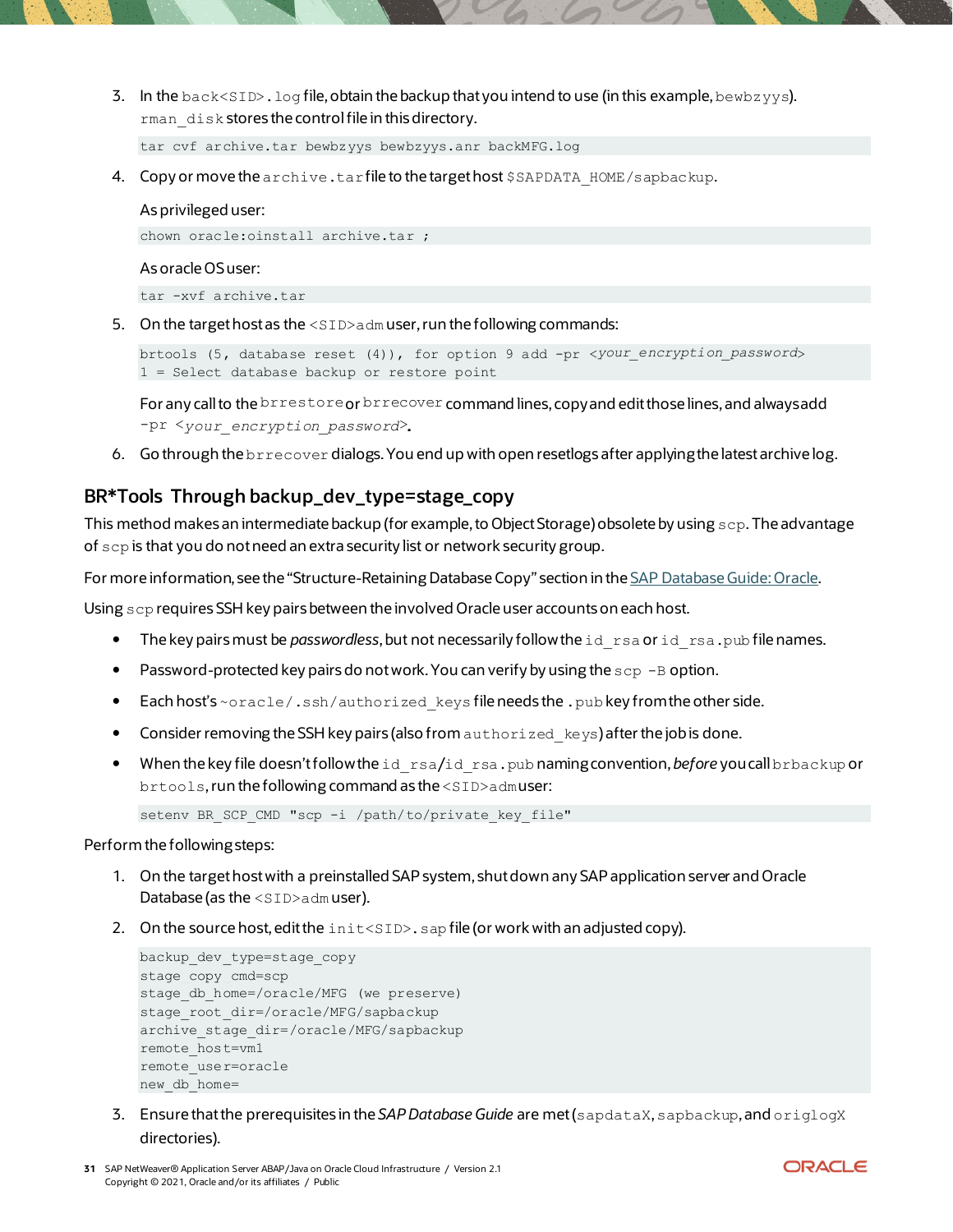4. Back up to the target host as the <SID>adm user:

```
brbackup -u / -d stage_copy -t online_cons
BR0244I Trying to create remote directory target:/oracle/<SID>/sapdata2/sr3_1 ...
```
brarchive -u / -d stage\_copy

5. On the target host, run the following command as the <SID>admuser:

```
SQL> startup mount
ORACLE instance started.
Total System Global Area 1946157056 bytes
Fixed Size 2925840 bytes
Variable Size 973081328 bytes
Database Buffers 956301312 bytes
Redo Buffers 13848576 bytes
Database mounted.
SQL> recover database using backup controlfile until cancel;
ORA-00279: change 23321371 generated at 06/28/2017 15:06:52 needed for thread 1
ORA-00289: suggestion : /oracle/MFG/oraarch/MFGarch1_1790_927893878.dbf
ORA-00280: change 23321371 for thread 1 is in sequence #1790
Specify log: {<RET>=suggested | filename | AUTO | CANCEL}
/oracle/MFG/sapbackup/MFGarch1_1790_927893878.dbf
ORA-00279: change 23322468 generated at 06/28/2017 17:00:32 needed for thread 1
ORA-00289: suggestion : /oracle/MFG/oraarch/MFGarch1 1791 927893878.dbf
ORA-00280: change 23322468 for thread 1 is in sequence #1791
ORA-00278: log file '/oracle/MFG/sapbackup/MFGarch1_1790_927893878.dbf' no
longer needed for this recovery
Specify log: {<RET>=suggested | filename | AUTO | CANCEL}
cancel
Media recovery canceled.
SQL> alter database open resetlogs;
Database altered.
```
- 6. On the target host, start the SAP application servers and verify functionality.
- 7. For security, delete the keys for the oracle user between the source and target, unless you have a good reason to keep them.

#### <span id="page-31-0"></span>**Backup and Recovery**

Decide your backup, restore, and recovery method. The sophisticated methods are Oracle RMAN or SAP BR\*Tools, which can integrate with Oracle RMAN. If you use Oracle RMAN, enable block change tracking for backup efficiency.

If you decide to perform backups to Object Storage and have it installed as described earlier, following is how you perform a backup native with Oracle RMAN[, encrypted](https://docs.oracle.com/cd/B28359_01/backup.111/b28270/rcmconfa.htm#sthref609):

```
/libopc.so,
SBT_PARMS=(OPC_PFILE=/home/oracle/config)';
RMAN> CONFIGURE DEFAULT DEVICE TYPE TO SBT TAPE;
RMAN> CONFIGURE BACKUP OPTIMIZATION ON;
RMAN> CONFIGURE CONTROLFILE AUTOBACKUP ON;
RMAN> CONFIGURE CONTROLFILE AUTOBACKUP FORMAT FOR DEVICE TYPE SBT TAPE TO \sqrt[18]{\text{F}};
RMAN> CONFIGURE ENCRYPTION FOR DATABASE ON; 
RMAN> CONFIGURE DEVICE TYPE 'SBT_TAPE' PARALLELISM 16;
```
If licensed, also run RMAN> CONFIGURE COMPRESSION ALGORITHM 'MEDIUM';.

It is important to use backup parallelism (16 is shown only as an example) to speed up the process.

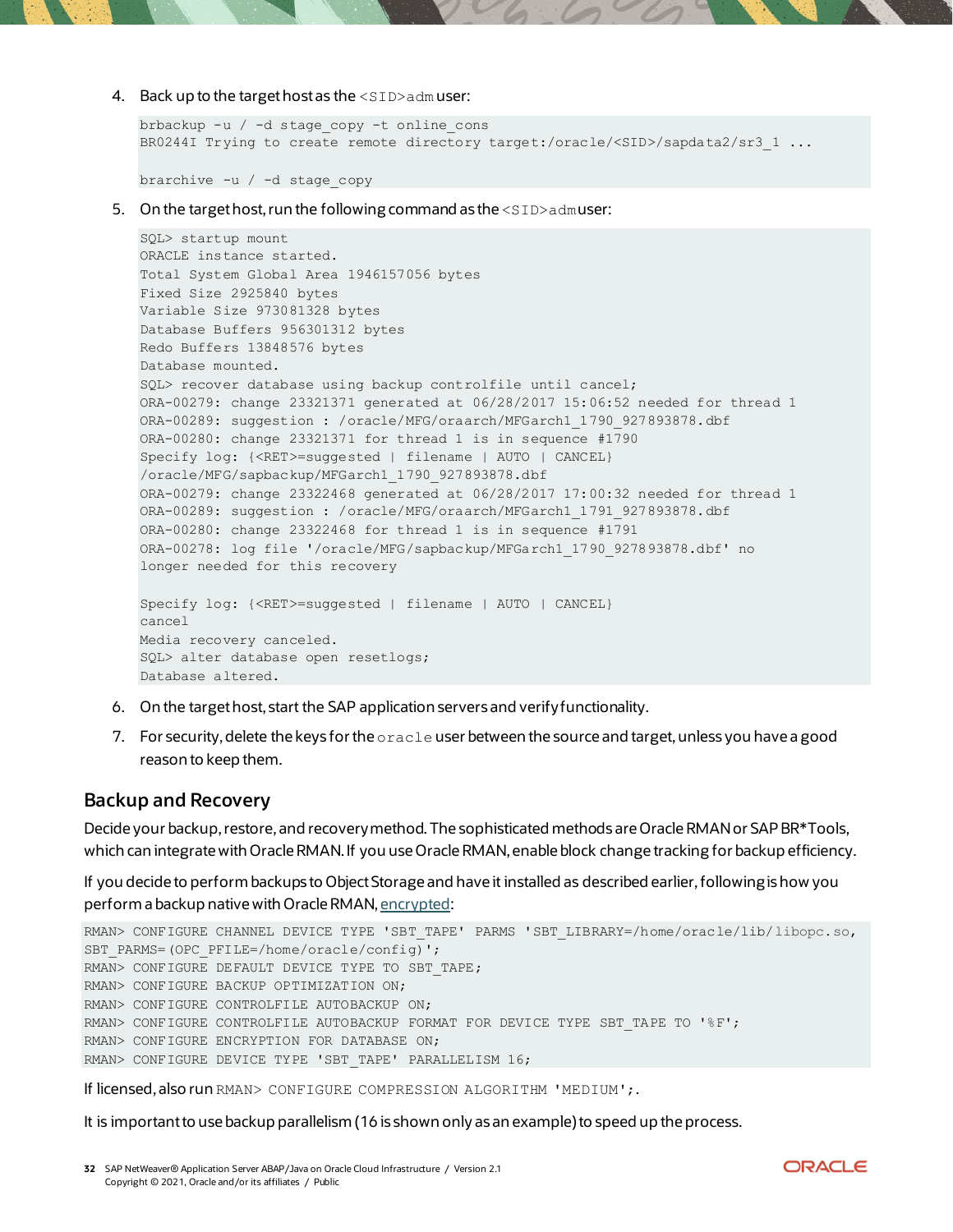Unless you are working with a TDE-encrypted database, every RMAN session *requires* the setting of the encryption and decryption password. Otherwise, the session fails with a "wallet not open" error.

set encryption identified by "your encryption password" only; set decryption identified by "your\_encryption\_password";

For more information about choosing a backup procedure that meets your needs, see the backup and recovery documentation for your version of Oracle Database. Be sure to back up regularly to minimize potential data loss and always include a copy of the spfile and the control file.

#### **Creating a Backup**

To create a backup, run the following commands:

```
RMAN> connect target /
RMAN> set encryption identified by "your encryption password" only;
executing command: SET encryption
using target database control file instead of recovery catalog
RMAN> BACKUP INCREMENTAL LEVEL 0 SECTION SIZE 512M DATABASE PLUS ARCHIVELOG;
RMAN> list backup;
```
#### **Validating a Backup**

To validate a backup, run the following commands:

```
RMAN> set decryption identified by "your encryption password";
executing command: SET decryption
using target database control file instead of recovery catalog
RMAN> restore database validate check logical;
```
#### <span id="page-32-0"></span>**Integrating with BR\*Tools**

Consult SAP Notes [113747](https://launchpad.support.sap.com/#/notes/113747), [1598594](https://launchpad.support.sap.com/#/notes/1598594), and [776505](https://launchpad.support.sap.com/#/notes/776505).

1. As the root user, install the latest BR\*Tools patch.

```
# mkdir /path/to/backup ; cd /sapmnt/<SID>/exe/uc/linuxx86_64/
# cp br* /path/to/backup ; rm br*
# ./SAPCAR -xvf /tmp/DBATL740O11_29-70001657.SAR 
# chown oracle:oinstall brarchive brbackup brconnect brrecover brrestore brspace
# chmod 6774 brarchive brbackup brconnect brrecover brrestore brspace
# chown <SID>adm:sapsys brtools
# chmod 755 brtools
```
- 2. Consider write-protecting the files by using chattr  $+i$ .
- 3. Currently \$SAPDATA HOME/init<SID>.sap is unchanged, and local backup to disk works out of the box:

brbackup -u / -m system -d disk -t online -w use\_rmv

However, you should change the following parameters in \$SAPDATA\_HOME/init<SID>.sap:

```
rman channels = 16backup_dev_type = rman_disk
rman_sectionsize = 512M
rman_parms = "SBT_LIBRARY=/home/oracle/lib/libopc.so, 
SBT_PARMS=(OPC_PFILE=/home/oracle/config)"
```
Without that change, a call to  $b$ rbackup fails with the following errors:

```
'RMAN-03009: failure of allocate command on sbt_1 channel at 05/17/2017 13:59:25'
'ORA-19554: error allocating device, device type: SBT_TAPE, device name: '
'ORA-27211: Failed to load Media Management Library'
'Additional information: 2'
```
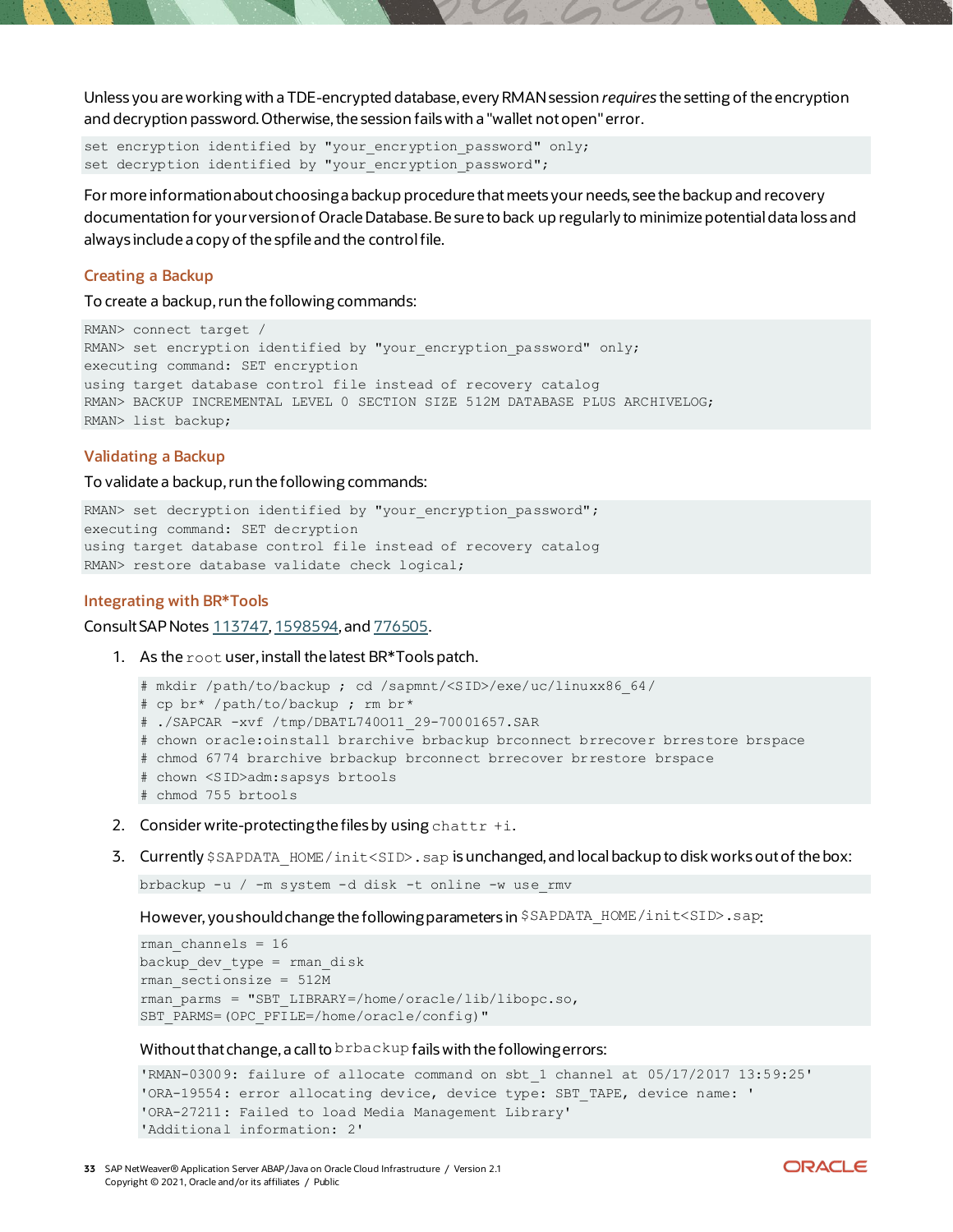**Note:** In a production environment, you might not want to modify this file. Copy this file and use the copy as the parameter input file  $(-p \text{ profile file})$  for BR\*Tools. Examples used here refer to the default file for simplicity.

4. Start a full database backup.

brbackup -u / -m all -d rman\_disk -t online -w use\_rmv -pr <*your\_encryption\_password*>

An additional control file copy is placed in \$SAPDATA\_HOME/sapbackup/<tag>, and other brbackup files (log, init<SID>.sap, init<SID>.ora, spfile, and so on) are stored in \$SAPDATA\_HOME/sapbackup/<SID>.

5. Back up the archived redo logs from disk.

brarchive -u / -d rman\_disk -w use\_rmv -pr <*your\_encryption\_password*>

6. Create a second backup for archived redo logs that are on disk.

brarchive -u / -d rman\_disk -w use\_rmv -sc -pr <*your\_encryption\_password*>

7. Back up the database and the archived redo logs all at once without operator interaction.

brbackup -u / -m all -d rman\_disk -t online -w use\_rmv -pr <your\_encryption\_password> c -a -d rman\_disk -s -w use\_rmv -pr <your\_encryption\_password> -c

#### <span id="page-33-1"></span>**Restoring Your Database from Object Storage for Disaster Recovery**

For details, see Recovering a Container [Database from the Object Storage](https://docs.oracle.com/iaas/Content/Database/Tasks/recoveringOS.htm) in the OCI documentation.

1. List the buckets and use the appropriate bucket name in the next command:

curl -u 'your oracle cloud account@domain:#]D>qsYnd<5GCoRM8u0' -v https://swiftobjectstorage.us-phoenix-1.oraclecloud.com/v1/tenant

2. Get the database ID from the control file:

```
curl -u 'your oracle cloud account@domain:#]D>qsYnd<5GCoRM8u0' -v
https://swiftobjectstorage.us-phoenix-
1.oraclecloud.com/v1/tenant/bucket?prefix=sbt_catalog/c-
```
3. For csh:

curl -u 'your oracle cloud account@domain:#]D>qsYnd<5GCoRM8u0' -v https://swiftobjectstorage.us-phoenix-1.oraclecloud.com/v1/tenant/bucket\?prefix=sbt\_catalog/c-

After restoring the control file, continue the database restore and recovery using RMAN.

# <span id="page-33-0"></span>**High Availability in the Cloud**

This section describes how the Oracle Data Guard toolset can enable high availability for the Oracle Database of an SAP installation running on Oracle Cloud Infrastructure.This document focuses only on physical standby because that is the recommended solution for an SAP environment. The physical standby database runs on a compute instance that needs to fulfilthe same SAP system requirements as the primary database, for example, identical operating system user and group IDs. The Oracle Database software needs to be installed using the SAP Software Provisioning Manager (SWPM) to the same location as the primary site ( $/$ oracle $/$ <SID>) and run on the same release and patch level as the primary database. Ensurethat you sufficiently test the reconnect of the SAP instances to the standby database.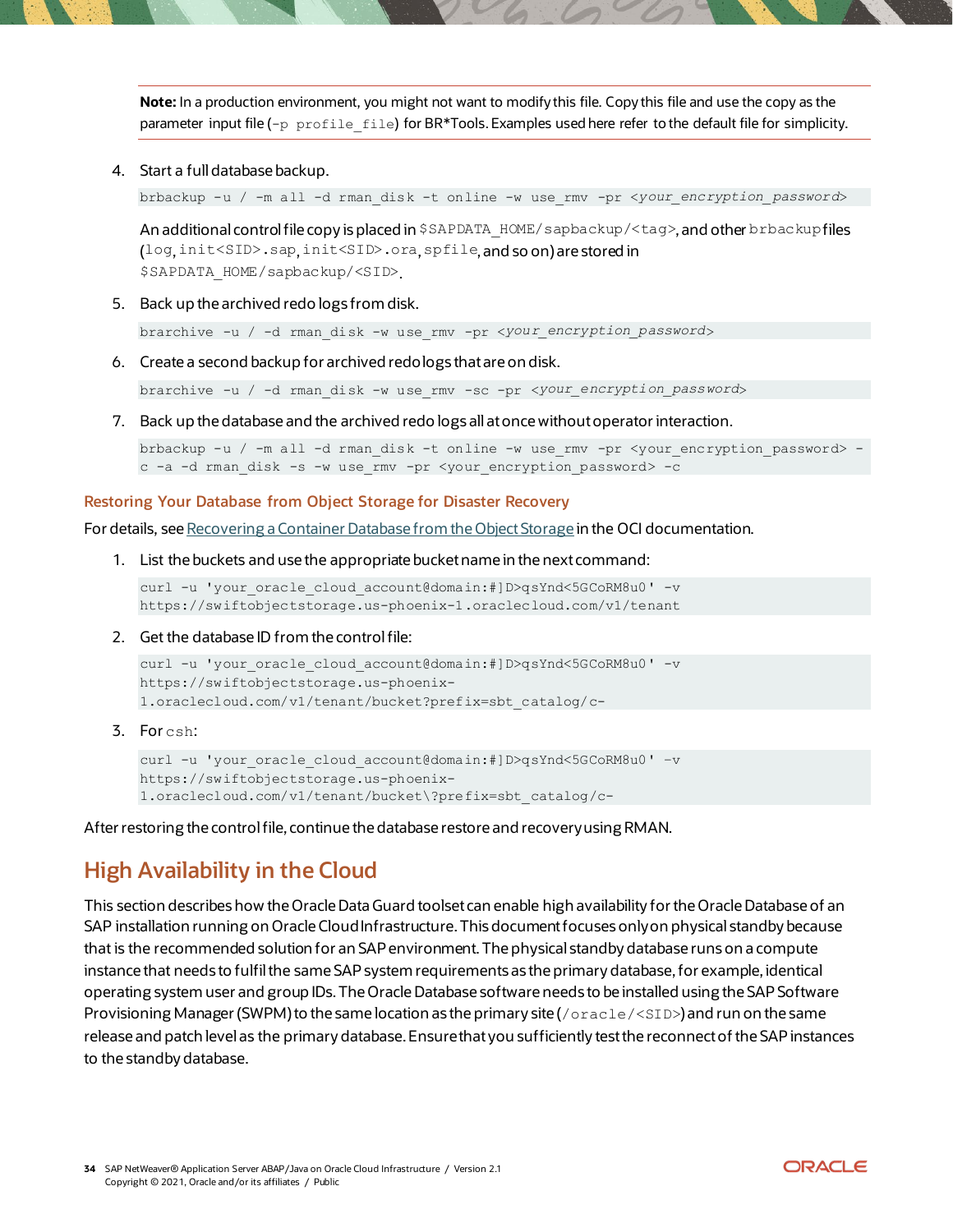### <span id="page-34-0"></span>**Introduction to Oracle Data Guard**

Oracle Data Guard ensures high availability, data protection, and disaster recovery for enterprise data. Data Guard provides a comprehensive set of services that create, maintain, manage, and monitor one or more standby databases to enable production Oracle Databases to survive disasters and data corruptions. Data Guard maintains these standby databases as copies of the production database. If the production database becomes unavailable because of a planned or an unplanned outage, Data Guard can switch any standby database to the production role, minimizing the downtime associated with the outage.

Data Guard can be used with traditional backup, restoration, and cluster techniques to provide a high level of data protection and data availability. Data Guard transport services are also used by other Oracle features such as Oracle Streams and Oracle GoldenGate for efficient and reliable transmission of redo data from a source database to one or more remote destinations.

With Data Guard, administrators can optionally improve production database performance by offloading resourceintensive backup and reporting operations to standby systems.

### <span id="page-34-1"></span>**Oracle Data Guard Configurations**

An Oracle Data Guard configuration can contain one primary database and up to 30 destinations. The members of a Data Guard configuration are connected by Oracle Net and can be dispersed geographically. Members of a Data Guard configuration can be located anywhere as long as they can communicate with each other.

For example, in an OCI environment, you can have a standby database in the same availability domain as the primary database, along with two standby databases in the same or different availability domains. If you want to make your high-availability setup disaster proof, we recommend having at least one standby database in a different availability domain, preferably in a different region.

You can manage primary and standby databases by using either the SQL command line interface or the Oracle Data Guard broker interfaces. The broker provides a command line interface (DGMGRL) and a graphical user interface that is integrated with Oracle Enterprise Manager Cloud Control.

#### **Primary Database**

A Data Guard configuration contains one production database, also referred to as the primary database, that functions in the primary role. Your SAP application accesses this database.

#### **Standby Databases**

A standby database is a transactional, consistent copy of the primary database. Using a backup copy of the primary database, you can create up to 30 standby databases and incorporate them into a Data Guard configuration. After the standby databases are created, Data Guard automatically maintains each one by transmitting redo data from the primary database and then applying the redo to the standby database.

Similar to a primary database, a standby database can be either a single-instance Oracle Database or Oracle RAC.

The types of standby databases are as follows.

#### **Physical Standby Database**

A physical standby database provides a physically identical copy of the primary database, with on-disk database structures that are identical to the primary database on a block-for-block basis. The database schema, including indexes, is the same. A physical standby database is kept synchronized with the primary database, through Redo Apply, which recovers the redo data received from the primary database and applies the redo to the physical standby database.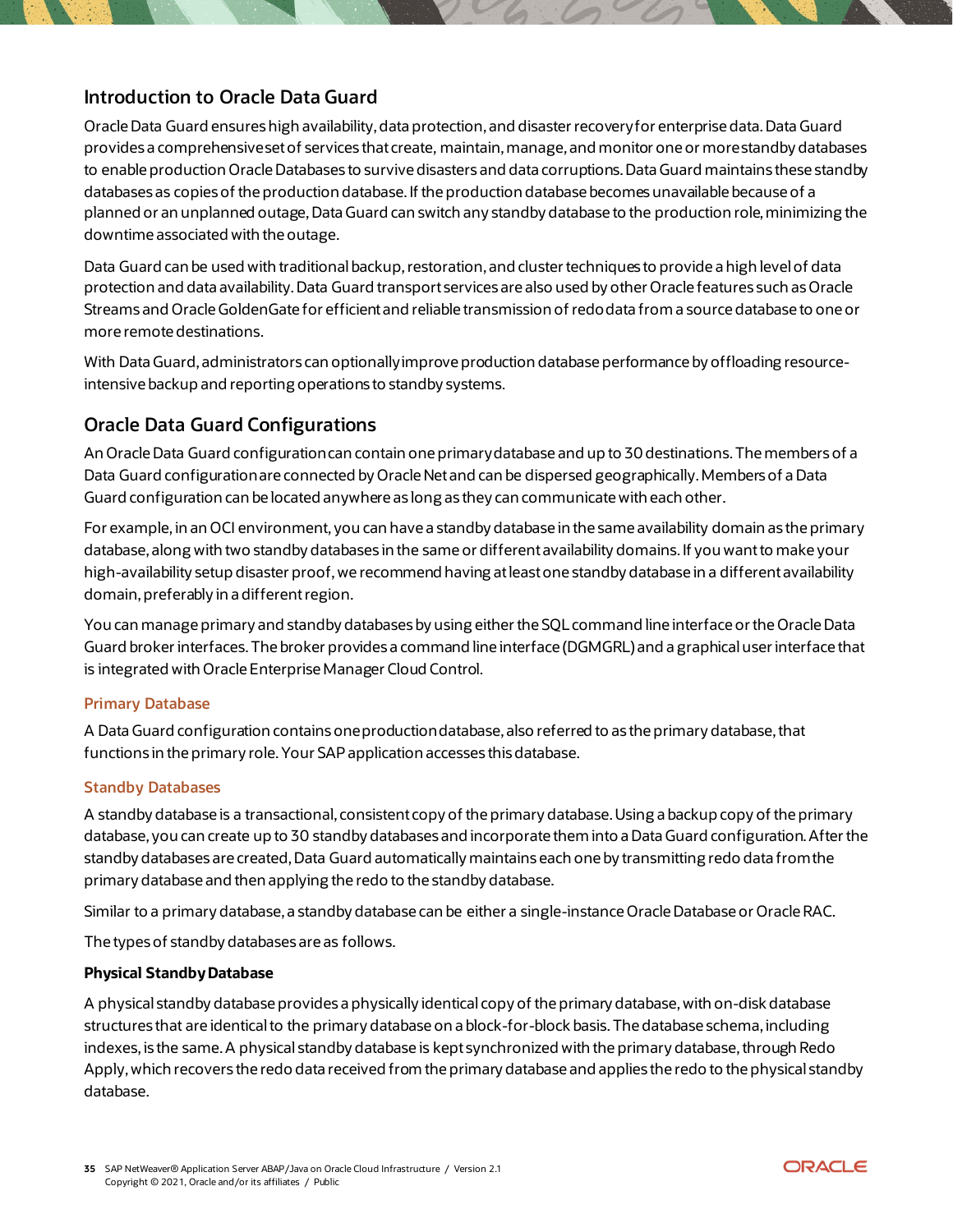As of Oracle Database 11g Release 1 (11.1), a physical standby database can receive and apply redo data while it is open for read-only access. A physical standby database can therefore be used concurrently for data protection and reporting.

Physical standby is the recommended configuration for an SAP environment.

#### **Logical Standby Database**

A logical standby database contains the same logical information as the production database, although the physical organization and structure of the data can be different. The logical standby database is kept synchronized with the primary database through SQL Apply, which transforms the redo data received from the primary database into SQL statements and then runs the SQL statements on the standby database.

The flexibility of a logical standby database lets you upgrade Oracle Database software (patch sets and new Oracle Database releases) and perform other database maintenance in rolling fashion with almost no downtime. In Oracle Database 11g and later, the transient logical-database rolling-upgrade process can also be used with existing physical standby databases.

**Note:** Use logical standby databases only for certain operations, such as migrations. Do not use them for SAP production environments.

#### **Snapshot Standby Database**

A snapshot standby database is a fully updatable standby database.Like a physical or logical standby database, a snapshot standby database receives and archives redo data from a primary database. Unlike a physical or logical standby database, a snapshot standby database does not apply the redo data that it receives. The redo data is applied only when the snapshot standby database is converted back into a physical standby database, after first discarding any local updates made to the snapshot standby database.

A snapshot standby database is best used in scenarios that require a temporary, updatable snapshot of a physical standby database. For example, you can use the Oracle Real Application Testing option to capture a primary database workload and then replay it for test purposes on the snapshot standby. Because the redo data received by a snapshot standby database is not applied until it is converted back into a physical standby, the time needed to recover from a primary database failure is directly proportional to the amount of redo data that needs to be applied.

#### **Configuration Example**

The following figure shows a typical Oracle Data Guard configuration that contains a primary database that transmits redo data to a standby database. The standby database is remotely located from the primary database for disaster recovery and backup operations.



Figure 3: Typical Oracle Data Guard Configuration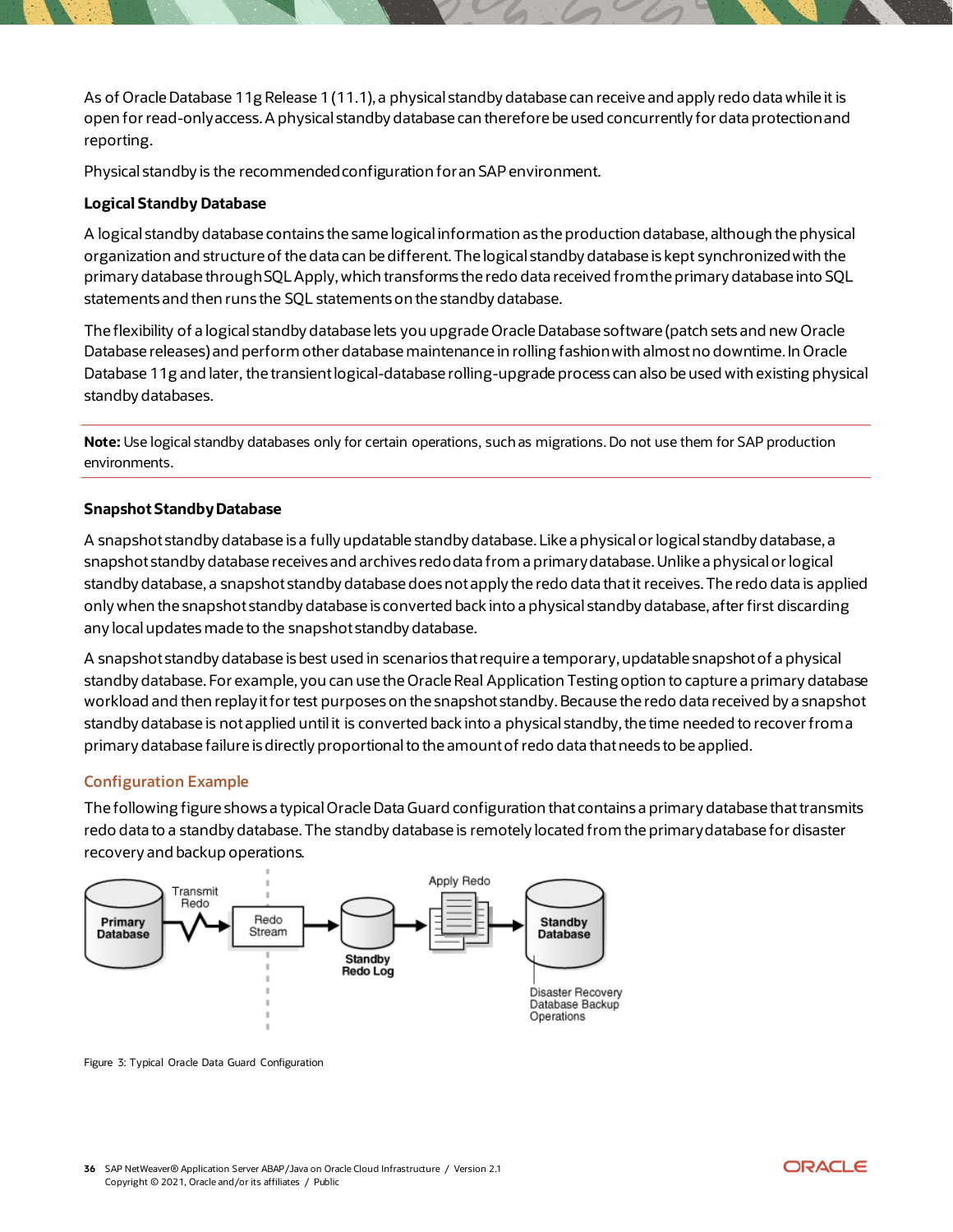### <span id="page-36-0"></span>**Oracle Data Guard Services**

This section explains how Oracle Data Guard manages the transmission of redo data, the application of redo data, and changes to the database roles.

#### **Redo Transport Services**

Redo transport services control the automated transfer of redo data from the production database to one or more archival destinations. Redo transport services perform the following tasks:

- Transmit redo data from the primary system to the standby systems in the configuration.
- Manage the process of resolving any gaps in the archived redo log files caused by a network failure.
- Automatically detect missing or corrupted archived redo log files on a standby system and automatically retrieve replacement archived redo log files from the primary database or another standby database.

For more information, see [Redo Transport Services](https://docs.oracle.com/database/121/SBYDB/concepts.htm#SBYDB4706).

### **Apply Services**

The redo data transmitted from the primary database is written to the standby redo log on the standby database. Apply services automatically apply the redo data on the standby database to maintain consistency with the primary database. They also allow read-only access to the data.

The main difference between physical and logical standby databases is the manner in which apply services apply the archived redo data.

For physical standby databases, Data Guard uses Redo Apply technology, which applies redo data on the standby database by using standard recovery techniques of an Oracle Database, as shown in following figure.



Figure 4: Automatic Updating of a Physical Standby Database

For more information, see [Apply Services](https://docs.oracle.com/database/121/SBYDB/concepts.htm#SBYDB4707).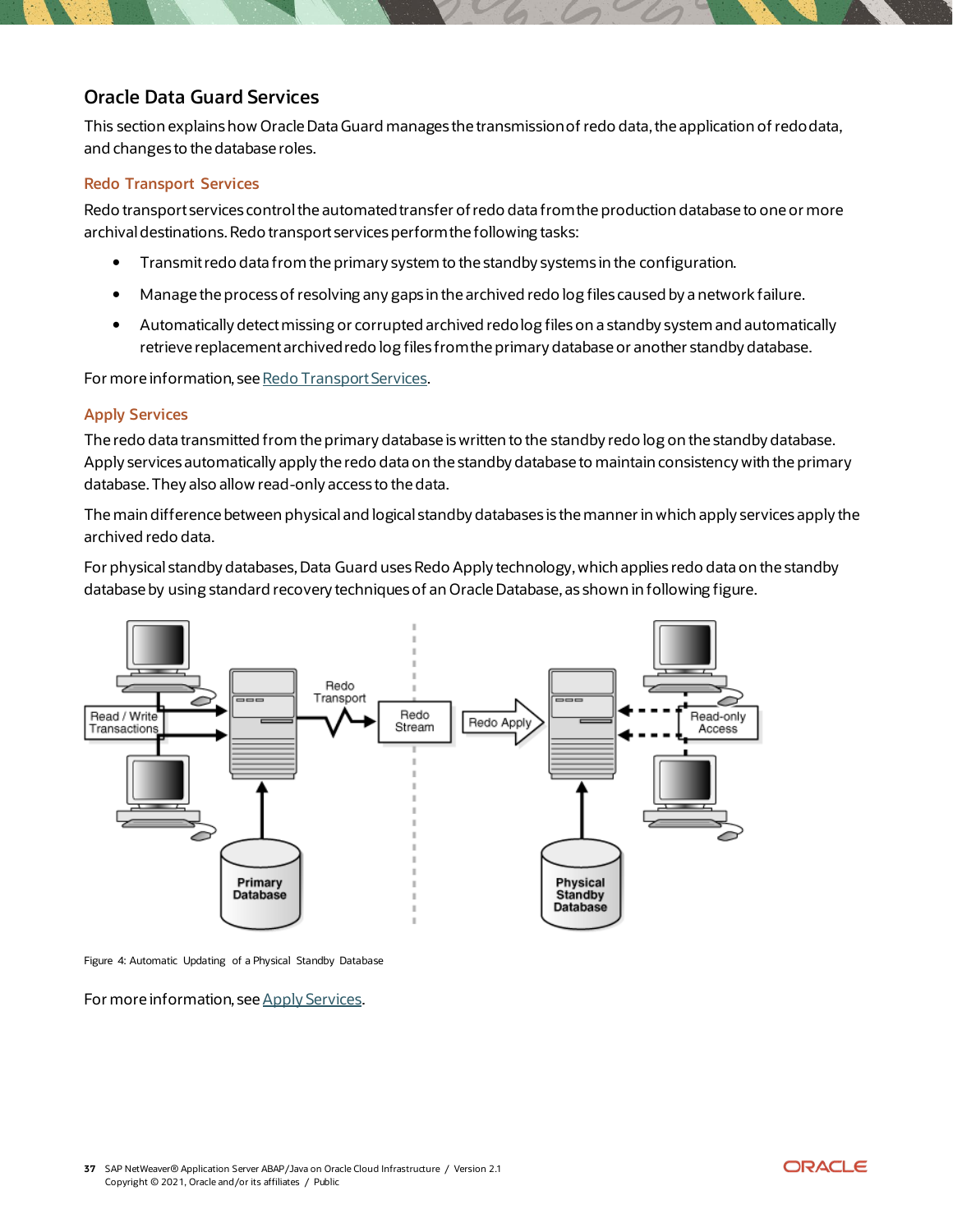#### **Role Transitions**

An Oracle Database operates in one of two roles: primary or standby. Using Data Guard, you can change the role of a database by using either a switchover operation or a failover operation.

- A switchover is a role reversal between the primary database and one of its standby databases. A switchover ensures no data loss. A switchover is typically done for planned maintenance of the primary system. During a switchover, the primary database transitions to a standby role, and the standby database transitions to the primary role.
- A failover occurs when the primary database is unavailable. Failover is performed only if the primary database fails, and the failover results in a transition of a standby database to the primary role. The database administrator can configure Data Guard to ensure no data loss.

The role transitions described in this document are invoked manually by using SQL statements. You can also use the Data Guard broker to simplify role transitions and automate failovers through the Oracle Enterprise Manager Cloud Control GUI or the DGMGRL command line interface, as described in [Section 1.3](https://docs.oracle.com/database/121/SBYDB/concepts.htm#GUID-538B9DDD-1553-479D-8E1D-0B5C6848403E) of the*Data Guard Concepts and Administration* guide. For more information, see [Role Transitions](https://docs.oracle.com/database/121/SBYDB/role_management.htm#SBYDB00600).

### <span id="page-37-0"></span>**Oracle Data Guard Broker**

The Oracle Data Guard broker is a distributed management framework that automates the creation, maintenance, and monitoring of Oracle Data Guard configurations.You can use either the Oracle Enterprise Manager Cloud Control GUI or the Data Guard commandline interface (DGMGRL) to perform the following tasks:

- Create and enable Data Guard configurations, including setting up redo transport services and apply services.
- Manage an entire Data Guard configuration from any system in the configuration.
- Manage and monitor Data Guard configurations that contain Oracle RAC primary or standby databases.
- Simplify switchover and failover by allowing you to invoke them with either a single key click in Oracle Enterprise Manager Cloud Control or a single command in the DGMGRL command line interface.
- Enable Data Guard fast-start failover to fail over automatically when the primary database becomes unavailable. When fast-start failover is enabled, the Data Guard broker determines if a failover is necessary and initiates the failover to the specified target standby database automatically, with no need for DBA intervention.

In addition, Oracle Enterprise Manager Cloud Control automates and simplifies the following tasks:

- Creating a physical or logical standby database from a backup copy of the primary database
- Adding new or existing standby databases to an existing Data Guard configuration
- Monitoring log apply rates, capturing diagnostic information, and detecting problems quickly with centralized monitoring, testing, and performance tools

The DGMGRLcommand line interface allows you to control and monitor a Data Guard configuration from the DGMGRL prompt or within scripts. You can perform most of the activities required to manage and monitor the databases in the configuration by using DGMGRL. For complete DGMGRL reference information and examples, see [Oracle Data Guard Broker.](https://docs.oracle.com/database/121/DGBKR/cli.htm#DGBKR495) This technical brief focuses on using this commandline interface.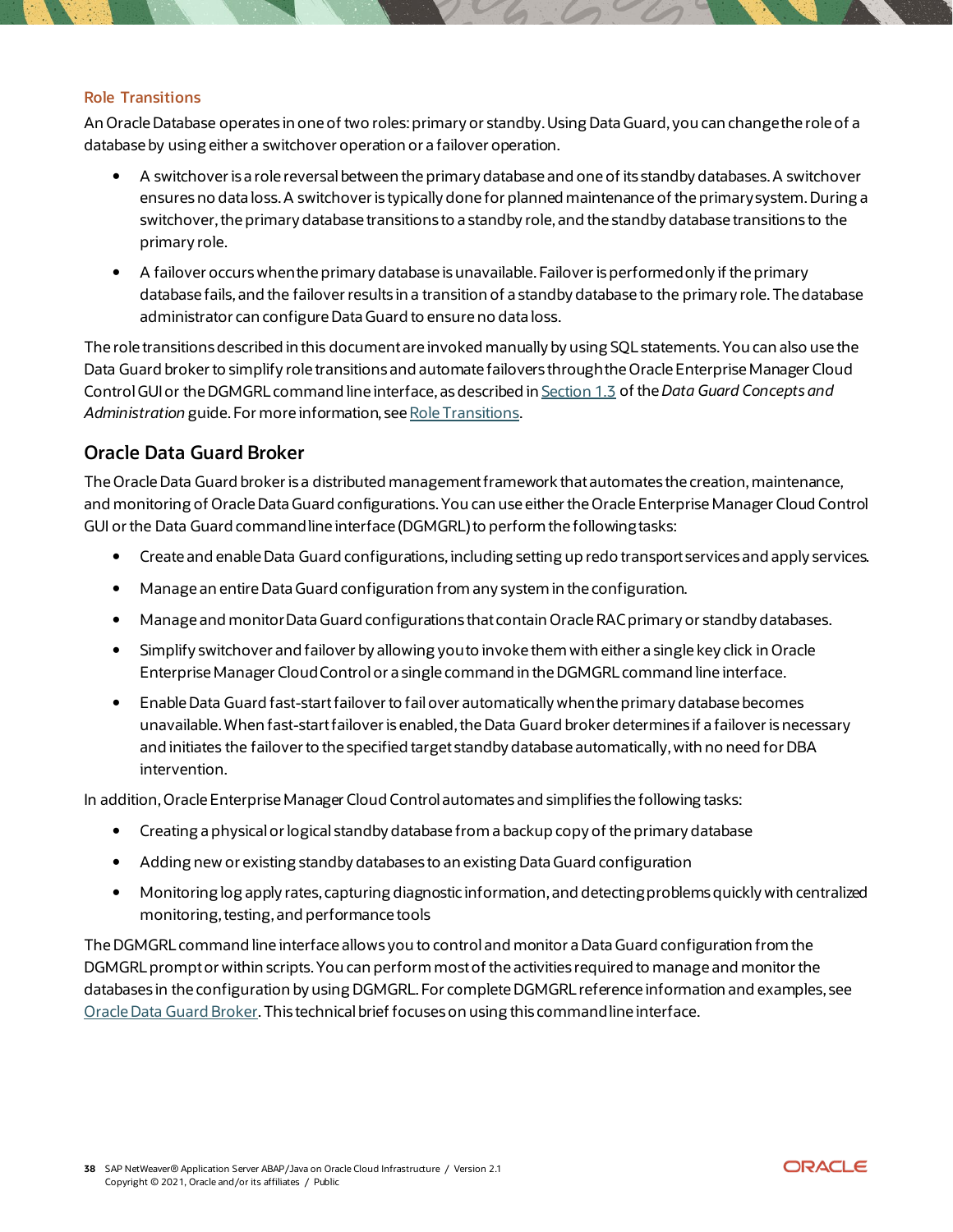### <span id="page-38-0"></span>**Oracle Data Guard Protection Modes**

In some situations, a business cannot afford to lose data regardless of the circumstances. In other situations, the availability of the database might be more important than any potential data loss in the unlikely event of multiple failures. Finally, some applications require maximum database performance at all times, and can therefore tolerate a small amount of data loss if any component should fail. The following sections summarize the three distinct modes of data protection.

All three protection modes require that specific redo transport options be used to send redo data to at least one standby database. For more information about setting the protection mode of a primary database, se[e Oracle Data](https://docs.oracle.com/database/121/SBYDB/protection.htm#CHDEDGIF)  [Guard Protection Modes](https://docs.oracle.com/database/121/SBYDB/protection.htm#CHDEDGIF).

#### **Maximum Availability**

This protection mode provides the highest level of data protection that is possible without compromising the availability of a primary database. With Oracle Data Guard, transactions do not commit until all redo data required to recover those transactions has either been received in memory or written to the standby redo log (depending on configuration) on at least one synchronized standby database. If the primary database cannot write its redo stream to at least one synchronized standby database, it operates as if it were in maximum performance mode. This preserves primary database availability until it is able to write its redo stream to a synchronized standby database again.

This protection mode ensures zero data loss except in the case of certain double faults, such as failure of a primary database after failure of the standby database.

#### **Maximum Performance**

Maximum performance is the default protection mode. It provides the highest level of data protection that is possible without affecting the performance of a primary database. This is accomplished by allowing transactions to commit when all redo data generated by those transactions has been written to the online log. Redo data is also written to one or more standby databases. However, this is done asynchronously for transaction commitment, so primary database performance is unaffected by delays in writing redo data to the standby databases.

This protection mode offers slightly less data protection than maximum availability mode and has minimal impact on primary database performance.

#### **Maximum Protection**

This protection mode ensures that no data loss occurs if the primary database fails. To provide this level of protection, the redo data required to recover a transaction must be written to both the online redo log and the standby redo log on at least one synchronized standby database before the transaction commits. To ensure that data loss cannot occur, the primary database shuts down, rather than continuing to process transactions, if it cannot write its redo stream to at least one synchronized standby database.

### <span id="page-38-1"></span>**Client Failover**

A high-availability architecture requires a fast failover capability for databases and database clients.Client failover encompasses failure notification, stale-connection cleanup, and transparent reconnection to the new primary database. Oracle Database provides the capability to integrate database failover with failover procedures that automatically redirect clients to a new primary database within seconds of a database failover.

### <span id="page-38-2"></span>**Oracle Data Guard and Complementary Technologies**

Oracle Database provides several unique technologies that complement Oracle Data Guard to help keep businesscritical systems running with greater levels of availability and data protection than when using any one solution by itself. The following list summarizes some Oracle high-availability technologies.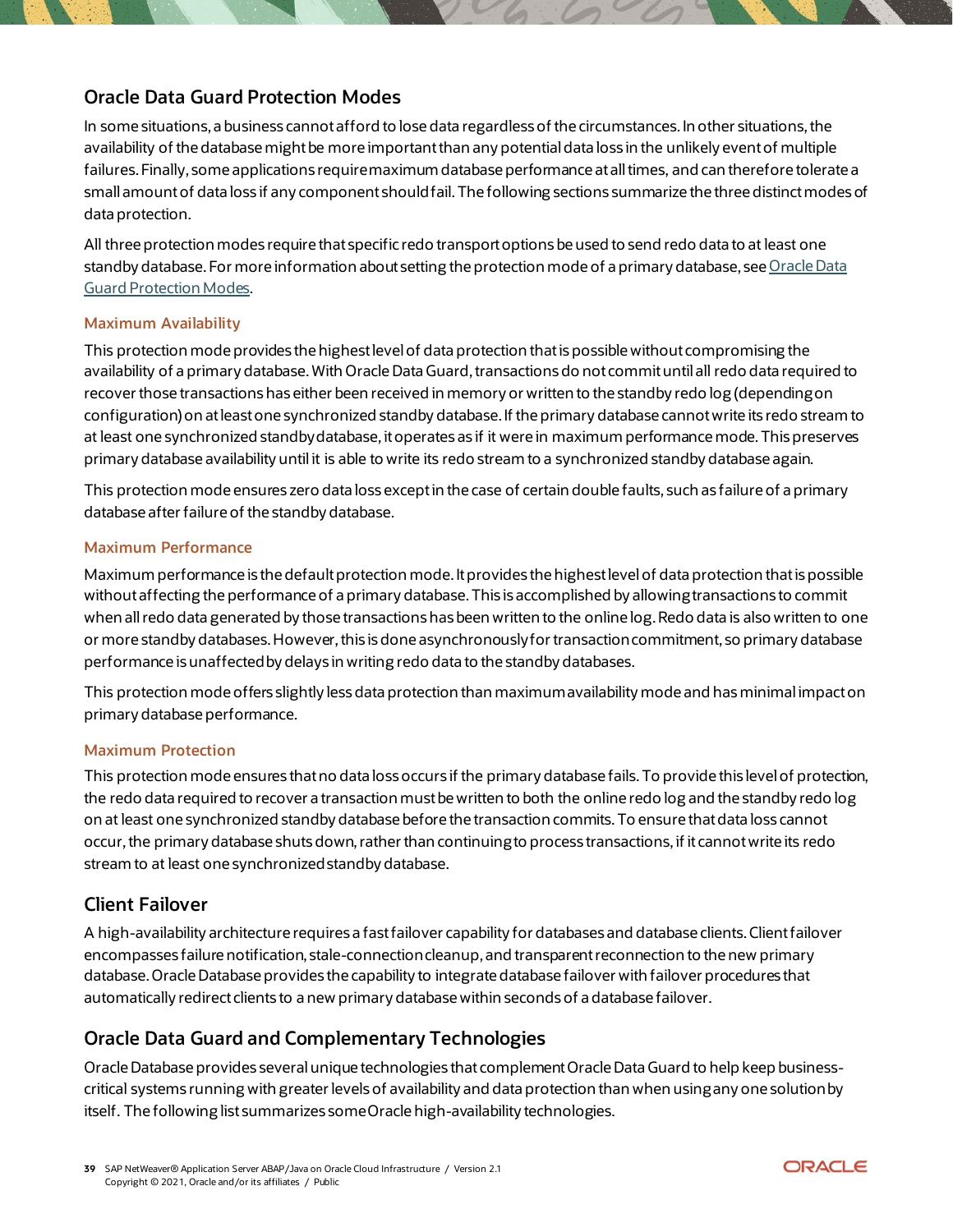#### **Flashback Database**

The Flashback Database feature provides fast recovery from logical data corruption and user errors. By allowing you to flash back in time, previous versions of business information that might have been erroneously changed or deleted can be accessed once again. This feature provides the following benefits:

- Eliminates the need to restore a backup and roll forward changes up to the time of the error or corruption. Instead, Flashback Database can roll back an Oracle Database to a previous pointin time without restoring data files.
- Provides an alternative to delaying the application of redo data to protect against user errors or logical corruptions. Therefore, standby databases can be more closely synchronized with the primary database, reducing failover and switchover times.
- Avoids the need to completely re-create the original primary database after a failover. The failed primary database can be flashed back to a point in time before the failover and converted to be a standby database for the new primary database.

For information about Flashback Database, see the [Oracle Database Backup and Recovery User's Guide.](https://docs.oracle.com/database/121/BRADV/flashdb.htm#BRADV71000) For information about the application of redo data, see [Section 8.2.2](https://docs.oracle.com/database/121/SBYDB/log_apply.htm#i1022811) of the *Data Guard Concepts and Administration* guide.

#### **Recovery Manager (RMAN)**

RMAN is an Oracle utility that simplifies backing up, restoring, and recovering database files. Like Oracle Data Guard, RMAN is a feature of the Oracle Database and does not require separate installation. Data Guard is well integrated with RMAN, allowing you to perform the following tasks:

- Use the RMAN DUPLICATE command to create a standby database from backups of your primary database.
- Take backups on a physical standby database instead of the production database, relieving the load on the production database and enabling efficient use of system resources on the standby site. Also, backups can be taken while the physical standby database is applying redo data.
- Help manage archived redo log files by automatically deleting the archived redo log files used for input after performing a backup.

For more information, see *[Creating a Standby Database with Recovery Manager](https://docs.oracle.com/database/121/SBYDB/rcmbackp.htm#g648533)* in the *Data Guard Concepts and Administration* guide.

### <span id="page-39-0"></span>**Summary of Oracle Data Guard Benefits**

Oracle Data Guard provides these benefits:

- **Disaster recovery, data protection, and high availability**: Data Guard provides an efficient and comprehensive solution for disaster recovery and high availability. Easy-to-manage switchover and failover capabilities allow role reversals between primary and standby databases, minimizing the downtime of the primary database for planned and unplanned outages.
- **Complete data protection**: Oracle Data Guard can ensure zero data loss, even in the face of unforeseen disasters. A standby database provides a safeguard against unplanned outages of all types, including data corruption and administrative error. Because the redo data received from a primary database is validated at a standby database, physical corruptions that can occur at a primary database are not propagated to the standby database. Additional validation performed at a standby database also prevents logical intrablock corruptions and lost-write corruptions from propagating to the standby. Also, errors such as accidental file deletions by a storage administrator are not propagated to a standby database. A physical standby database

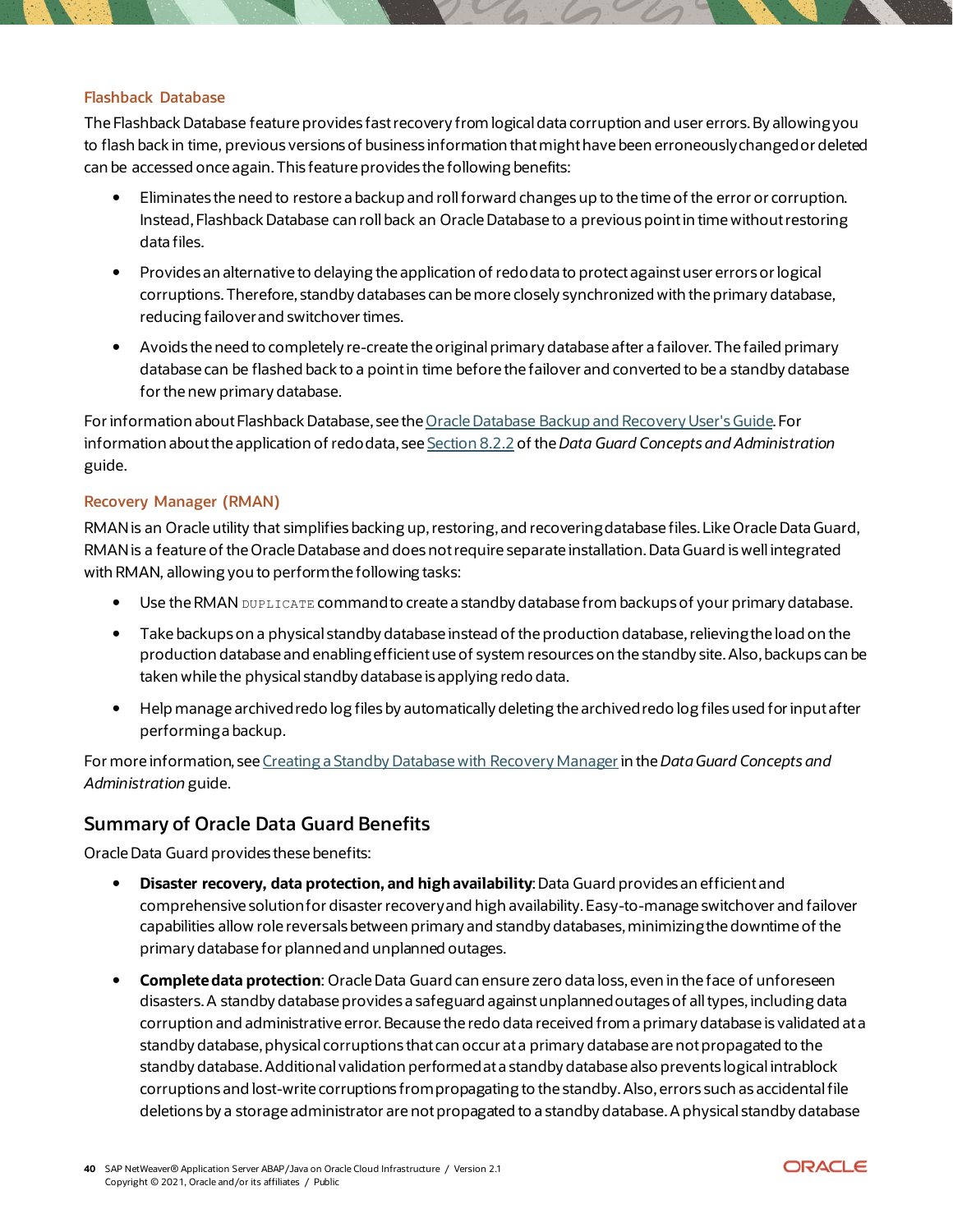can also be used to protect against user errors either by delaying the redo apply or by using Flashback Database to rewind the standby and extract a good copy of the data.

- **Efficient use of system resources**: The standby database tables that are updated with redo data received from the primary database can be used for other tasks such as backups, reporting, summations, and queries. This reduces the primary database workload necessary to perform these tasks, saving valuable CPU and I/O cycles.
- **Flexibility in data protection to balance availability against performance requirements**: Data Guard offers maximum protection, maximum availability, and maximum performance modes to help enterprises balance data availability against system performance requirements.
- **Automatic gap detection and resolution**: If connectivity is lost between the primary and one or more standby databases (for example, because of network problems), redo data that is generated on the primary database cannot be sent to those standby databases. When a connection is reestablished, the missing archived redo log files (referred to as a gap) are automatically detected by Data Guard, which then automatically transmits the missing archived redo log files to the standby databases. The standby databases are synchronized with the primary database, without manual intervention by the DBA.
- **Centralized and simple management**: The Data Guard broker provides a graphical user interface and a command line interface to automate management and operational tasks across multiple databases in a Data Guard configuration. The broker also monitors all the systems within a single Data Guard configuration.
- **Integration with Oracle Database**: Data Guard is a feature of Oracle Database Enterprise Edition and does not require separate installation.
- **Automatic role transitions**: When fast-start failover is enabled, the Data Guard broker automatically fails over to a synchronized standby site in the event of a disaster at the primary site. This action requires no intervention by the DBA. In addition, applications are automatically notified of the role transition.

# <span id="page-40-0"></span>**References**

### <span id="page-40-1"></span>**SAP**

Most links need SAP login credentials.

### **SAP Documentation**

- **[SAP Product Availability Matrix \(PAM\)](https://apps.support.sap.com/sap/support/pam)**
- [SAP Software Logistics Toolset \(SL Tools\)](https://support.sap.com/en/tools/software-logistics-tools.html)
- **[SAP Download Manager](https://support.sap.com/content/dam/support/en_us/library/ssp/my-support/help-for-sap-support-applications/online_help-download_manager.html)**
- [SAP Software Download Center \(SWDC\)](https://support.sap.com/swdc)
- **•** [SAP Guide Finder](https://cp.hana.ondemand.com/dps/d/preview/ec5624d5073d4c949b42bf284742748d/1.0/en-US/frameset.htm?576f5c1808de4d1abecbd6e503c9ba42.html)
- SAP Community Network Oracle Community
- [SAP Help TCP/IP Ports of All SAP Products](https://help.sap.com/viewer/ports)

#### **SAP Notes**

- 2474949 SAP NetWeaver® [on Oracle Cloud Infrastructure](https://launchpad.support.sap.com/#/notes/2474949)
- 2520061 -[SAP on Oracle Cloud Infrastructure: Support prerequisites](https://launchpad.support.sap.com/#/notes/)
- 2470718 -[Oracle Database Parameter 12.2 / 18c / 19c](https://launchpad.support.sap.com/#/notes/2470718)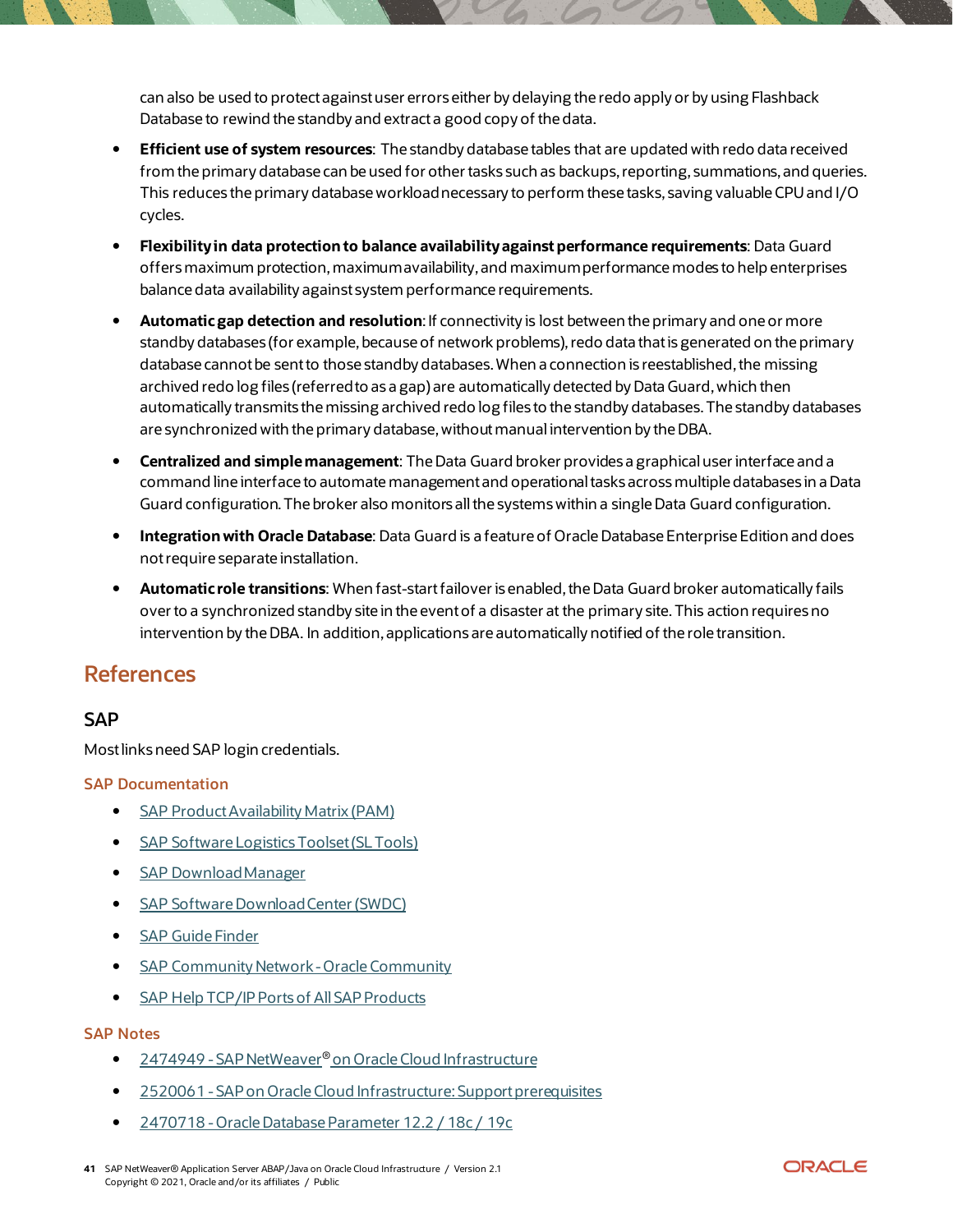- 1888485 -[Database Parameter for 12.1.0.2](https://launchpad.support.sap.com/#/notes/1888485)
- 611361 -[Hostnames of SAP ABAP Platform servers](https://launchpad.support.sap.com/#/notes/611361)
- 2655715 [SAP on Linux with Oracle Cloud Infrastructure Compute: Enhanced](https://launchpad.support.sap.com/#/notes/2655715) Monitoring
- 1565179 [SAP software and Oracle Linux](https://launchpad.support.sap.com/#/notes/1565179)
- 2069760 -[Oracle Linux 7.x SAP Installation and Upgrade](https://launchpad.support.sap.com/#/notes/2069760)
- 2936683 -[Oracle Linux 8.x SAP Installation and Upgrade](https://launchpad.support.sap.com/#/notes/2936683)
- 1597355 [-Swap-space recommendation for Linux](https://launchpad.support.sap.com/#/notes/1597355)
- 1770532 -[HugePages on Linux for Oracle Database](https://launchpad.support.sap.com/#/notes/1770532)
- 1672954 -[Oracle 11g and 12c: Usage of hugepages on Linux](https://launchpad.support.sap.com/#/notes/1672954)
- 1871318 -[Linux: Disable Transparent HugePages for Oracle Database](https://launchpad.support.sap.com/#/notes/1871318)
- 2171857 -Oracle Database 12c [file system support on Linux](https://launchpad.support.sap.com/#/notes/2171857)
- 146505 -[SAP GUI for the Java Environment](https://launchpad.support.sap.com/#/notes/146505)
- 1914631 [Central Technical Note for Oracle Database 12c Release 1 \(12.1\)](https://launchpad.support.sap.com/#/notes/1914631)
- 2470660 -[Oracle Database Central Technical Note for 12c Release 2 \(12.2\)](https://launchpad.support.sap.com/#/notes/2470660)
- 1868094 Overview: Oracle Security SAP Notes
- 2591575 -[Oracle Transparent Data Encryption \(TDE\)](https://launchpad.support.sap.com/#/notes/2591575)
- 2799991 -[TDE Encryption Conversions for Tablespaces and Databases](https://launchpad.support.sap.com/#/notes/2799991)
- 1598594 [-BR\\*Tools configuration for Oracle installation using user "oracle"](https://launchpad.support.sap.com/#/notes/1598594)
- 113747 [-Owners and authorizations of BR\\*Tools](https://launchpad.support.sap.com/#/notes/113747)
- 776505 -ORA-01017/ORA-[01031 in BR\\*Tools on Linux and Solaris 11](https://launchpad.support.sap.com/#/notes/776505)

#### <span id="page-41-0"></span>**Oracle**

- [Oracle Cloud Infrastructure](https://docs.oracle.com/en-us/iaas/Content/services.htm)
- **•** [Oracle Cloud Hosting and Delivery Policies](http://www.oracle.com/us/corporate/contracts/ocloud-hosting-delivery-policies-3089853.pdf)
- [Oracle Database](http://docs.oracle.com/en/database/)
- [Oracle Linux](http://docs.oracle.com/en/operating-systems/linux.html)
- [Oracle-SAP Solutions site](http://www.oracle.com/us/solutions/sap/introduction/overview/index.html)